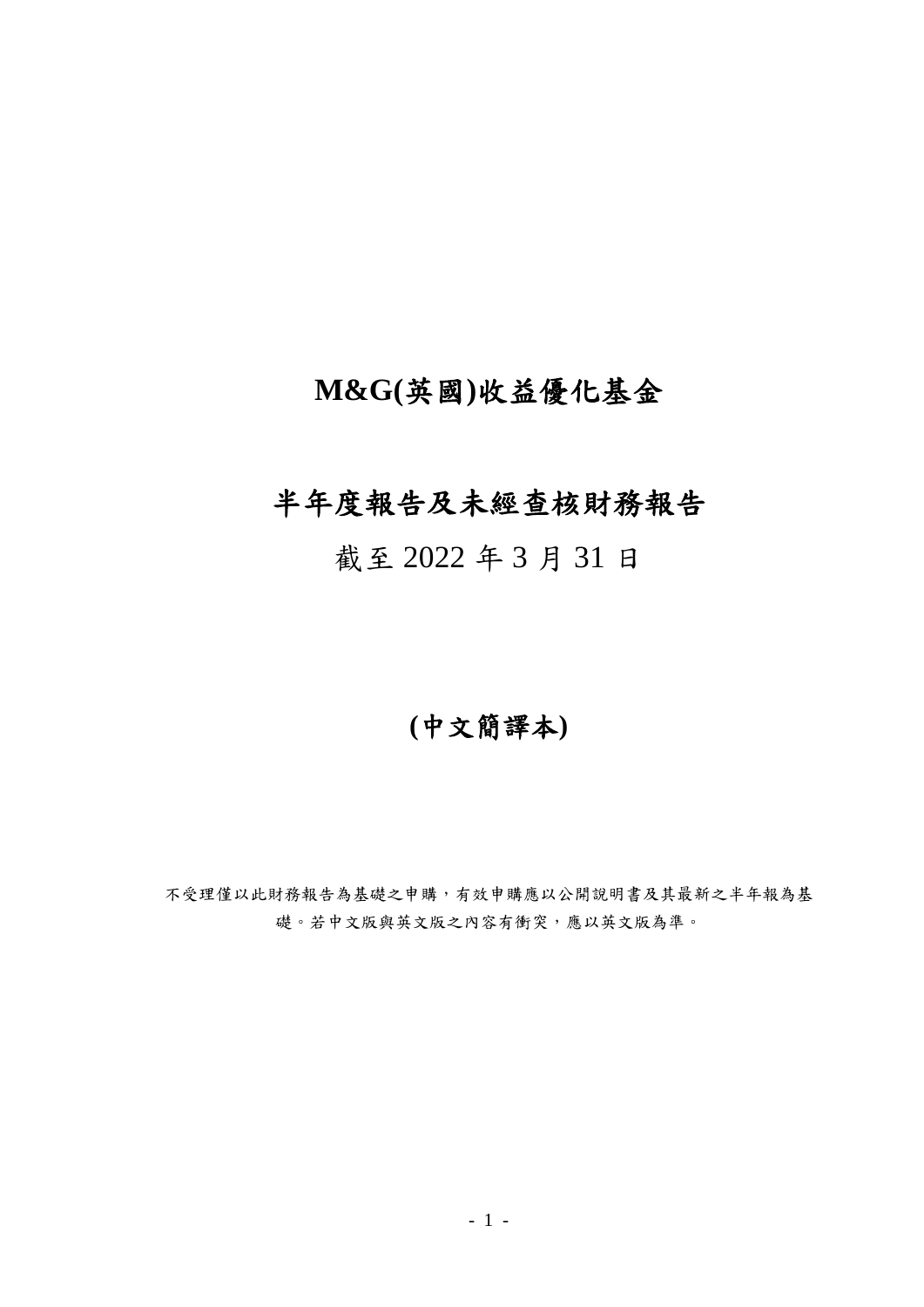## M&G(英國)收益優化基金

| M&G Optimal Income Fund |  |
|-------------------------|--|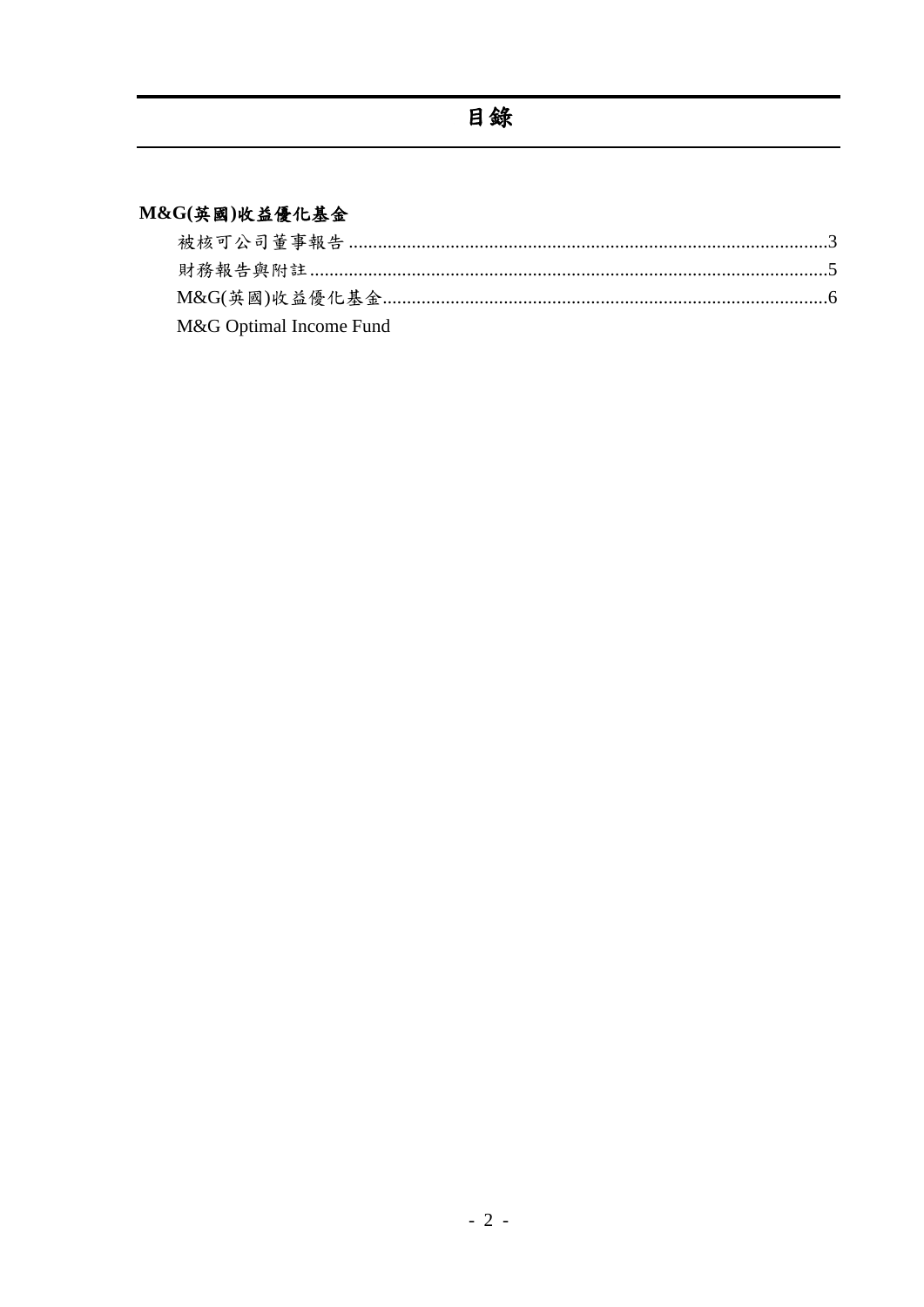### 被核可公司董事報告

<span id="page-2-0"></span>被核可公司董事(ACD)提出 M&G(英國)收益優 化基金截至 2022 年 3 月 31 日止之半年度投資報 告及未經查核財務報告。

(略)

#### 公司資訊

此開放式投資公司為一依 2001 年開放式投資公司 規範設立之可變動資本投資公司。本公司依 2000 年金融服務暨市場法,經金融行為監管局核准並 受其規範。本公司為金融行為監管局所發行(並 修訂)之集體投資計畫手冊中所定義之 UCITS 計 畫。

本公司於 2006 年 11 月 17 日經核准,基金於 2006 年 12 月 8 日開始募集。

本公司之主要活動為執行開放式投資公司之業 務。

股東無須負擔本公司之負債,且於支付購買股份 之價格後,無須再支付本公司其它費用。

#### 基金經理人

Richard Woolnough 為 M&G Limited ( M&G Securities Limited 之關係企業)之員工

#### 被核可公司董事(**ACD**)

M&G Securities Limited 10 Fenchurch Avenue, London EC3M 5AG, UK Telephone: 0800 390 390(限英國地區) (經金融行為監管局核准並受其規範,且為投資 協會及 Tax Incentivised Savings Association 之會 員。)

#### 被核可公司董事之董事

N J Brooks, C Dobson (非執行董事), S A Fitzgerald, P R Jelfs, M McGrade (非執行董事), L J Mumford

#### 投資管理機構

M&G Investment Management Limited 10 Fenchurch Avenue, London EC3M 5AG, UK 電話: +44 (0)20 7626 4588 (經金融行為監管局核准並受其規範)

#### 過戶代理機構

S&C Financial Services Europe Ltd SS&C House St. Nicholas Lane, Basildon, Essex SS15 5Fs, UK (經金融行為監管局核准並受其規範)

#### 存託機構

NatWest Trustee & Depository Services Limited, House A Floor 0, Gogarburn, 175 Glasow Road, Edinburgh EH12 1HQ, UK (經審慎監管局核准,並受金融行為監管局及審 慎監管局規範)

#### 獨立查核會計師

**Ernst & Young LLP Atria One, 144 Morrison Street, Edinburgh EH3 8EX, UK**

#### 年度價值評估

M&G 於英國註冊之基金提供年度評估報告予投 資人,該報告評估 M&G 所收取之費用是否與提供 之 服 務 內 容 相 符 。 報 告 可 於 [www.mandg.co.uk/valueassessment](http://www.mandg.co.uk/valueassessment) 查看。

#### 重要訊息

COVID-19 疫情是前所未見的事件,並將持續帶來不確 定性。被核可法人董事將會持續監控其對本公司及服務 供應商所構成的持續營運風險。

目前在烏克蘭發生的事件令人感到震驚與悲慘。儘管人 們擔心,但俄羅斯對烏克蘭的全面軍事入侵可以說是始 料未及並受到廣泛譴責。西方國家已經對俄羅斯於 2022 年 2 月 24 日發動的攻擊行為作出了回應:美國、英國 和歐盟對俄羅斯銀行、國有企業和與普丁總統關係密切 的個人實施制裁。2022年2月28日,俄羅斯中央銀行 關閉了莫斯科證券交易所的股票交易。雖然相關的制裁 與限制持續實施中,交易所仍在 2022 年 3 月 24 日重新 開啟部分服務。

從金融市場的角度來看,俄羅斯的攻擊引發了相當大的 波動,尤其是俄羅斯的資產大幅下跌與石油價格大幅飆 升。有鑒於持續衝突所帶來的不確定性,以及隨著投資 者對事態發展作出反應,金融市場可能會在未來幾天和 幾週內持續動盪。

在這種高度不確定且快速變化的環境中,請注意,投資 評論可能會因為正在發生的事件而迅速過時。我們將持 續且密切地關注地緣政治的情勢。

自 2022 年 4 月 27 日起,M&G 燃料煤投資政策將被實 施。如欲獲取更多資訊,投資人應參閱公開說明書,或 從 M&G 網站獲取「M&G 燃料煤投資政策」文件 [\(www.mandgplc.com/sustainability/environment/coal](http://www.mandgplc.com/sustainability/environment/coal))。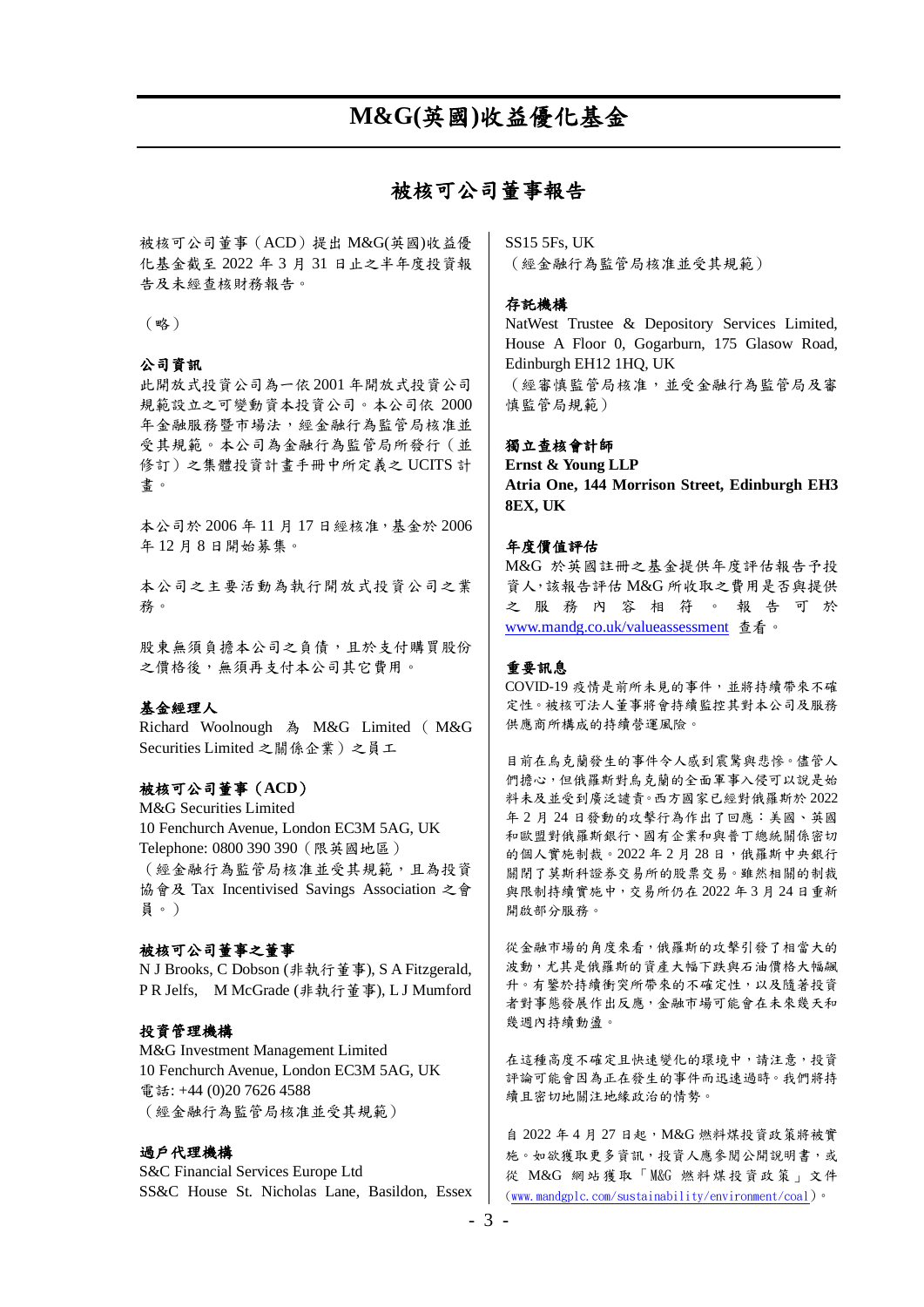#### 投資人訊息

公開說明書、公司章程、簡式公開說明書、成本 與費用列表、最新之年度或半年度投資報告與財 務報告及可申購贖回的基金清單,可於本公司辦 事處或存託機構辦事處免費索取。

#### 客戶服務及行政(非英國地區客戶)

M&G Securities Limited, c/o RBC I&TS, 14, Porte de France, L-4360 Esch-sur-Alzette, Grand Duchy of Luxembourg 以書面方式聯絡我們時,請註明姓名、客戶編號 及簽名,以便辦理後續相關事宜。 電話: +352 2605 9944 電子郵件: csmandg@rbc.com 為了提升我們的服務品質,我們可能錄音並監控 電話。請備妥您的客戶編號。未提供客戶編號者 可能對於您能否與本公司進行交易造成影響。

(略)

#### 被核可公司董事之責任

被核可公司董事應編製本公司年度及半年度簡式 及非簡式報告,並確保本基金之財務報告須遵循 投資協會所發行之授權基金財務報表實務作業建 議書( Statement of Recommended Practice for Financial Statements of Authorised Funds)及英國會 計原則規定,非簡式報告應就本公司會計年度終 了時之財務狀況及該年度之淨資本利得及費用提 供真實且公允之看法。

被核可公司董事須保存適當會計紀錄,依金融行 為監管局所發行(並修訂)之集體投資計畫手冊、 公司章程及公開說明書管理本公司,並採取合理 措施以預防及偵查詐欺或其他不法行為。

#### 董事聲明

此報告依循金融行為遵循總署(Financial Conduct Authority) 發 布 與 修 訂 之 集 合 投 資 計 畫 法 規 (Collective Investment Schemes sourcebook)進行製 備。

M&G Securities Limited 2022 年 5 月 13 日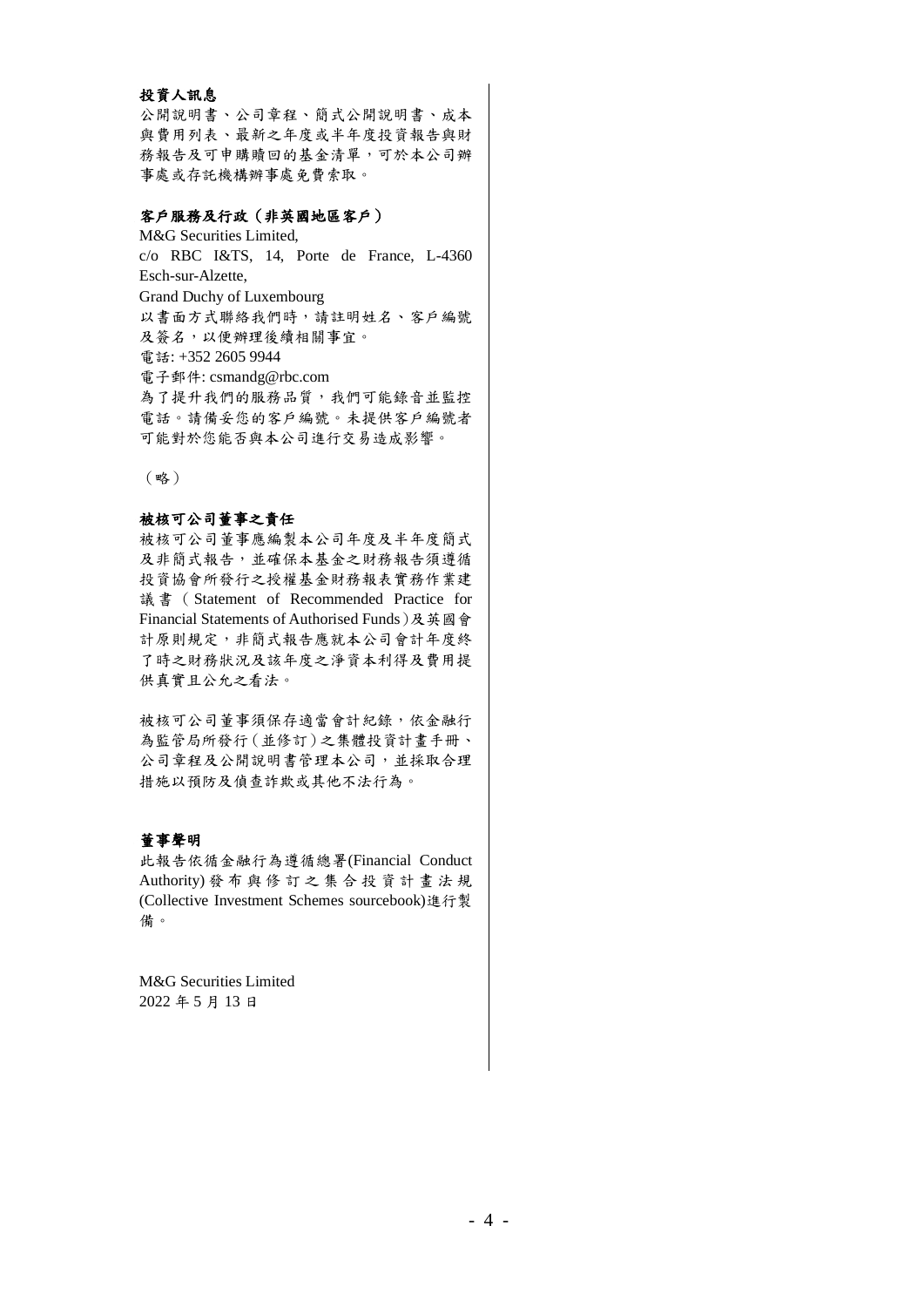## **M&G(**英國**)**收益優化基金

#### 財務報告與附註

### <span id="page-4-0"></span>會計政策

自財務報告核准公布日起,至最少十二個月內,不會發生可能對公司持續經營能力造成 嚴重疑慮之重大事件。

ACD 認為公司在可預見的將來有足夠的資源繼續營運,但考慮 COVID-19 的影響後, 於編制財務報告時,將採持續關注的方法為基礎。 ACD 已評估基金在發行財務報告之 日的持續經營能力,並考慮流動性、全球資本市場下跌、投資者的意願、已知的贖回水 平、費用預測、主要服務供應商的營運彈性,及 COVID-19 的影響。

半年度財務報告的編制與 2021 年 9 月 30 日經查核年度財務報告的編制基礎相同。這些 財務報告是根據歷史成本慣例編制而成,經投資重估後進行修改,符合 2014 年 5 月, 由投資協會所發行之基金財務報表實務作業建議書(SORP),且修改於 2017 年 6 月的 規範。

#### 銷售政策

在決定可分配收益股份的金額時,年度費用,年度管理費用和行政費用得從資本抵銷, 從而增加可分配的金額,但同時會限制相等程度的資本績效。

(略)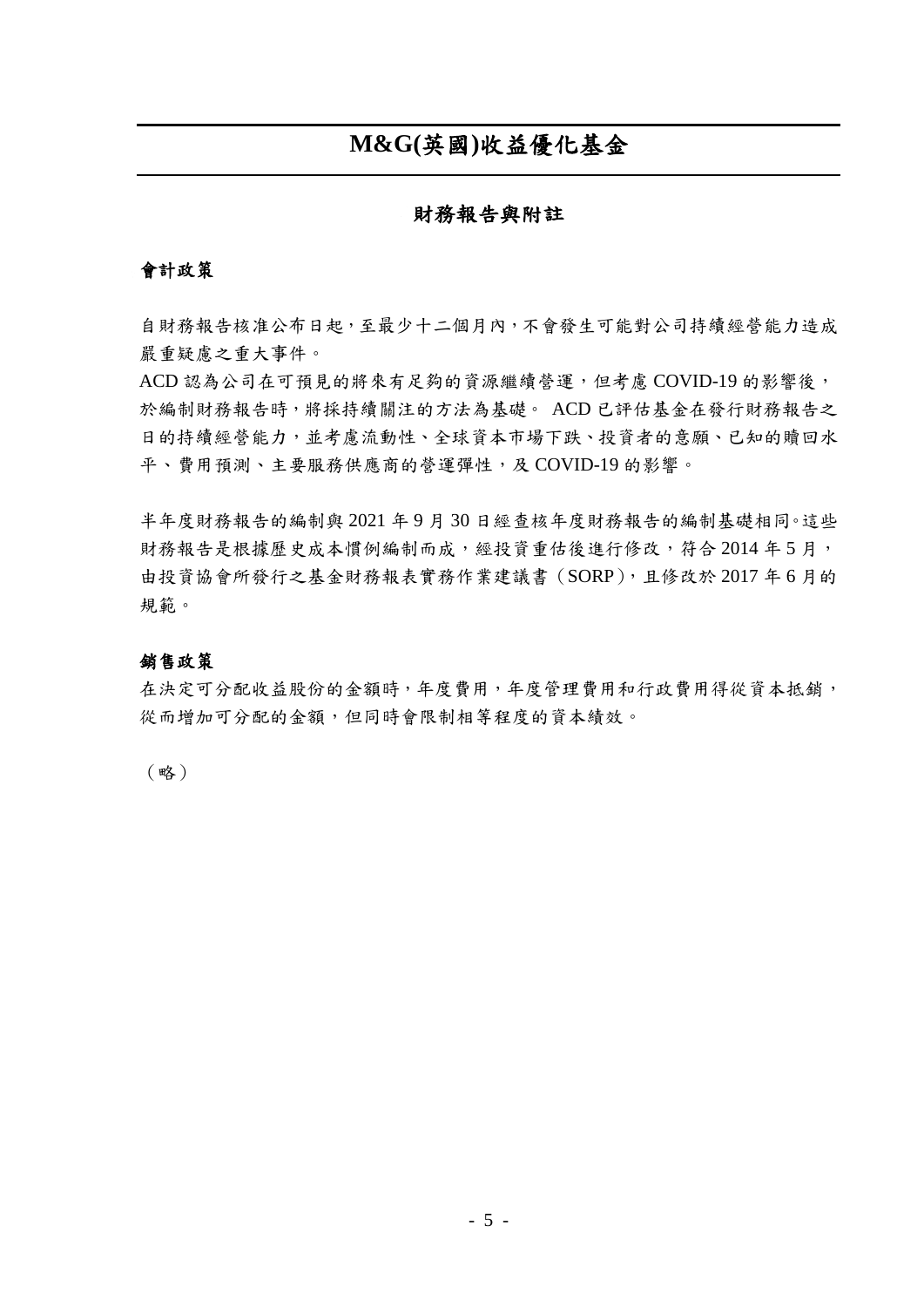# **M&G(**英國**)**收益優化基金 M&G Optimal Income Fund

### <span id="page-5-0"></span>半年期至

2022 年 3 月 31 日止

# 總收益報告

|            |   | 2022 年  |            | 2021 年    |           |
|------------|---|---------|------------|-----------|-----------|
|            | 註 | 英鎊      | 英鎊         | 英鎊        | 英鎊        |
|            |   | (仟元)    | (仟元)       | (仟元)      | (仟元)      |
| 收益         |   |         |            |           |           |
| 淨資本利得/(損失) |   |         | (117, 554) |           | 136,737   |
| 收入         |   | 23,601  |            | 21,619    |           |
| 支出         |   | (6,577) |            | (10, 170) |           |
| 稅前淨利/(支出)  |   | 17,024  |            | 11,449    |           |
| 税賦         |   | (87)    |            | (59)      |           |
| 稅後淨利/(支出)  |   |         | 16,937     |           | 11,390    |
| 分配前總收益     |   |         | (100, 617) |           | 148,127   |
| 分配         |   |         | (18, 756)  |           | (14, 755) |
| 股東資產淨值變動   |   |         | (119,373)  |           | 133,372   |

## 股東資產淨值變動表

|               | 2022 年     |            | 2021年      |            |
|---------------|------------|------------|------------|------------|
|               | 英鎊         | 英鎊         | 英鎊         | 英鎊         |
|               | (仟元)       | (仟元)       | (仟元)       | (仟元)       |
| 期初股東資產淨值      |            | 1,934,975  |            | 2,416,912  |
| 發行單位收取之金額     | 49,541     |            | 6,338      |            |
| 取消單位支付之金額     | (162, 367) |            | (475, 753) |            |
| 轉入 M&G 收益優化基金 |            | (112,826)  |            | (469, 415) |
| 稀釋調整          |            | 348        |            | 1,410      |
| 股東資產淨值變動(參上)  |            | (119, 373) |            | 133,372    |
| 累積股未分配金額      |            | 10,109     |            | 6,137      |
| 未宣布之分配        |            | $\Omega$   |            |            |
| 期末股東資產淨值      |            | 1,713,233  |            | 2,088,417  |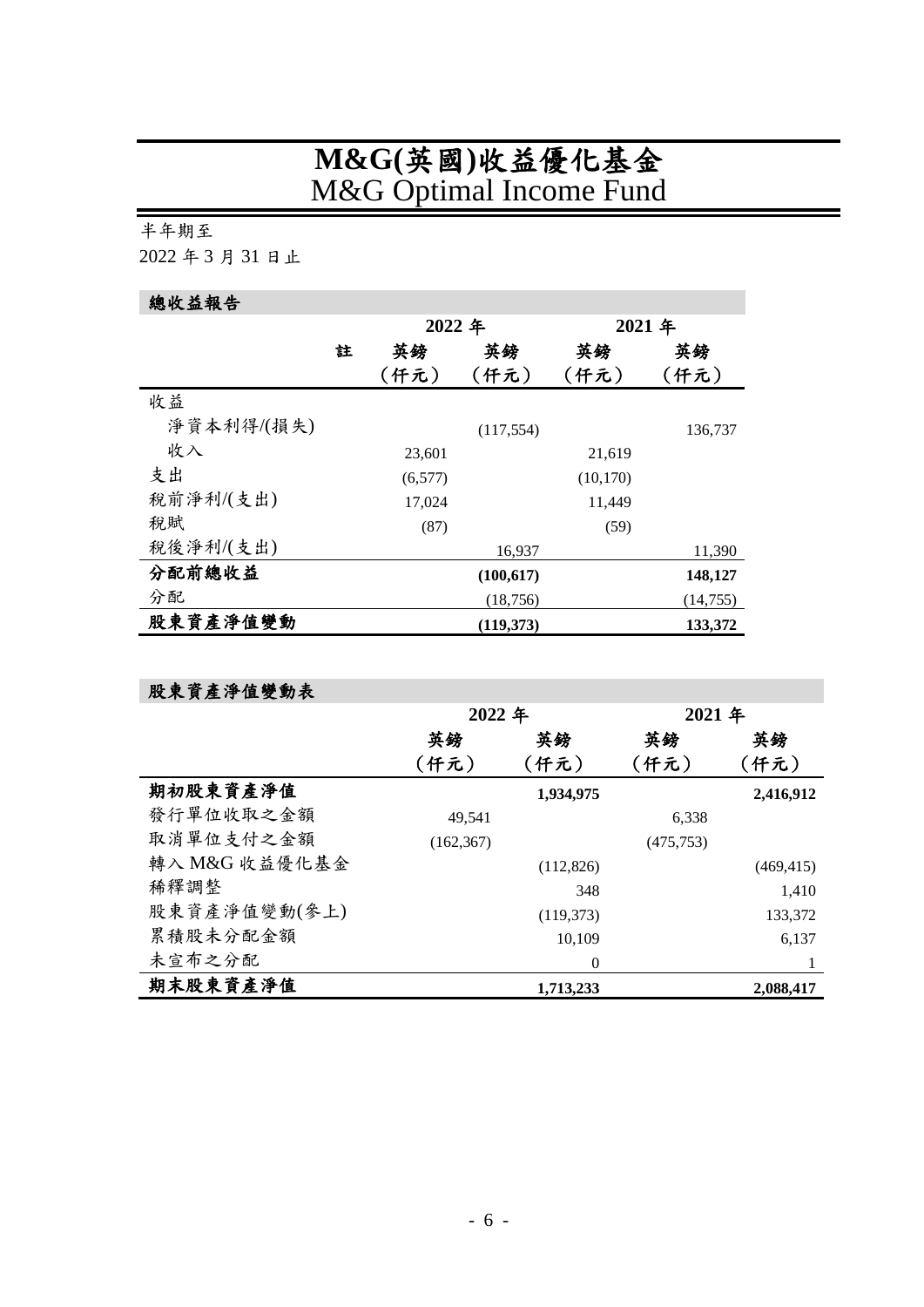| 資產負債表   |   |            |            |
|---------|---|------------|------------|
|         |   | 2022年3     | $2021$ 年 9 |
|         |   | 月31日       | 月30日       |
|         | 註 | 英鎊         | 英鎊         |
|         |   | (仟元)       | (仟元)       |
| 資產      |   |            |            |
| 固定資產    |   |            |            |
| 投資      |   | 1,662,788  | 1,901,334  |
| 現有資產    |   |            |            |
| 借項      |   | 44,085     | 21,594     |
| 現金及銀行餘額 |   | 51,028     | 35,998     |
| 約當現金    |   | 63,450     | 24,811     |
| 資產總計    |   | 1,821,351  | 1,983,737  |
| 負債      |   |            |            |
| 投資負債    |   | (53, 381)  | (16,078)   |
| 貸項      |   |            |            |
| 銀行透支    |   | (902)      | 0          |
| 在期貨結算所及 |   |            |            |
| 擔保經理的透支 |   |            |            |
| 部位      |   | (4, 447)   | (6,798)    |
| 應付配息    |   | (8,012)    | (7,375)    |
| 其他貸項    |   | (41, 376)  | (18,511)   |
| 負債總計    |   | (108, 118) | (48, 762)  |
| 股東資產淨值  |   | 1,713,233  | 1,934,975  |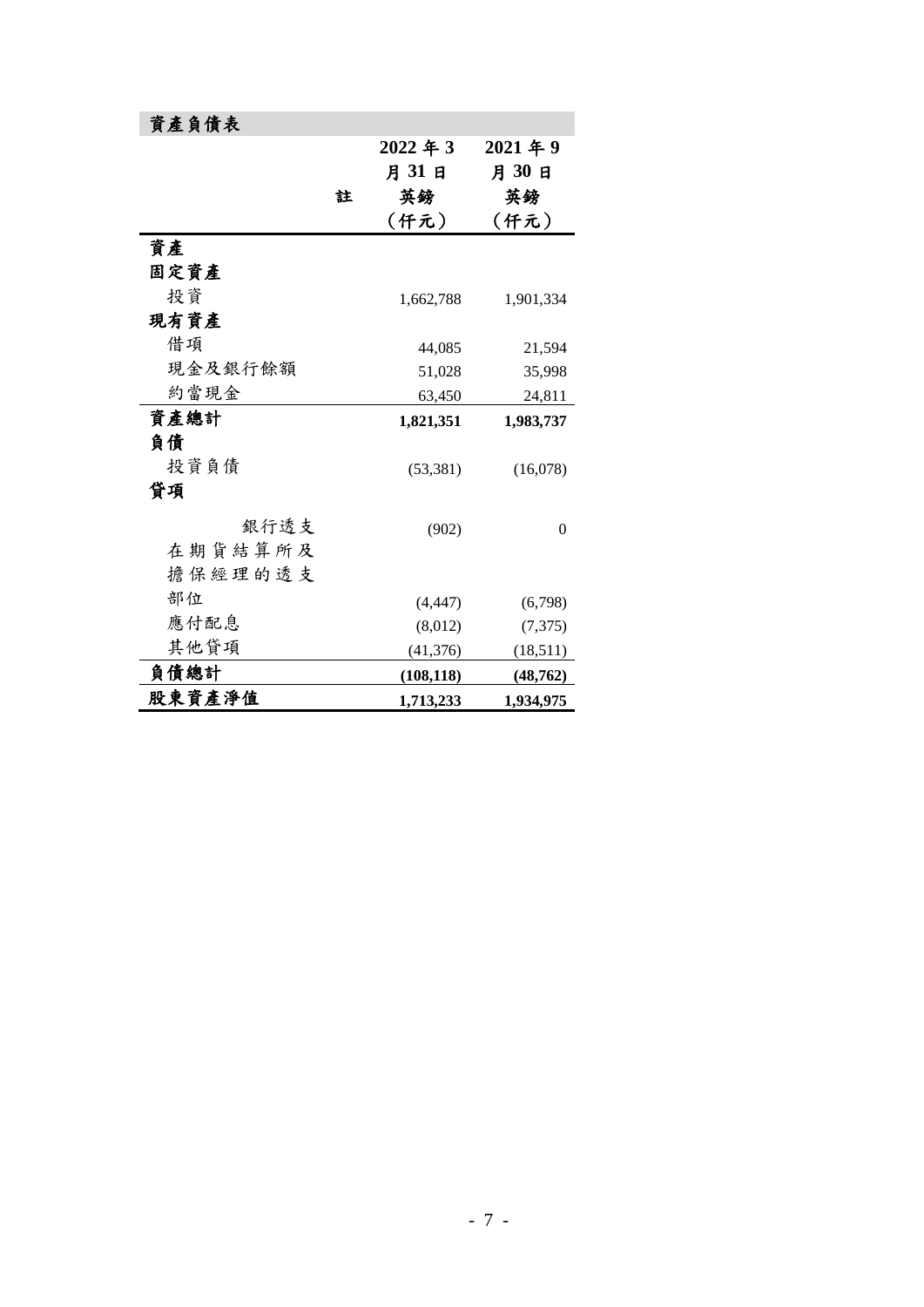

**Interim Long Report and unaudited Financial Statements for the six months ended 31 March 2022**

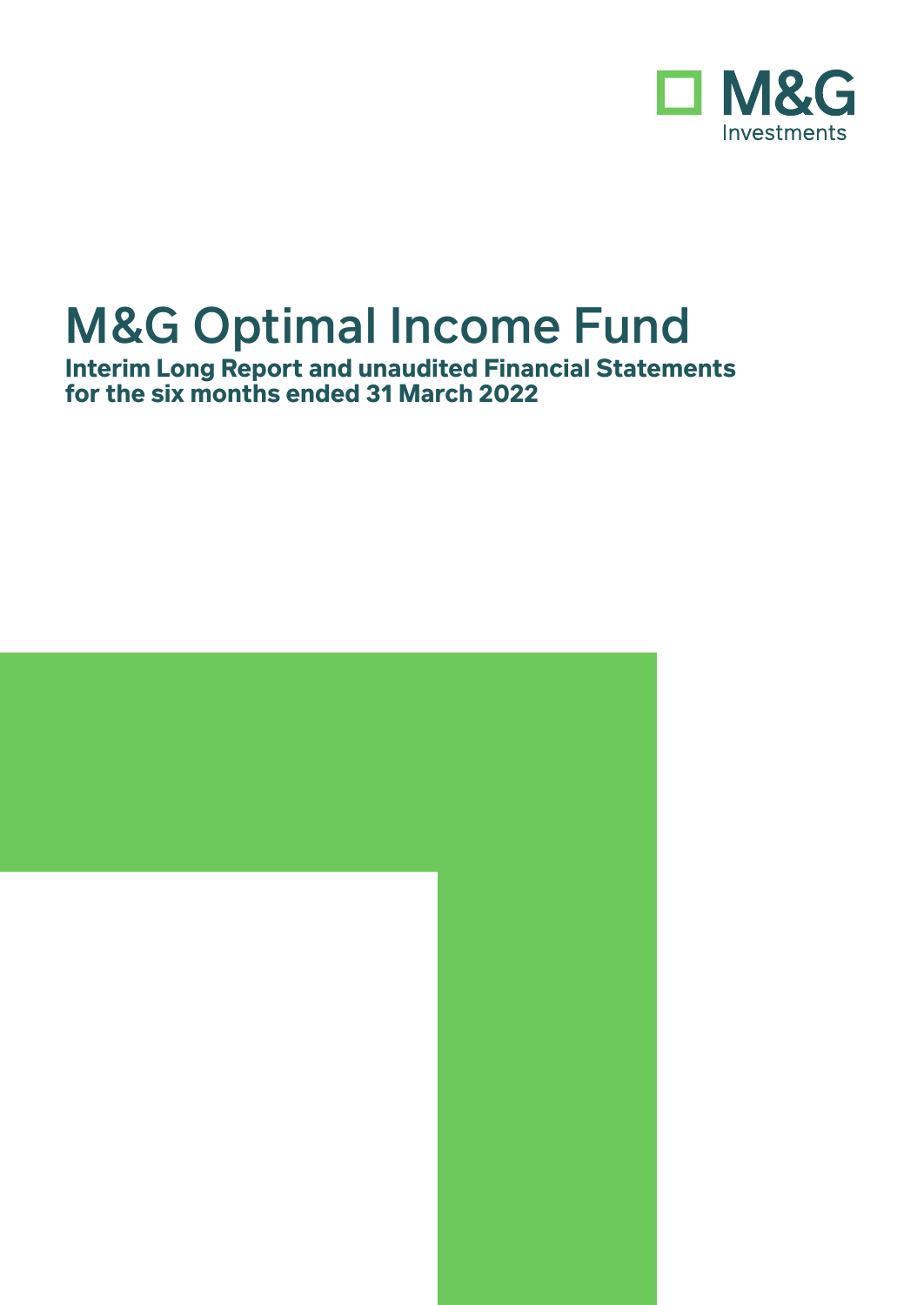# **Contents**

| Directors' statement $\ldots, \ldots, \ldots, \ldots, \ldots, \ldots, \ldots$                              |  |
|------------------------------------------------------------------------------------------------------------|--|
| Authorised Corporate Director's Report, including<br>the financial highlights and financial statements and |  |
| Other regulatory disclosures  43                                                                           |  |
|                                                                                                            |  |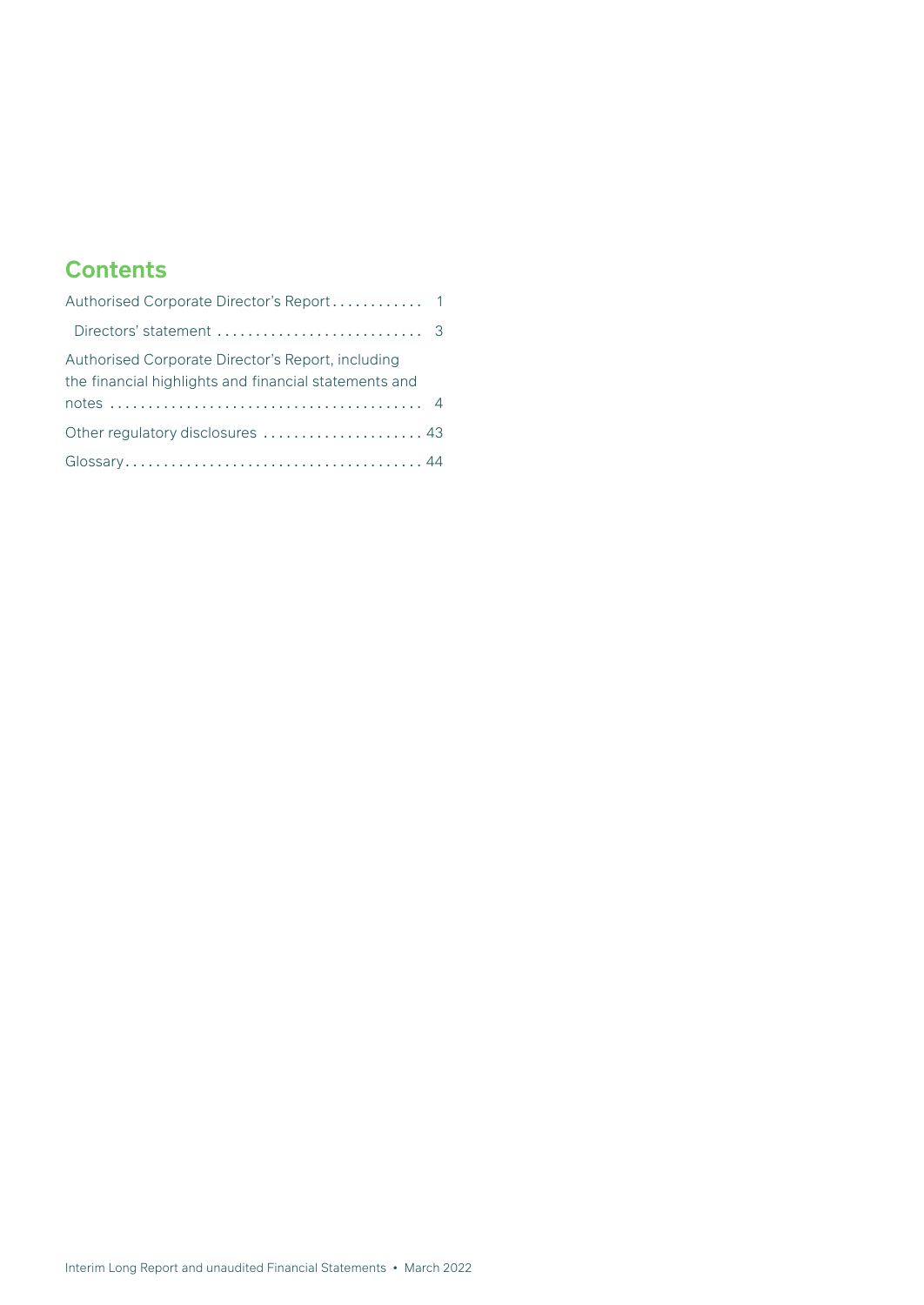The Authorised Corporate Director (ACD) of M&G Optimal Income Fund presents its Interim Long Report and unaudited Financial Statements for the six months ended 31 March 2022.

Please note that we have included an explanation of key investment terminology in the 'Glossary' (at the back of this report).

# **Company information**

This Open-Ended Investment Company (OEIC) is an Investment Company with Variable Capital (ICVC) incorporated under the Open-Ended Investment Companies Regulations 2001. It is authorised and regulated by the Financial Conduct Authority (FCA) under the Financial Services and Markets Act 2000. The Company is a UK UCITS (Undertakings for Collective Investment in Transferable Securities) scheme as defined in the Collective Investment Schemes sourcebook, as issued (and amended) by the FCA.

The Company was authorised on 17 November 2006 and the fund was launched on 8 December 2006.

The Company's principal activity is to carry on business as an OEIC.

A shareholder is not liable for the debts of the Company and will never be liable to make any further payment to the Company after paying the purchase price of the shares.

#### Fund manager

Richard Woolnough is employed by M&G FA Limited which is an associate of M&G Securities Limited.

### **ACD**

M&G Securities Limited, 10 Fenchurch Avenue, London EC3M 5AG, UK Telephone: 0800 390 390 (UK only) (Authorised and regulated by the Financial Conduct Authority. M&G Securities Limited is a member of the Investment Association and of The Investing and Saving Alliance)

#### Directors of the ACD

N J Brooks, C Dobson (non executive director), S A Fitzgerald, P R Jelfs, M McGrade (non executive director), L J Mumford

#### Investment manager

M&G Investment Management Limited, 10 Fenchurch Avenue, London EC3M 5AG, UK Telephone: +44 (0)20 7626 4588 (Authorised and regulated by the Financial Conduct Authority)

#### **Registrar**

SS&C Financial Services Europe Ltd, SS&C House, St. Nicholas Lane, Basildon, Essex SS15 5FS, UK (Authorised and regulated by the Financial Conduct Authority)

#### **Depositary**

NatWest Trustee & Depositary Services Limited, House A, Floor 0, 175 Glasgow Road, Gogarburn, Edinburgh EH12 1HQ, UK (Authorised and regulated by the Financial Conduct Authority)

#### Independent auditor

Ernst & Young LLP Atria One, 144 Morrison Street, Edinburgh EH3 8EX, UK

## **Annual value assessment**

An annual assessment report is available which shows the value provided to investors in each of M&G's UK-based funds. The assessment report evaluates whether M&G's charges are justified in the context of the overall service delivered to its investors. The report can be found at www.mandg.co.uk/valueassessment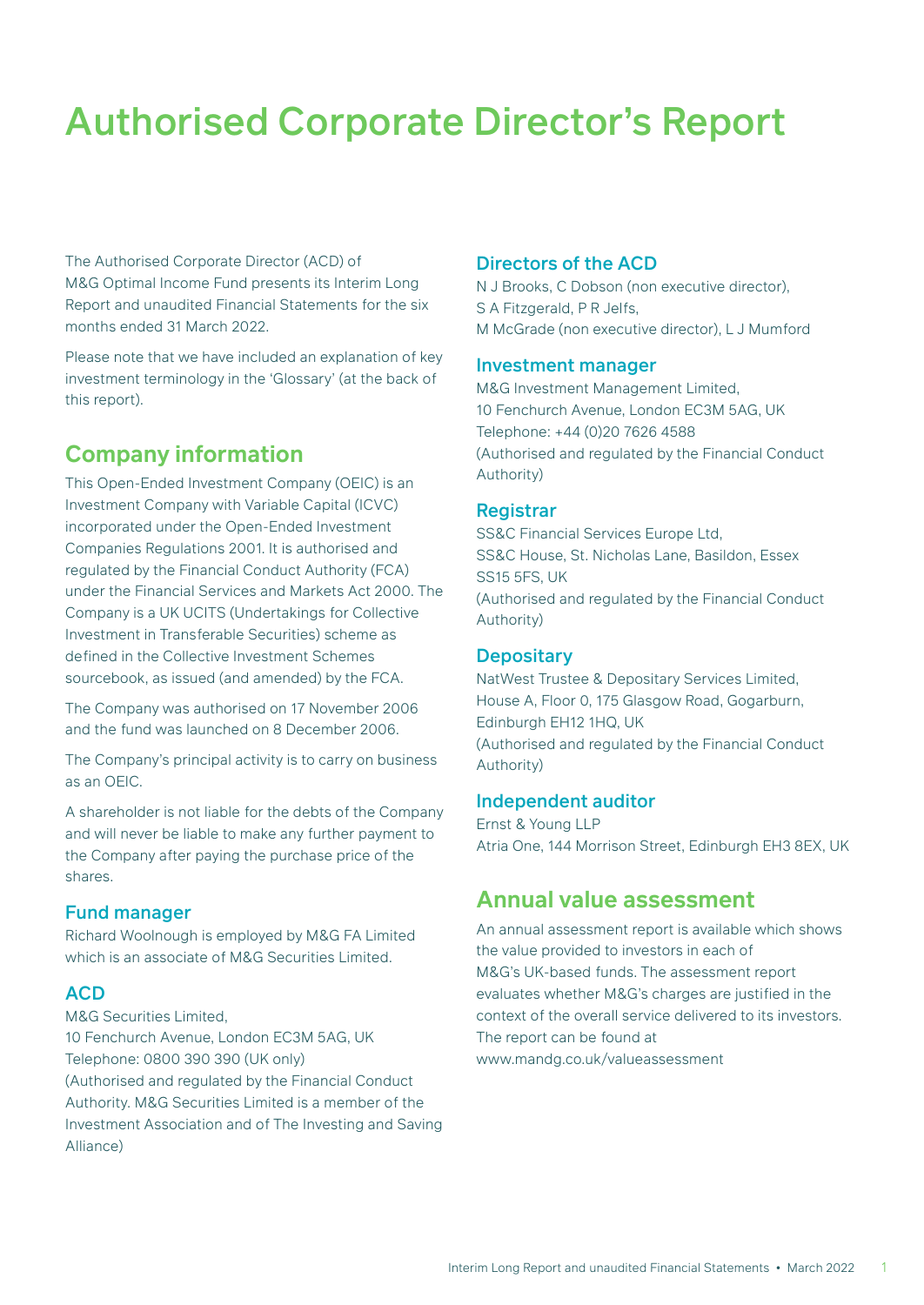## **Important information**

The COVID-19 pandemic has been an unprecedented event and continues to bring uncertainties. The ACD continues to monitor the ongoing operational risks that are posed to the Company and its service providers.

The events currently unfolding in Ukraine are shocking and tragic. Although feared, a full-scale military invasion of Ukraine by Russia was arguably not expected and has been widely condemned. Western nations have responded to Russia's attack which started on 24 February 2022, with sweeping sanctions: the US, the UK and the European Union have imposed sanctions on Russian banks, state-owned enterprises (SOEs) and individuals with close links to President Putin. On 28 February 2022, Russia's central bank closed stock trading on the Moscow Stock Exchange. Whilst restrictions and sanctions are still in place, there was a partial reopening of the Exchange on 24 March 2022.

From the perspective of financial markets, Russia's attack has sparked considerable volatility, with Russian assets, in particular, falling sharply and oil prices surging. Given the uncertainty around the continuing conflict, it is likely that financial markets will remain volatile in the coming weeks and months as investors react to developments.

In this uncertain fast-moving environment, please be aware that investment commentary may become quickly outdated by ongoing events. We will continue to monitor the geopolitical situation closely.

Please refer to the 'Investment review' section for further details on significant events during the period.

From 27 April 2022, the M&G Investments Thermal Coal Investment Policy has been applied. For further information, investors should refer to the Prospectus or the 'M&G Investments Thermal Coal Investment Policy' document which is available on the M&G website at www.mandgplc.com/sustainability/environment/coal

## **Investor information**

The Prospectus, Instrument of Incorporation, Key Investor Information Documents, costs and charges illustration, the latest Annual or Interim Investment

Report and Financial Statements as well as a list of purchases and sales are available free of charge on request from the following addresses. The Instrument of Incorporation can also be inspected at our offices or at the office of the Depositary.

### Customer services and administration for UK clients:

M&G Securities Limited, PO Box 9039, Chelmsford CM99 2XG, UK

Please remember to quote your name and M&G client reference and sign any written communication to M&G. Failure to provide this will affect your ability to transact with us.

Telephone: 0800 390 390 (UK only)

For security purposes and to improve the quality of our service, we may record and monitor telephone calls. You will require your M&G client reference. Failure to provide this will affect your ability to transact with us.

## Customer services and administration for non-UK clients:

M&G Securities Limited, c/o RBC I&TS, 14, Porte de France, L-4360 Esch-sur-Alzette, Grand Duchy of Luxembourg

Please remember to quote your name and M&G client reference and sign any written communication to M&G. Failure to provide this will affect your ability to transact with us.

Telephone: +352 2605 9944

Email: csmandg@rbc.com

For security purposes and to improve the quality of our service, we may record and monitor telephone calls. You will require your M&G client reference. Failure to provide this will affect your ability to transact with us.

#### Swiss paying agent and representative:

Société Générale, Paris, Zurich Branch, Talacker 50, 8021 Zurich, Switzerland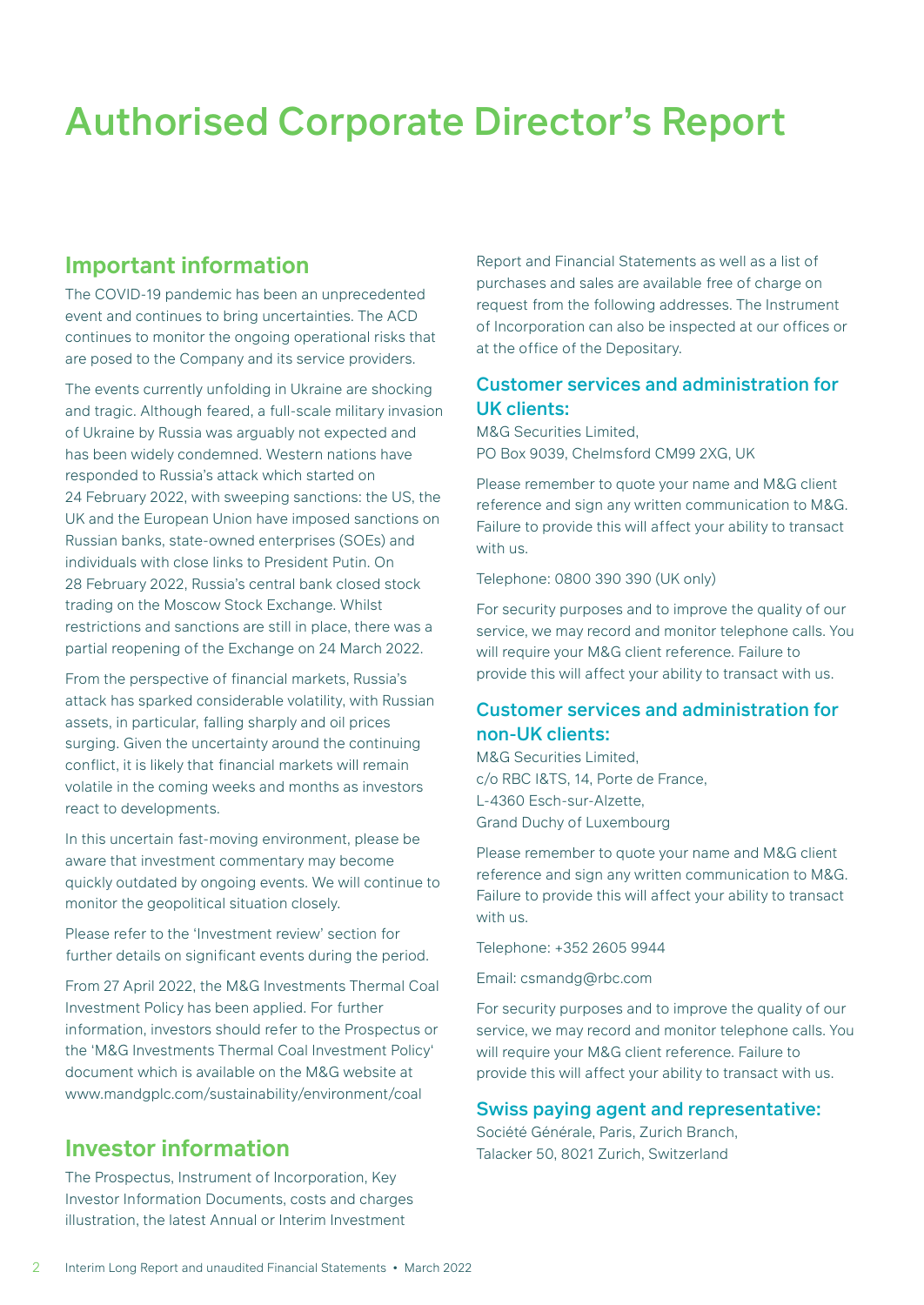## **Authorised Corporate Director's Responsibilities**

The Authorised Corporate Director (ACD) is required to prepare annual and interim long reports for the Company. The ACD must ensure that the financial statements, contained in this report, for the fund are prepared in accordance with the Investment Association Statement of Recommended Practice for Financial Statements of UK Authorised Funds (SORP) and UK Financial Reporting Standards, and give a true and fair view of the net revenue or expenses and net capital gains or losses for the accounting period, and the financial position at the end of that period.

The ACD is required to keep proper accounting records, and to manage the Company in accordance with the Collective Investment Schemes sourcebook, as issued (and amended) by the FCA, the Instrument of Incorporation and the Prospectus, and to take reasonable steps for the prevention and detection of fraud or other irregularities. Additionally, the ACD is responsible for preparing the financial statements on a going concern basis unless it is appropriate to presume that the Company will not continue in operation.

## **Directors' statement**

This report has been prepared in accordance with the requirements of the Collective Investment Schemes sourcebook, as issued and amended by the Financial Conduct Authority.

M&G Securities Limited 13 May 2022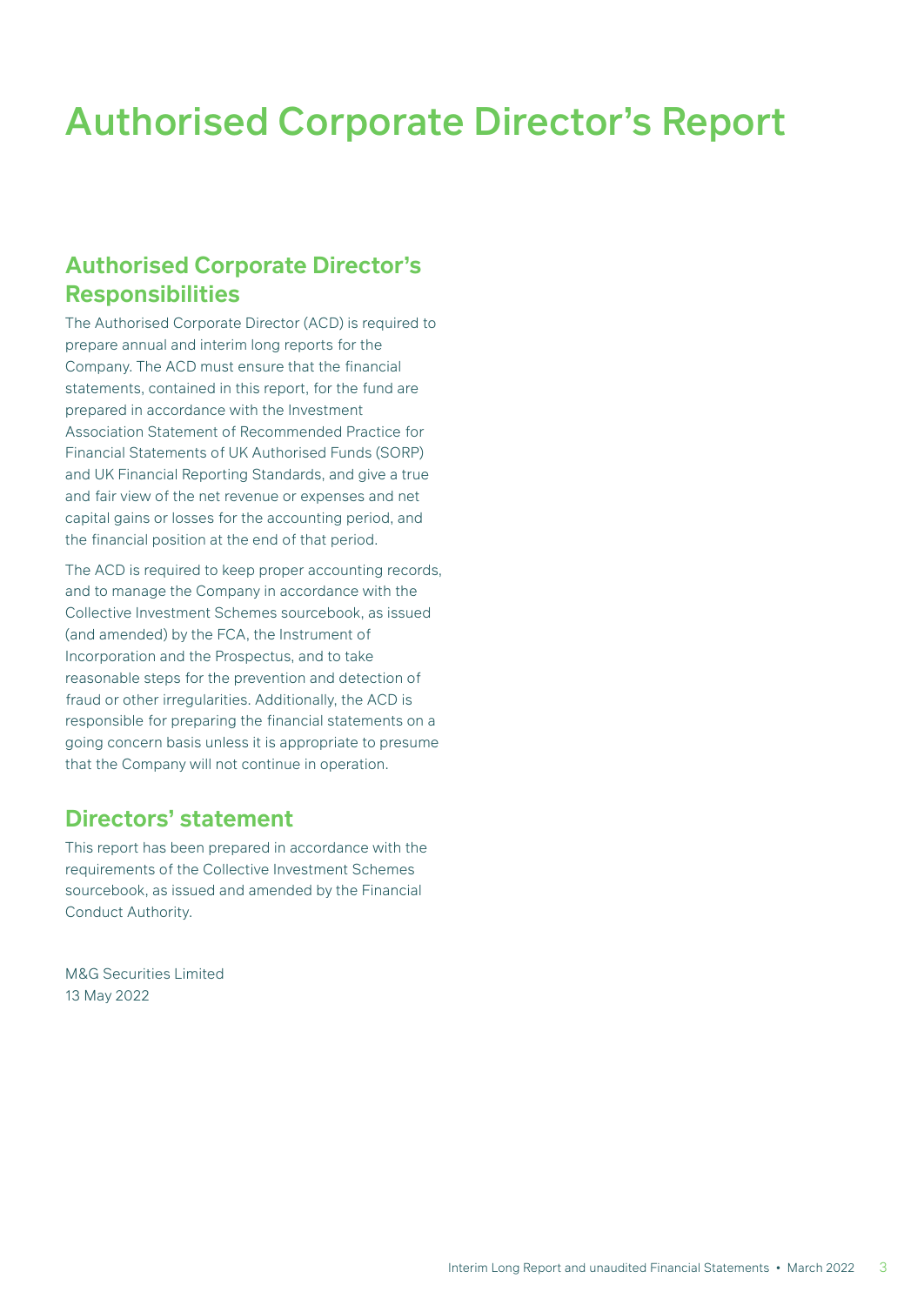## **Investment objective**

The fund aims to provide a higher total return (the combination of capital growth and income), net of the ongoing charge figure, than the average return of the IA Sterling Strategic Bond Sector, over any five-year period.

## **Investment policy**

At least 50% of the fund is invested, directly or indirectly through derivatives, in debt securities, including investment grade bonds, below investment grade unrated securities and asset backed securities. These securities can be issued or guaranteed by governments and their agencies, public authorities, quasi-sovereigns, supranational bodies and companies from anywhere in the world, including emerging markets. These securities can be denominated in any currency.

Other investments may include:

- up to 20% of the fund in equities; and
- other transferable securities, cash, and near cash, directly or via collective investment schemes (including funds managed by M&G).

There are no credit quality restrictions applicable to the fund's investments.

At least 80% of the fund is in sterling or hedged back to sterling.

Derivatives may be used for investment purposes, efficient portfolio management and hedging.

## **Investment approach**

The fund is globally diversified across a range of debt securities and issuers from a variety of sectors and geographies. This flexibility allows the fund manager to invest in a combination of assets that together provide the most attractive or 'optimal' income stream for the fund. Income streams from different assets essentially offer different combinations of duration (interest rate) risk and credit risk – the optimal income stream is

therefore that which incorporates the best mix of the two, based on the fund manager's view on macroeconomic, asset class, sector and geographic factors. In seeking an optimal income stream from investments, the fund manager may invest in a company's equities if they present a more attractive investment opportunity relative to its bonds.

Individual credit selection is carried out with the assistance of an in-house team of credit analysts to complement the fund manager's views.

## **Benchmark**

Benchmark: IA Sterling Strategic Bond Sector.

The benchmark is a target which the fund seeks to outperform. The sector has been chosen as the fund's benchmark as the fund is a constituent of the sector. The benchmark is used solely to measure the fund's performance and does not constrain the fund's portfolio construction.

The fund is actively managed. The fund manager has complete freedom in choosing which investments to buy, hold and sell in the fund.

For unhedged share classes, the benchmark is shown in the share class currency.

## **Risk profile**

The fund is a flexible bond fund which invests in a range of fixed income securities. In addition, up to 20% of the portfolio may be invested in company shares when the fund manager believes they offer better value than bonds. The fund is therefore subject to the price volatility of global bond and stockmarkets as well as the performance of individual companies. The fund is also subject to fluctuations in currency exchange rates.

There are no restrictions on the amount of government bonds, investment grade bonds or high yield bonds that can be held within the portfolio. While government and investment grade bonds are generally highly liquid assets that are normally traded with relative ease, high yield corporate bonds are higher risk assets that could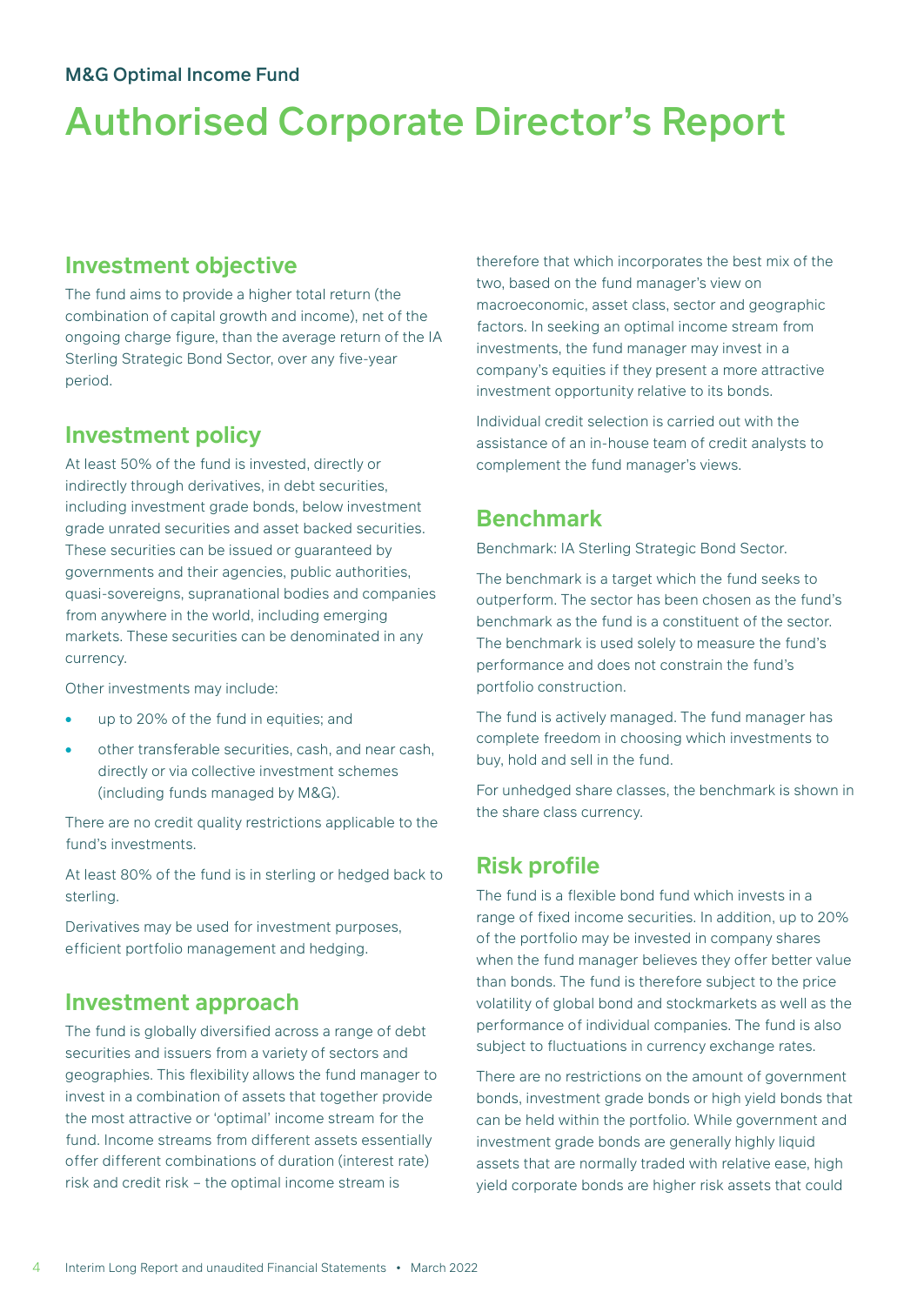# Authorised Corporate Director's Report

potentially experience a degree of illiquidity in times of market distress. The fund's exposure to company shares is typically through large companies, where the shares are normally traded with relative ease.

The fund's exposure to fixed income securities may be gained through the use of derivatives. In association with the use of derivatives, including those instruments not traded through an exchange, collateral is deposited in order to mitigate the risk that a counterparty may default on its obligations or become insolvent.

Portfolio diversification is key in managing liquidity and default risks as well as reducing market risk. The fund's risks are measured and managed as an integral part of the investment process.

The following table shows the risk number associated with the fund and is based on Sterling Class 'A' shares.

| Low risk                |  | High risk                |   |  |  |
|-------------------------|--|--------------------------|---|--|--|
| Typically lower rewards |  | Typically higher rewards |   |  |  |
|                         |  |                          | h |  |  |

#### The above number:

- is based on the rate at which the value of the fund has moved up and down in the past and is based on historical data so may not be a reliable indicator of the future risk profile of the fund.
- is not guaranteed and may change over time and the lowest risk number does not mean risk free.
- has not changed during this period.

## **Investment review**

As at 1 April 2022, for the six months ended 31 March 2022

#### Performance against objective

Between 1 October 2021 (the start of the review period) and 1 April 2022, the M&G Optimal Income Fund delivered a negative total return (the combination of income and growth of capital) across all of its sterling share classes. Fund performance was also behind that

of the average return from the fund's benchmark, the IA Sterling Strategic Bond Sector, which was -4.4% over the same period under review.

Over five years, the fund generated a positive total return, but all of its share classes lagged the benchmark, which had an average return of 2.4% pa over the same period. Therefore, the fund did not meet its objective of providing a higher total return, net of the ongoing charge figure, than the average return of the IA £ Strategic Bond Sector, over any five-year period.

For the performance of each share class, please refer to the 'Long-term performance by share class' table in the 'Financial highlights' section of this report.

#### Performance review

The six-month period under review saw heightened volatility across global bond markets, with the majority of fixed income assets delivering negative returns over the period. The downturn mainly occurred in the first quarter of 2022 and was driven by concerns that monetary policy would need to be tightened more aggressively to tackle surging inflation. The Russian invasion of Ukraine on 24 February became the dominant theme in the final weeks of the period, with a surge in wheat and energy prices expected to put even further pressure on inflation.

The volatility that characterised the early months of 2022 contrasted with the relatively subdued market conditions that persisted throughout much of 2021. While concerns about rising inflation had weighed on sentiment, the general view was that inflation would prove to be transient, with moves in fixed income markets relatively contained. Meanwhile, investors appeared to be reassured by the successful rollout of the COVID-19 vaccination programme, along with the gradual reopening of businesses and economies.

However, as it became apparent that inflation was likely to prove more persistent than originally thought, fixed income markets came under pressure in the final weeks of 2021. Around this time, the world's central banks took an increasingly assertive stance as they outlined their plans to curb inflationary pressures. In December, the Bank of England unexpectedly raised its key interest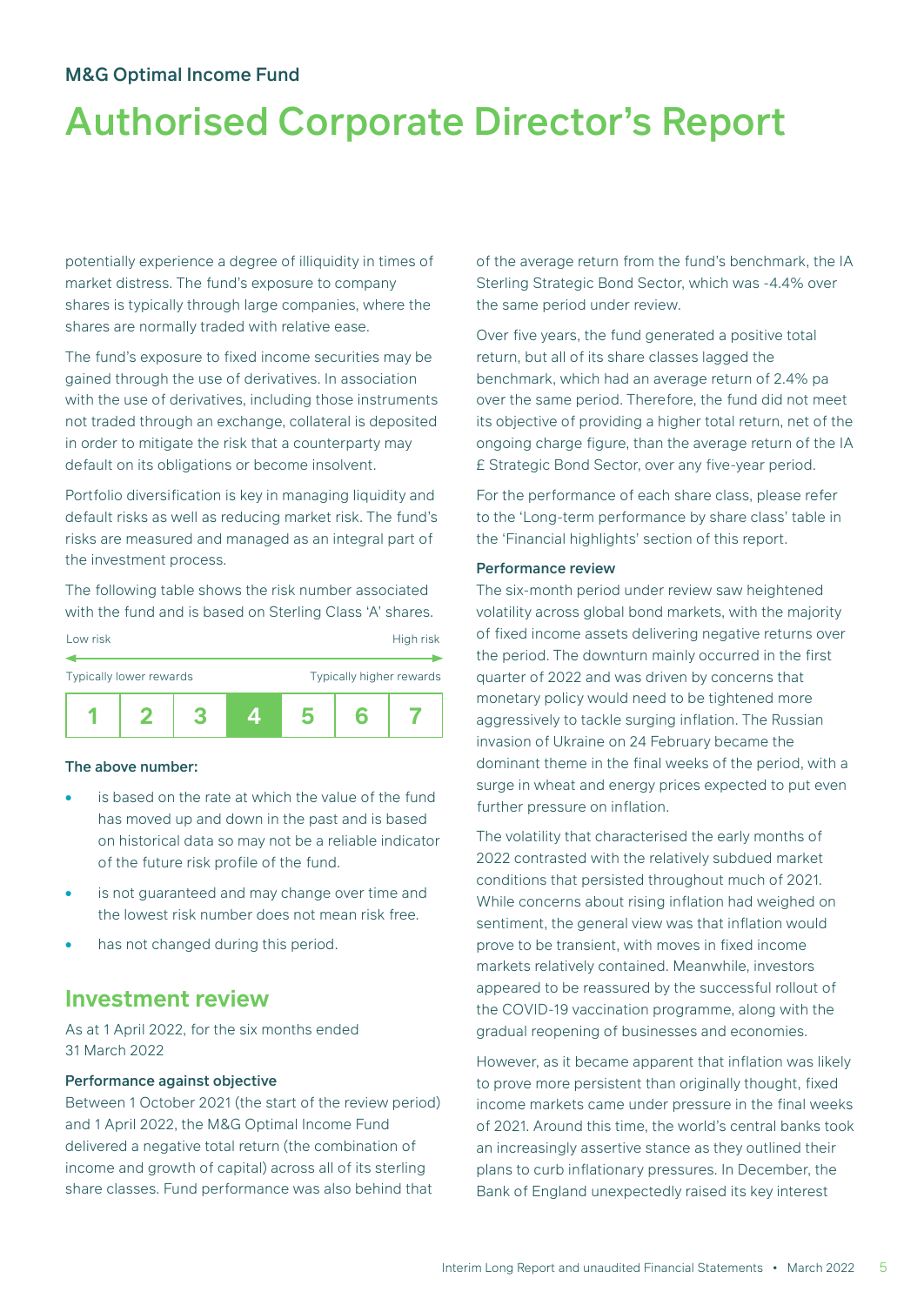# Authorised Corporate Director's Report

rate for the first time in three years, while the US Federal Reserve indicated that a series of interest rate hikes would need to be implemented in 2022 and 2023.

Against this backdrop, core government bonds delivered negative returns across the board as yields (which move in the opposite direction to bond prices) rose sharply from December onwards. Corporate bonds also experienced negative returns, with returns for these assets held back by a combination of rising government bond yields and deteriorating investor sentiment. High yield bonds (which have a low credit rating and are therefore considered riskier) generally held up better than higher-rated bonds, which can mainly be explained by their lower sensitivity to movements in interest rates.

Emerging market bonds also came under pressure, with rising US Treasury yields acting as a headwind to the asset class. Usually, when US government bond yields increase, bonds in emerging markets suffer because some investors reallocate money to the US debt market, which is seen as safer than the smaller and riskier developing countries' markets.

One bright spot in fixed income markets was inflation-linked bonds (a type of bond whose cashflows are adjusted in line with a measure of inflation and can therefore offer some protection from price rises). Expectations of higher inflation led to a rise in breakeven rates (a measure of the bond market's expectation for inflation) across the US, Europe and the UK, and this proved helpful for the asset class overall.

In currencies, the US dollar performed strongly, benefiting from its perceived safe-haven credentials amid heightened geopolitical uncertainty, while the Japanese yen and the euro performed poorly. While emerging market currencies were weak overall, a number of Latin American currencies, such as the Brazilian real, saw strong gains.

The fund delivered a negative total return and was behind its benchmark over the six months under review. A large part of the fund's negative returns in the period was due to the poor performance of investment grade corporate bonds – the fund's largest allocation by bond

asset class. Exposure to other bond asset classes where we hold meaningful exposure included government bonds and high yield bonds, and these also fared poorly in the period under review. That said, because we had a more cautious view on having too much exposure to these types of bond, and held fewer compared to the sector average during this period, negative returns were cushioned somewhat.

#### Investment activities

We adjust the fund's positioning to reflect changes in our outlook regarding interest rates, credit risk and changes in relative value among the different fixed income asset classes. Throughout the review period, our largest portfolio conviction was in investment grade corporate bonds – although trimmed marginally during the six months – and, as a result, the fund held proportionately more of these bonds (around 42.6% at the end of the review period). Other exposures included government bonds (22.8%), high yield bonds (32.0%), and equities (4.2%). We have increased exposure to high yield bonds during the period and this was mainly done through using financial instruments called derivatives. Using the derivatives market is one way of expressing an investment view on certain assets – whether we think prices will rise or fall – without the need to hold their physical equivalent.

One of the key drivers of the fund's performance is the ability to reduce or increase the portfolio's sensitivity to changes in bond yields, otherwise known as 'duration' and measured in years. (Bond yields refer to the interest received from a fixed income security, which is usually expressed annually as a percentage based on the investment's cost, its current market value or its face value. Bond yields typically move in the opposite direction to bond prices). The longer the duration, the more sensitive a bond/bond fund is to movements in interest rates. We maintained a fairly short duration during the entire period, as we believed interest rates would likely rise on a build-up of inflation expectations and because of a strong economy. However, from the start of the period to the end, we increased duration from around 2.4 years to around 3.8 years because we felt the pace of interest rates is likely to be staggered.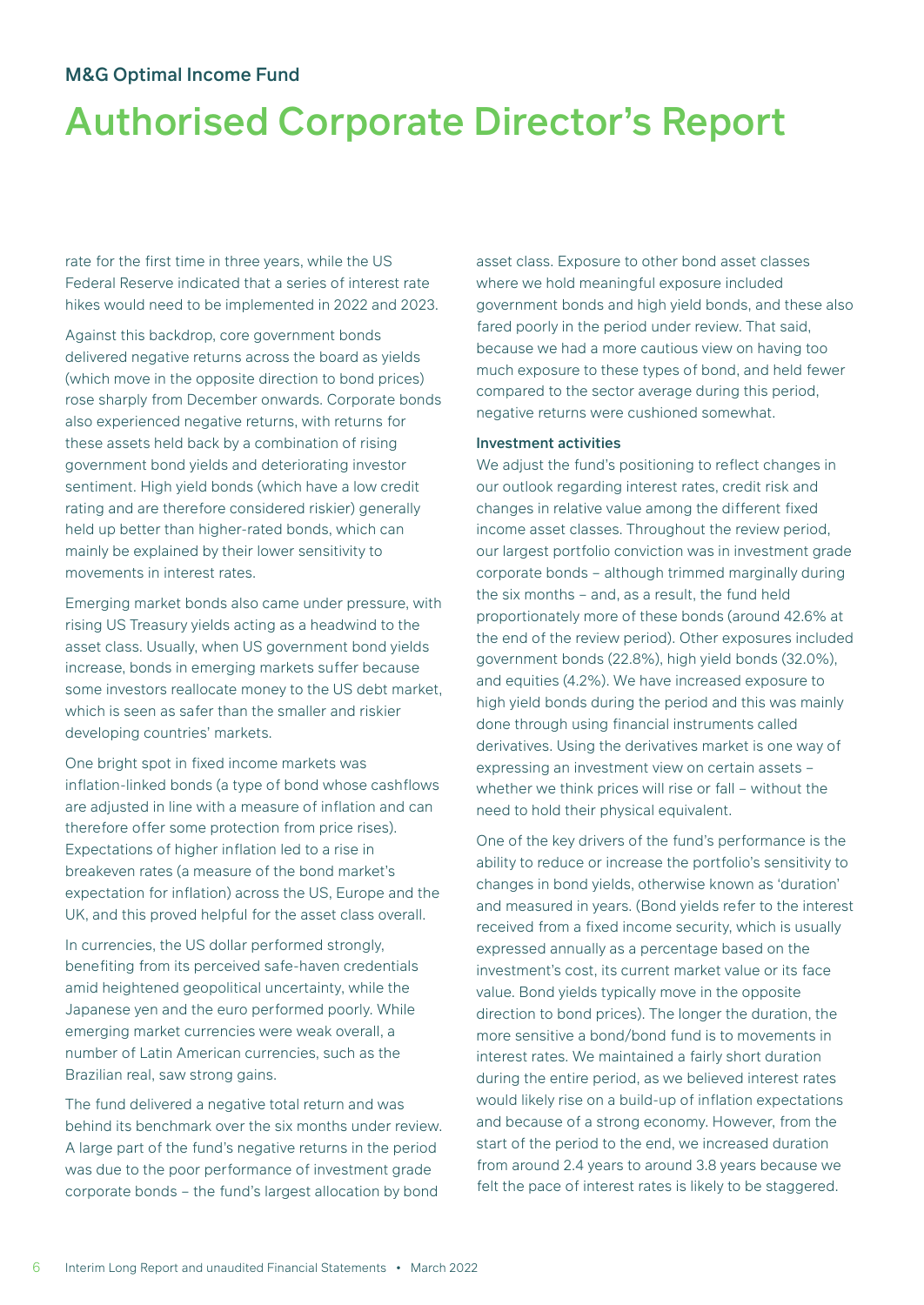# Authorised Corporate Director's Report

Most of this increase was done in February and March 2022 as we saw rising uncertainty because of international events.

#### **Outlook**

For some time now we have remained constructive on the economy and this belief is integral to our portfolio positioning as we head into the second half of 2022. Monetary and fiscal stimulus has worked, in our view, but perhaps too well. Inflation across major markets is high, but labour markets are extremely strong, wages are rising and households are in a good financial position. Meanwhile, central banks have not kept pace with interest rate rises and remain behind the curve (ie, we still have negative real interest rates). As long as this continues, corporate bond defaults should stay low, which in turn should be a positive for credit. And while central banks have recently turned more 'hawkish' (particularly in the US and UK) their current and projected rates are still far below where inflation is. Given this macro backdrop, while we acknowledge that there has been an increase in the probability of rare events, we remain constructive on the economy and are therefore positioned for interest rates to go up and default rates to remain low.

#### Richard Woolnough

#### Fund manager

An employee of M&G FA Limited which is an associate of M&G Securities Limited.

Please note that the views expressed in this Report should not be taken as a recommendation or advice on how the fund or any holding mentioned in the Report is likely to perform. If you wish to obtain financial advice as to whether an investment is suitable for your needs, you should consult a Financial Adviser.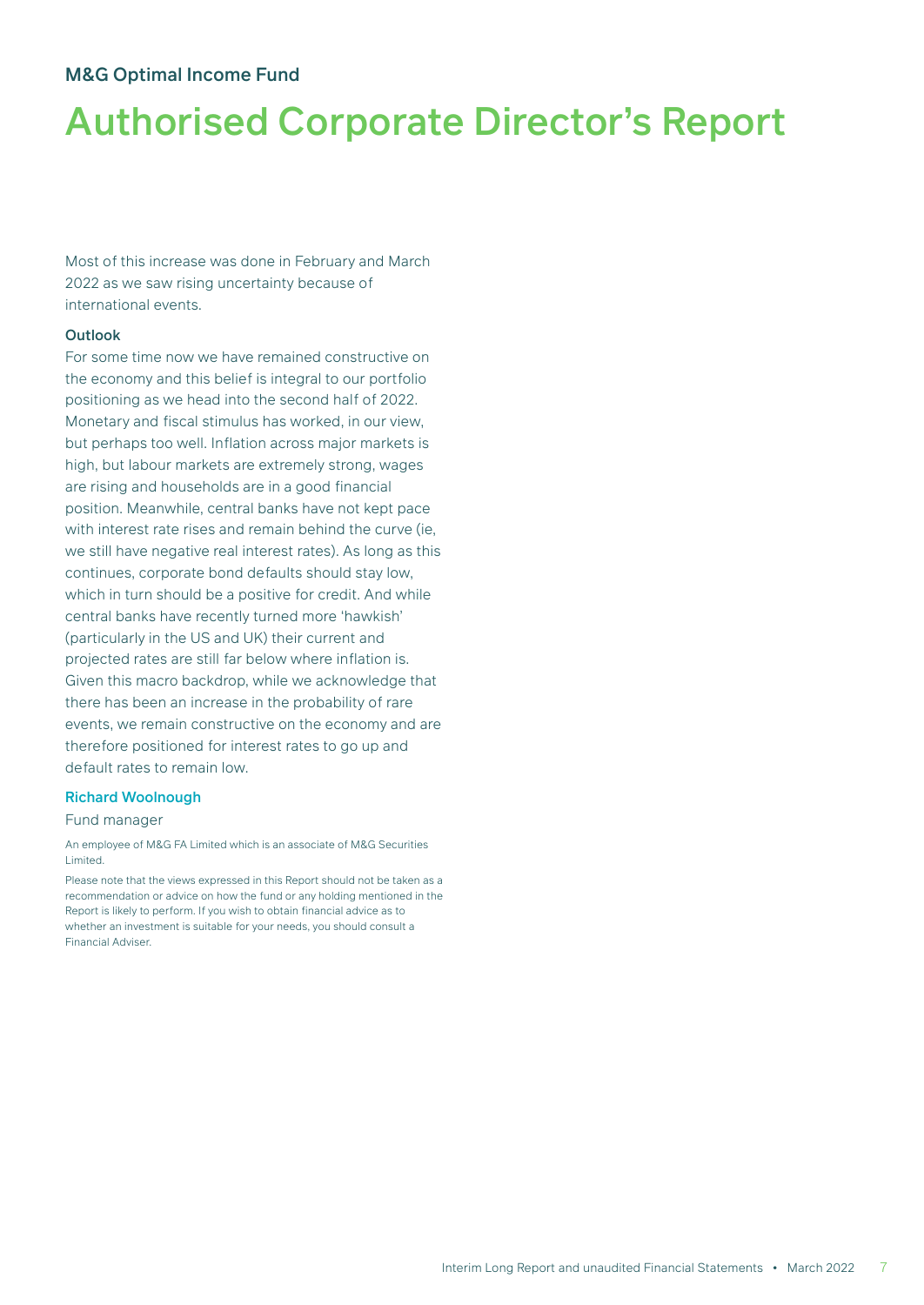# Investments

#### Portfolio statement

| <b>Holding</b> |                                                             | as at 31.03.22<br>£'000 | as at 31.03.22<br>% | as at 30.09.21<br>% |
|----------------|-------------------------------------------------------------|-------------------------|---------------------|---------------------|
|                | <b>Equities</b>                                             | 68,336                  | 3.99                | 5.30                |
|                | <b>Telecommunication service providers</b>                  | 16,434                  | 0.96                | 0.80                |
| 280,000 AT&T   |                                                             | 5,158                   | 0.30                |                     |
| 640,000 Orange |                                                             | 5,777                   | 0.34                |                     |
|                | 140,000 Verizon Communications                              | 5,499                   | 0.32                |                     |
|                | <b>Pharmaceuticals &amp; biotechnology</b>                  | $\mathbf 0$             | 0.00                | 0.51                |
|                | <b>Non-life insurance</b>                                   | O                       | 0.00                | 0.38                |
|                | <b>Automobiles &amp; parts</b>                              | 14,239                  | 0.83                | 0.92                |
|                | 110,000 Bayerische Motoren Werke                            | 7,418                   | 0.43                |                     |
|                | 125,000 Mercedes-Benz                                       | 6,821                   | 0.40                |                     |
|                | <b>Travel &amp; leisure</b>                                 | O                       | 0.00                | 0.00                |
|                | 416,995 Codere <sup>a</sup>                                 | $\circ$                 | 0.00                |                     |
|                | <b>Tobacco</b>                                              | 13,530                  | 0.79                | 0.90                |
|                | 170,000 British American Tobacco                            | 5,448                   | 0.32                |                     |
|                | 500,000 Imperial Brands                                     | 8,082                   | 0.47                |                     |
|                | Aerospace & defence                                         | 1,297                   | 0.08                | 0.08                |
|                | 400,000 Babcock International                               | 1,297                   | 0.08                |                     |
|                | <b>Industrial support services</b>                          | 4,892                   | 0.28                | 0.12                |
|                | 140,000 Adecco                                              | 4,892                   | 0.28                |                     |
|                | Precious metals & mining                                    | $\mathbf 0$             | 0.00                | 0.00                |
|                | 3,647,371 New World Resources <sup>a</sup>                  | $\mathsf{O}$            | 0.00                |                     |
|                | Oil, gas & coal                                             | 17,944                  | 1.05                | 1.59 <sup>b</sup>   |
| 1,200,000 BP   |                                                             | 4,504                   | 0.26                |                     |
|                | 85 Chaparral Energy Warrants 01/10/2024c                    | $\mathbf{O}$            | 0.00                |                     |
|                | 85 Chaparral Energy Warrants 01/10/2025c                    | 0                       | 0.00                |                     |
|                | 431 Denbury Warrants 18/09/2023                             | 15                      | 0.00                |                     |
| 450,000 Repsol |                                                             | 4,518                   | 0.27                |                     |
| 220,000 Shell  |                                                             | 4,606                   | 0.27                |                     |
|                | 110,000 TotalEnergies                                       | 4,301                   | 0.25                |                     |
|                | <b>Fixed income</b>                                         | 1,559,380               | 91.02               | 92.86               |
|                | <b>Debt securities</b>                                      | 1,525,786               | 89.06               | 91.48               |
|                | 'AAA' credit rated bonds                                    | 63,888                  | 3.73                | 21.02               |
|                | AU\$17,000,000 Australia (Commonwealth of) 1.75% 21/06/2051 | 7,043                   | 0.41                |                     |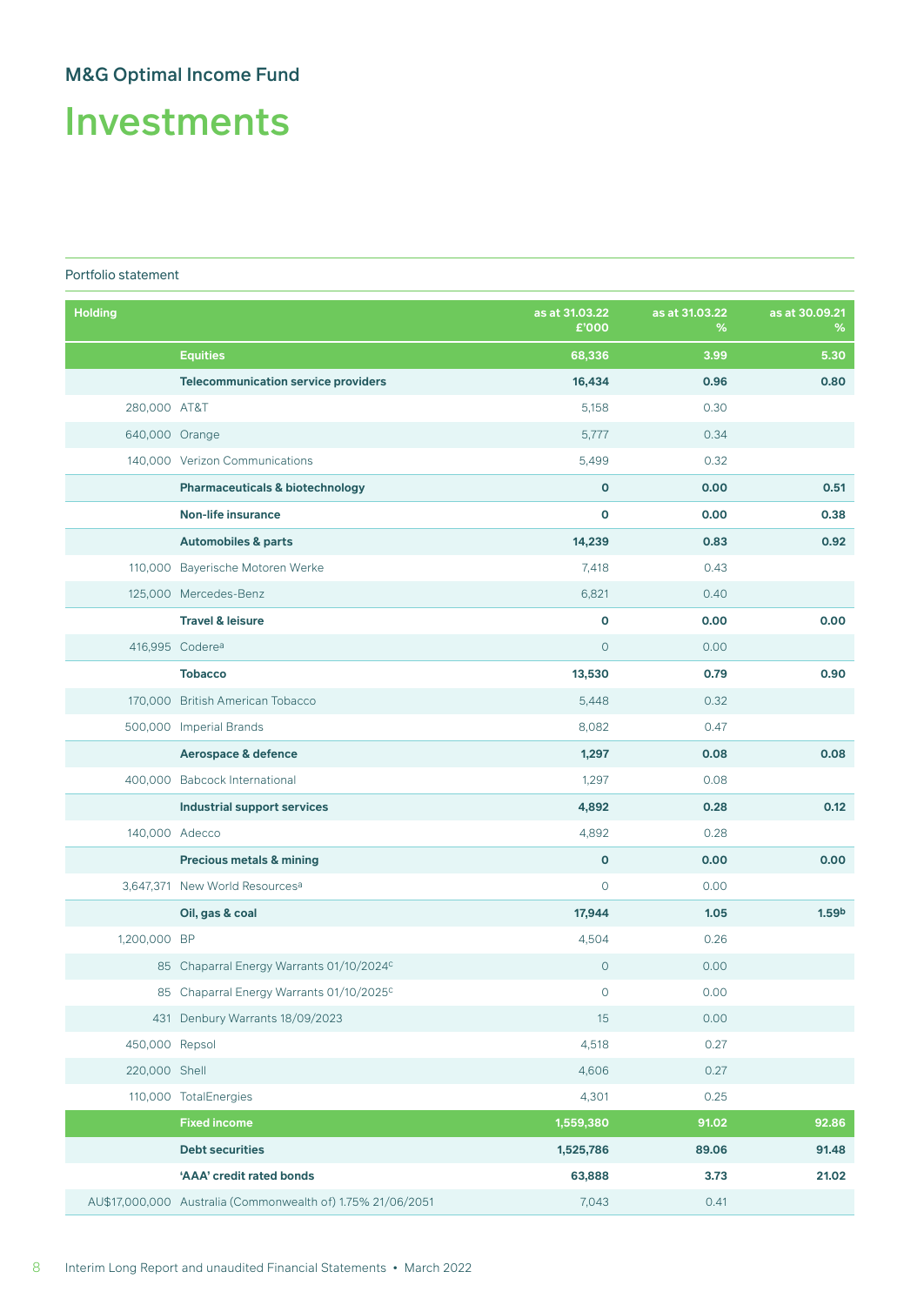Investments

| <b>Holding</b> |                                                                                  | as at 31.03.22<br>£'000 | as at 31.03.22<br>% | as at 30.09.21<br>℅ |
|----------------|----------------------------------------------------------------------------------|-------------------------|---------------------|---------------------|
|                | <b>Fixed income (continued)</b>                                                  |                         |                     |                     |
|                | Debt securities (continued)                                                      |                         |                     |                     |
|                | 'AAA' credit rated bonds (continued)                                             |                         |                     |                     |
|                | £1,298,000 Bank of Montreal FRN 1.6677% 15/09/2026                               | 1,326                   | 0.08                |                     |
|                | £3,000,000 Bank of Nova Scotia FRN 1.494% 26/01/2026                             | 3,055                   | 0.18                |                     |
|                | £1,551,000 Canada Square Funding FRN 1.3491% 17/01/2059                          | 1,543                   | 0.09                |                     |
|                | £898,899 CMF 2020-1 FRN 1.0451% 16/01/2057                                       | 898                     | 0.05                |                     |
|                | £1,197,750 Elstree Funding No. 2 FRN 1.0993% 21/12/2054                          | 1,193                   | 0.07                |                     |
|                | €686,204 Finance Ireland Rmbs No. 3 FRN 0.251% 24/06/2061                        | 583                     | 0.03                |                     |
|                | £1,971,433 Finsbury Square 2021-2 FRN 1.0406% 16/12/2071                         | 1,959                   | 0.11                |                     |
|                | €20,000,000 Germany (Federal Republic of) 0.5% 15/02/2026                        | 17,058                  | 1.00                |                     |
|                | €1,916,034 Glenbeigh 2 Issuer FRN 0.251% 24/03/2046                              | 1,607                   | 0.09                |                     |
|                | €1,875,628 Glenbeigh 2 Issuer 2021-2 FRN 0.251% 24/06/2050                       | 1,576                   | 0.09                |                     |
|                | £1,435,320 Harbour FRN 0.954% 28/01/2054                                         | 1,426                   | 0.08                |                     |
|                | US\$1,000,000 Johnson & Johnson 3.55% 01/03/2036                                 | 787                     | 0.05                |                     |
|                | €1,546,146 Jubilee Place 2021-1 FRN 0.267% 17/07/2058                            | 1,310                   | 0.08                |                     |
|                | £3,034,443 Jupiter Mortgage No. 1 FRN 0.8916% 20/07/2060                         | 3,027                   | 0.18                |                     |
|                | £1,329,312 Lanebrook Mortgage Transaction 2021-1 FRN 0.7319%<br>20/07/2058       | 1,314                   | 0.08                |                     |
|                | £789,170 London Wall Mortgage Capital FRN 0.8966% 15/05/2051                     | 784                     | 0.05                |                     |
|                | US\$1,009,000 Microsoft 4.5% 06/02/2057                                          | 928                     | 0.05                |                     |
|                | £7,005,000 Nationwide Building Society FRN 1.0266% 24/02/2031                    | 6,907                   | 0.40                |                     |
|                | £1,991,272 Polaris 2022-1 FRN 1.2334% 23/10/2059                                 | 1,984                   | 0.12                |                     |
|                | £1,246,471 Taurus 2021-4 FRN 1.1052% 17/08/2031                                  | 1,240                   | 0.07                |                     |
|                | £4,000,000 Towd Point Mortgage Funding 2019 - Granite4 FRN 0.7616%<br>20/10/2051 | 3,957                   | 0.23                |                     |
|                | €3,000,000 Yorkshire Building Society 0.01% 13/10/2027                           | 2,383                   | 0.14                |                     |
|                | 'AA' credit rated bonds                                                          | 382,752                 | 22.34               | 4.28                |
|                | US\$4,800,000 Apple 2.2% 11/09/2029                                              | 3,483                   | 0.20                |                     |
|                | US\$3,000,000 Apple 2.8% 08/02/2061                                              | 1,940                   | 0.11                |                     |
|                | US\$3,500,000 Apple 4.65% 23/02/2046                                             | 3,131                   | 0.18                |                     |
|                | €2,000,000 Emirates Telecommunications 2.75% 18/06/2026                          | 1,786                   | 0.11                |                     |
|                | €9,500,000 Exxon Mobil 0.835% 26/06/2032                                         | 7,239                   | 0.42                |                     |
|                | €7,000,000 Exxon Mobil 1.408% 26/06/2039                                         | 5,160                   | 0.30                |                     |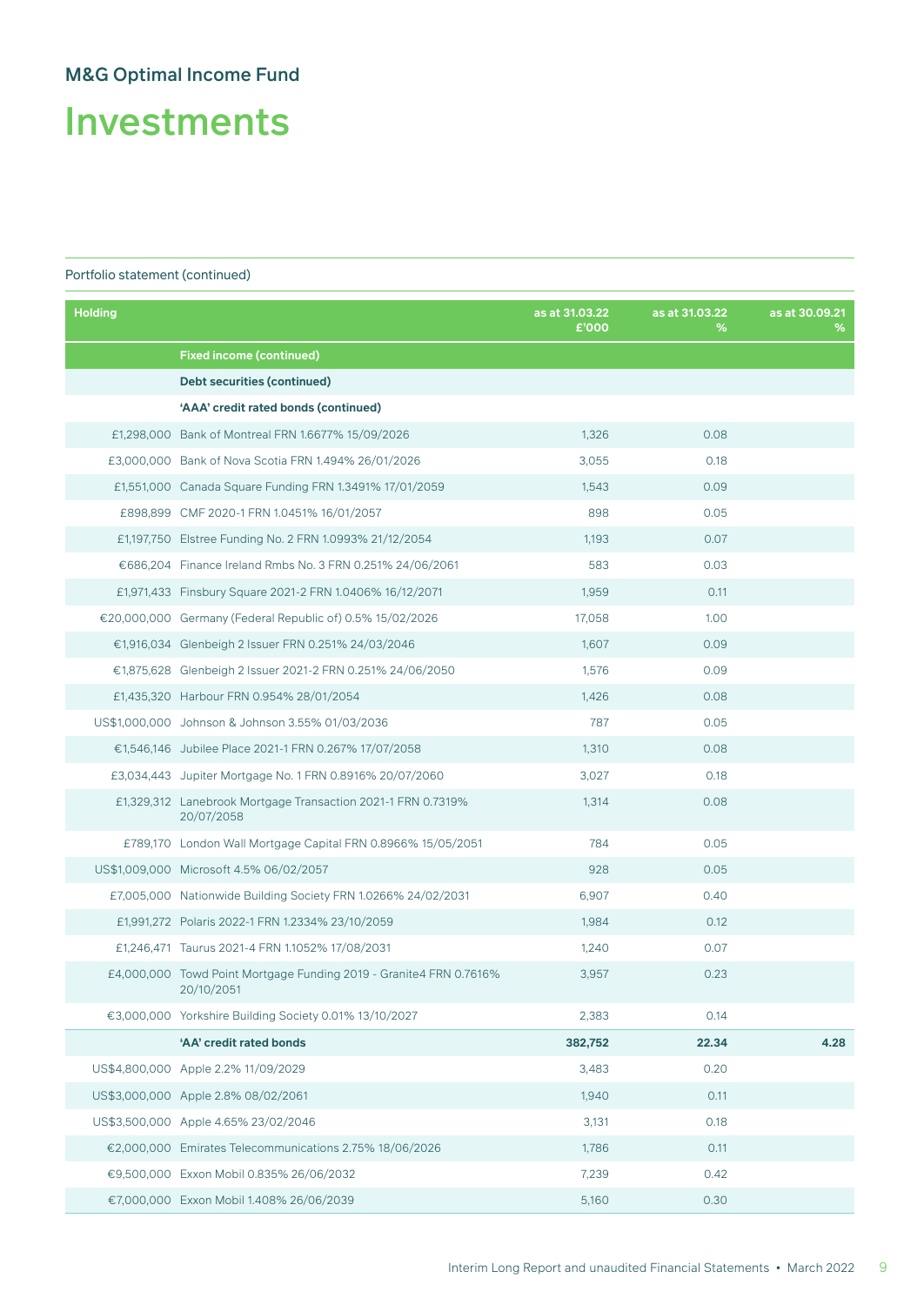Investments

| <b>Holding</b> |                                                                                    | as at 31.03.22<br>£'000 | as at 31.03.22<br>% | as at 30.09.21<br>% |
|----------------|------------------------------------------------------------------------------------|-------------------------|---------------------|---------------------|
|                | <b>Fixed income (continued)</b>                                                    |                         |                     |                     |
|                | Debt securities (continued)                                                        |                         |                     |                     |
|                | 'AA' credit rated bonds (continued)                                                |                         |                     |                     |
|                | £214,688 Intu Metrocentre 1% 23/12/2023                                            | 212                     | 0.01                |                     |
|                | £2,508,000 Metropolitan Life Global Funding 11.625% 12/10/2028                     | 2,360                   | 0.14                |                     |
|                | €5,000,000 New York Life Global Funding 0.25% 23/01/2027                           | 3,995                   | 0.23                |                     |
|                | £2,086,000 New York Life Global Funding 1.5% 15/07/2027                            | 1,971                   | 0.12                |                     |
|                | US\$50,000,000 US Treasury 0.75% 31/03/2026                                        | 35,601                  | 2.08                |                     |
|                | US\$50,000,000 US Treasury 1% 31/07/2028                                           | 34,948                  | 2.04                |                     |
|                | US\$15,000,000 US Treasury 1.25% 30/06/2028                                        | 10,659                  | 0.62                |                     |
|                | US\$50,000,000 US Treasury 1.5% 30/11/2028                                         | 35,981                  | 2.10                |                     |
|                | US\$30,000,000 US Treasury 1.625% 15/02/2026                                       | 22,139                  | 1.29                |                     |
|                | US\$35,000,000 US Treasury 1.875% 15/02/2041                                       | 23,716                  | 1.39                |                     |
|                | US\$50,000,000 US Treasury 2.25% 15/11/2025                                        | 37,787                  | 2.21                |                     |
|                | US\$50,000,000 US Treasury 2.25% 15/02/2027                                        | 37,796                  | 2.21                |                     |
|                | US\$50,000,000 US Treasury 2.25% 15/11/2027                                        | 37,758                  | 2.20                |                     |
|                | US\$50,000,000 US Treasury 2.25% 15/05/2041                                        | 35,957                  | 2.10                |                     |
|                | US\$50,000,000 US Treasury 2.875% 15/08/2028                                       | 39,133                  | 2.28                |                     |
|                | 'A' credit rated bonds                                                             | 119,789                 | 6.99                | 10.81               |
|                | €4,000,000 American Honda Finance 0.3% 07/07/2028                                  | 3,107                   | 0.18                |                     |
|                | €1,141,000 Argentum Netherlands for Zurich Insurance Var. Rate 2.75%<br>19/02/2049 | 971                     | 0.06                |                     |
|                | £1,188,000 Assura Financing 3% 19/07/2028                                          | 1,213                   | 0.07                |                     |
|                | €7,000,000 Banco Bilbao Vizcaya Argentaria Var. Rate 0.125% 24/03/2027             | 5,616                   | 0.33                |                     |
|                | €1,100,000 Banco Bilbao Vizcaya Argentaria FRN 0.502% 09/09/2023                   | 940                     | 0.05                |                     |
|                | €3,542,000 Bank of America FRN 0.513% 22/09/2026                                   | 3,007                   | 0.18                |                     |
|                | €6,500,000 Bank of America Var. Rate 0.694% 22/03/2031                             | 4,996                   | 0.29                |                     |
|                | €5,000,000 Bank of America Var. Rate 1.102% 24/05/2032                             | 3,919                   | 0.23                |                     |
|                | £3,500,000 Bank of America Var. Rate 1.667% 02/06/2029                             | 3,247                   | 0.19                |                     |
|                | US\$5,000,000 Bank of America Var. Rate 1.922% 24/10/2031                          | 3,315                   | 0.19                |                     |
|                | €3,400,000 Banque Fédérative du Crédit Mutuel 0.625% 03/11/2028                    | 2,668                   | 0.16                |                     |
|                | €1,000,000 Banque Fédérative du Crédit Mutuel 0.625% 21/02/2031                    | 760                     | 0.04                |                     |
|                | £3,300,000 Banque Fédérative du Crédit Mutuel 1% 16/07/2026                        | 3,081                   | 0.18                |                     |
|                | €2,500,000 Banque Fédérative du Crédit Mutuel 1.375% 02/04/2030                    | 2,071                   | 0.12                |                     |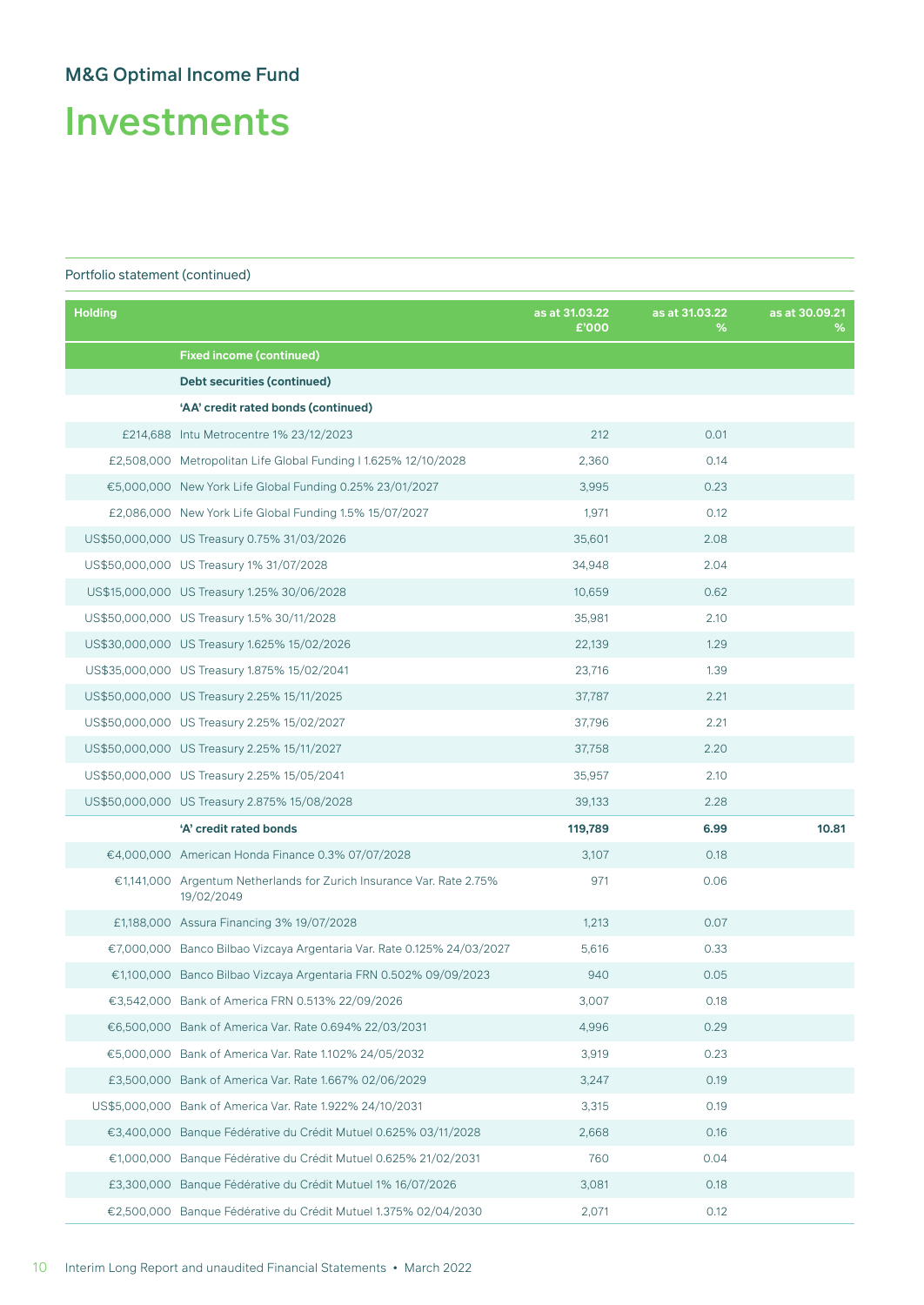Investments

| <b>Holding</b> |                                                             | as at 31.03.22<br>£'000 | as at 31.03.22<br>% | as at 30.09.21<br>% |
|----------------|-------------------------------------------------------------|-------------------------|---------------------|---------------------|
|                | <b>Fixed income (continued)</b>                             |                         |                     |                     |
|                | <b>Debt securities (continued)</b>                          |                         |                     |                     |
|                | 'A' credit rated bonds (continued)                          |                         |                     |                     |
|                | €5,000,000 Chubb 0.875% 15/12/2029                          | 3,947                   | 0.23                |                     |
|                | €2,600,000 Chubb 1.4% 15/06/2031                            | 2,093                   | 0.12                |                     |
|                | €189,000 Chubb 1.55% 15/03/2028                             | 158                     | 0.01                |                     |
|                | US\$1,249,000 Comcast Cable Communications 8.5% 01/05/2027  | 1,150                   | 0.07                |                     |
|                | €1,600,000 Crédit Agricole Var. Rate 0.5% 21/09/2029        | 1,240                   | 0.07                |                     |
|                | €2,500,000 Crédit Agricole 0.875% 14/01/2032                | 1,917                   | 0.11                |                     |
|                | £1,714,000 East Japan Railway 1.162% 15/09/2028             | 1,583                   | 0.09                |                     |
|                | €667,000 ELM Var. Rate 3.375% 29/09/2047                    | 586                     | 0.03                |                     |
|                | €1,218,000 ELM Var. Rate 4.5% Perpetual                     | 1,114                   | 0.07                |                     |
|                | €2,000,000 ESB Finance 1.875% 14/06/2031                    | 1,711                   | 0.10                |                     |
|                | €2,700,000 Hannover Rueck Var. Rate 1.375% 30/06/2042       | 2,011                   | 0.12                |                     |
|                | €2,400,000 Hannover Rueck Var. Rate 1.75% 08/10/2040        | 1,874                   | 0.11                |                     |
|                | US\$1,400,000 Henkel 1.75% 17/11/2026                       | 1,010                   | 0.06                |                     |
|                | €2,000,000 JPMorgan Chase Var. Rate 1.047% 04/11/2032       | 1,558                   | 0.09                |                     |
|                | €3,800,000 JPMorgan Chase Var. Rate 1.09% 11/03/2027        | 3,161                   | 0.18                |                     |
|                | €2,000,000 JPMorgan Chase Var. Rate 1.638% 18/05/2028       | 1,687                   | 0.10                |                     |
|                | €3,500,000 JPMorgan Chase Var. Rate 1.812% 12/06/2029       | 2,963                   | 0.17                |                     |
|                | £2,500,000 JPMorgan Chase Var. Rate 1.895% 28/04/2033       | 2,275                   | 0.13                |                     |
|                | US\$2,000,000 JPMorgan Chase Var. Rate 2.069% 01/06/2029    | 1,400                   | 0.08                |                     |
|                | US\$8,000,000 JPMorgan Chase Var. Rate 2.963% 25/01/2033    | 5,762                   | 0.34                |                     |
|                | €2,000,000 KKR 1.625% 22/05/2029                            | 1,642                   | 0.10                |                     |
|                | £2,790,000 Leeds Building Society 1.375% 06/10/2027         | 2,578                   | 0.15                |                     |
|                | US\$1,727,000 Legrand France 8.5% 15/02/2025                | 1,504                   | 0.09                |                     |
|                | €3,000,000 Mizuho Financial Var. Rate 0.47% 06/09/2029      | 2,323                   | 0.14                |                     |
|                | €4,000,000 Nationwide Building Society 0.25% 14/09/2028     | 3,062                   | 0.18                |                     |
|                | €2.000.000 Philip Morris International 0.8% 01/08/2031      | 1,434                   | 0.08                |                     |
|                | €10,000,000 Philip Morris International 1.45% 01/08/2039    | 6,393                   | 0.37                |                     |
|                | €1,000,000 Philip Morris International 1.875% 06/11/2037    | 702                     | 0.04                |                     |
|                | €1,000,000 Philip Morris International 2% 09/05/2036        | 730                     | 0.04                |                     |
|                | US\$2,000,000 Philip Morris International 4.875% 15/11/2043 | 1,592                   | 0.09                |                     |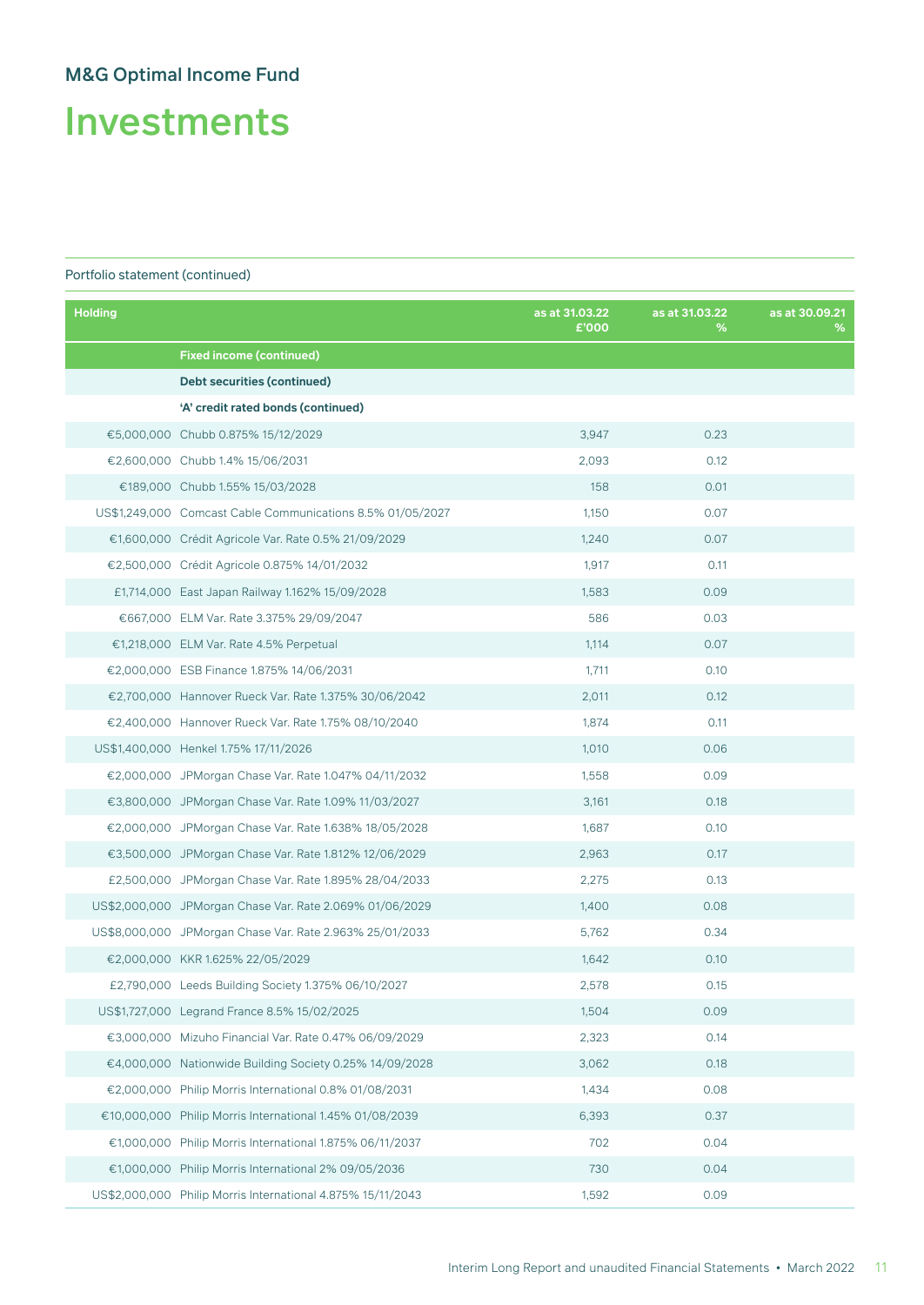Investments

| <b>Holding</b> |                                                                                     | as at 31.03.22<br>£'000 | as at 31.03.22<br>% | as at 30.09.21<br>% |
|----------------|-------------------------------------------------------------------------------------|-------------------------|---------------------|---------------------|
|                | <b>Fixed income (continued)</b>                                                     |                         |                     |                     |
|                | <b>Debt securities (continued)</b>                                                  |                         |                     |                     |
|                | 'A' credit rated bonds (continued)                                                  |                         |                     |                     |
|                | US\$2,291,836 Project Silver 3.967% 15/07/2044                                      | 1,640                   | 0.10                |                     |
|                | €2,483,000 Public Storage 0.5% 09/09/2030                                           | 1,823                   | 0.11                |                     |
|                | US\$3,138,558 Slam 2021-1 2.434% 15/06/2046                                         | 2,188                   | 0.13                |                     |
|                | £5,872,000 Toronto-Dominion Bank 2.875% 05/04/2027                                  | 5,863                   | 0.34                |                     |
|                | €2,500,000 UBS 1.25% 01/09/2026                                                     | 2,090                   | 0.12                |                     |
|                | £3,693,000 UBS Var. Rate 1.875% 03/11/2029                                          | 3,434                   | 0.20                |                     |
|                | US\$432,000 Willow No. 2 Var. Rate 4.25% 01/10/2045                                 | 328                     | 0.02                |                     |
|                | US\$3,500,000 Zurich Finance Ireland Designated Activity Var. Rate 3%<br>19/04/2051 | 2,352                   | 0.14                |                     |
|                | 'BBB' credit rated bonds                                                            | 683,940                 | 39.92               | 39.46               |
|                | £496,000 3i 5.75% 03/12/2032                                                        | 602                     | 0.04                |                     |
|                | €5,000,000 ABN AMRO Bank 1% 02/06/2033                                              | 3,851                   | 0.23                |                     |
|                | US\$3,000,000 AerCap Ireland Capital DAC 3.3% 30/01/2032                            | 2,065                   | 0.12                |                     |
|                | US\$2,000,000 AerCap Ireland Capital DAC 3.4% 29/10/2033                            | 1,354                   | 0.08                |                     |
|                | €11,000,000 Altria 3.125% 15/06/2031                                                | 9,311                   | 0.54                |                     |
|                | US\$12,000,000 Altria 3.875% 16/09/2046                                             | 7,748                   | 0.45                |                     |
|                | US\$7,000,000 Altria 4% 04/02/2061                                                  | 4,473                   | 0.26                |                     |
|                | US\$1,835,000 Altria 4.5% 02/05/2043                                                | 1,291                   | 0.08                |                     |
|                | US\$2,000,000 Altria 5.375% 31/01/2044                                              | 1,573                   | 0.09                |                     |
|                | US\$12,000,000 Altria 5.8% 14/02/2039                                               | 9.835                   | 0.57                |                     |
|                | US\$7,000,000 Altria 5.95% 14/02/2049                                               | 5,765                   | 0.34                |                     |
|                | US\$2,000,000 Amgen 4.2% 22/02/2052                                                 | 1,571                   | 0.09                |                     |
|                | US\$4,000,000 Amgen 4.4% 22/02/2062                                                 | 3,154                   | 0.18                |                     |
|                | £1,247,000 Anglo American Capital 3.375% 11/03/2029                                 | 1,243                   | 0.07                |                     |
|                | US\$1,766,000 Anglo American Capital 4.75% 16/03/2052                               | 1,395                   | 0.08                |                     |
|                | US\$1,500,000 Anheuser-Busch InBev Worldwide 4.6% 15/04/2048                        | 1,221                   | 0.07                |                     |
|                | US\$2,000,000 Anheuser-Busch InBev Worldwide 4.75% 15/04/2058                       | 1,649                   | 0.10                |                     |
|                | £1,028,000 Annington Funding 2.308% 06/10/2032                                      | 937                     | 0.05                |                     |
|                | £1,164,000 Annington Funding 2.924% 06/10/2051                                      | 1,011                   | 0.06                |                     |
|                | US\$432,000 Argentum Netherlands for Swiss Re Var. Rate 5.75% 15/08/2050            | 338                     | 0.02                |                     |
|                | £2,500,000 Aroundtown 3% 16/10/2029                                                 | 2,399                   | 0.14                |                     |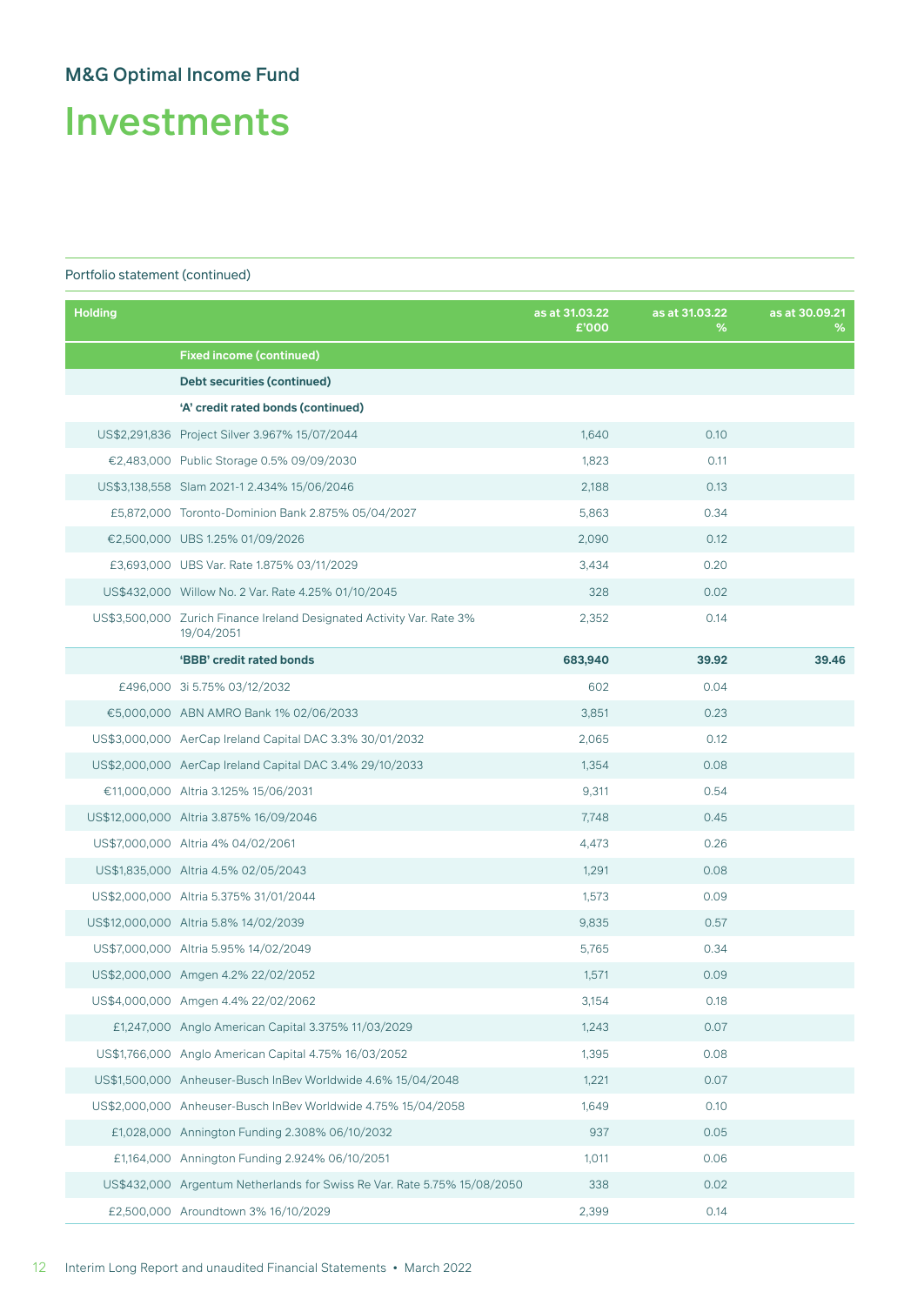Investments

| <b>Holding</b> |                                                                          | as at 31.03.22<br>£'000 | as at 31.03.22<br>℅ | as at 30.09.21<br>% |
|----------------|--------------------------------------------------------------------------|-------------------------|---------------------|---------------------|
|                | <b>Fixed income (continued)</b>                                          |                         |                     |                     |
|                | Debt securities (continued)                                              |                         |                     |                     |
|                | 'BBB' credit rated bonds (continued)                                     |                         |                     |                     |
|                | €4,000,000 Assicurazioni Generali Var. Rate 5.5% 27/10/2047              | 3,784                   | 0.22                |                     |
|                | £4,000,000 Australia & New Zealand Banking Var. Rate 1.809% 16/09/2031   | 3,696                   | 0.22                |                     |
|                | US\$1,000,000 Australia & New Zealand Banking Var. Rate 2.57% 25/11/2035 | 664                     | 0.04                |                     |
|                | £1,500,000 Aviva Var. Rate 4% 03/06/2055                                 | 1,467                   | 0.09                |                     |
|                | £2,269,000 Aviva Var. Rate 4.375% 12/09/2049                             | 2,348                   | 0.14                |                     |
|                | £4,000,000 Aviva Var. Rate 5.125% 04/06/2050                             | 4,315                   | 0.25                |                     |
|                | £3,000,000 Aviva Var. Rate 6.125% 14/11/2036                             | 3,308                   | 0.19                |                     |
|                | £3,500,000 AXA Var. Rate 5.625% 16/01/2054                               | 3,793                   | 0.22                |                     |
|                | €1,000,000 Banco Bilbao Vizcaya Argentaria 0.5% 14/01/2027               | 803                     | 0.05                |                     |
|                | €3,500,000 Banco Santander 1% 04/11/2031                                 | 2,702                   | 0.16                |                     |
|                | £2,700,000 Banco Santander 1.5% 14/04/2026                               | 2,541                   | 0.15                |                     |
|                | £1,600,000 Banco Santander 1.75% 17/02/2027                              | 1,495                   | 0.09                |                     |
|                | £5,000,000 Banco Santander Var. Rate 2.25% 04/10/2032                    | 4,604                   | 0.27                |                     |
|                | £2,000,000 Banco Santander Var. Rate 3.125% 06/10/2026                   | 1,994                   | 0.12                |                     |
|                | US\$2,090,000 Bangkok Bank Var. Rate 3.466% 23/09/2036                   | 1,423                   | 0.08                |                     |
|                | US\$5,000,000 Bank of America Var. Rate 2.482% 21/09/2036                | 3,273                   | 0.19                |                     |
|                | US\$8,500,000 Bank of America Var. Rate 3.846% 08/03/2037                | 6,213                   | 0.36                |                     |
|                | €3,500,000 Bankinter Var. Rate 1.25% 23/12/2032                          | 2,706                   | 0.16                |                     |
|                | €2,400,000 Banque Fédérative du Crédit Mutuel 1.125% 19/11/2031          | 1,806                   | 0.11                |                     |
|                | £4,400,000 BAT International Finance 2.25% 09/09/2052                    | 2,574                   | 0.15                |                     |
|                | £500,000 BAT International Finance 4% 23/11/2055                         | 378                     | 0.02                |                     |
|                | €2,500,000 Bayerische Landesbank Var. Rate 1% 23/09/2031                 | 1,968                   | 0.12                |                     |
|                | €2,137,000 Bevco Lux 1% 16/01/2030                                       | 1,628                   | 0.10                |                     |
|                | €5,000,000 BNP Paribas Var. Rate 0.5% 19/02/2028                         | 3,967                   | 0.23                |                     |
|                | €1,500,000 BNP Paribas Var. Rate 0.5% 01/09/2028                         | 1,175                   | 0.07                |                     |
|                | €4,500,000 BNP Paribas Var. Rate 0.5% 19/01/2030                         | 3,446                   | 0.20                |                     |
|                | €5.400.000 BNP Paribas Var. Rate 0.875% 31/08/2033                       | 4,118                   | 0.24                |                     |
|                | €5,000,000 BNP Paribas Var. Rate 1.125% 17/04/2029                       | 4,034                   | 0.24                |                     |
|                | £3,000,000 BNP Paribas 1.25% 13/07/2031                                  | 2,541                   | 0.15                |                     |
|                | £1,500,000 BNP Paribas 1.875% 14/12/2027                                 | 1,408                   | 0.08                |                     |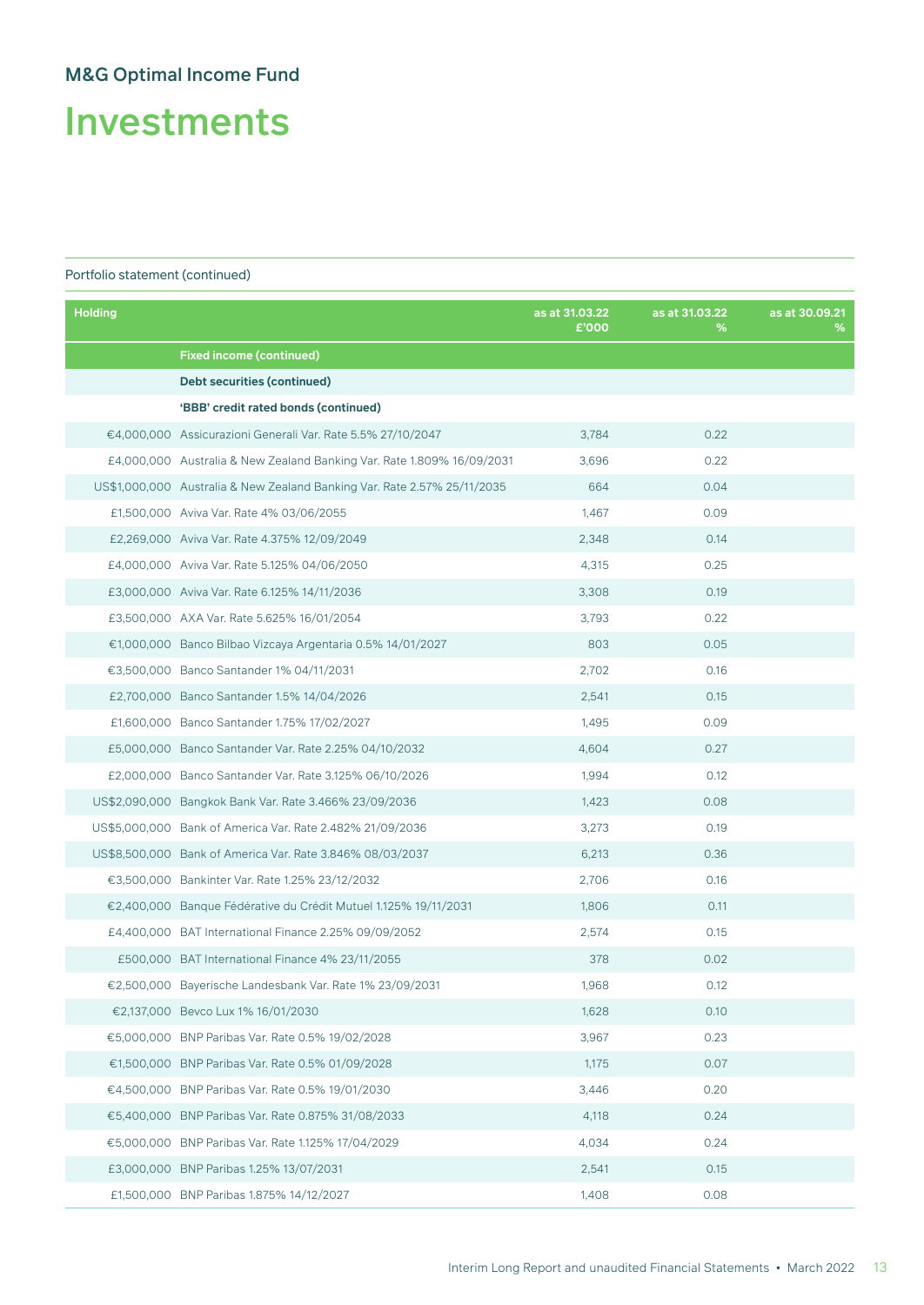Investments

| <b>Holding</b> |                                                                         | as at 31.03.22<br>£'000 | as at 31.03.22<br>% | as at 30.09.21<br>% |
|----------------|-------------------------------------------------------------------------|-------------------------|---------------------|---------------------|
|                | <b>Fixed income (continued)</b>                                         |                         |                     |                     |
|                | Debt securities (continued)                                             |                         |                     |                     |
|                | 'BBB' credit rated bonds (continued)                                    |                         |                     |                     |
|                | £1,200,000 BNP Paribas Var. Rate 2% 24/05/2031                          | 1,123                   | 0.07                |                     |
|                | US\$500,000 BNP Paribas 4.375% 28/09/2025                               | 385                     | 0.02                |                     |
|                | US\$2,699,000 BNP Paribas 4.375% 12/05/2026                             | 2,082                   | 0.12                |                     |
|                | US\$3,864,000 BNP Paribas 4.625% 13/03/2027                             | 3,014                   | 0.18                |                     |
|                | US\$7,000,000 Boeing 5.705% 01/05/2040                                  | 5,961                   | 0.35                |                     |
|                | US\$11,000,000 Boeing 5.805% 01/05/2050                                 | 9,617                   | 0.56                |                     |
|                | US\$12,750,000 Boeing 5.93% 01/05/2060                                  | 11,187                  | 0.65                |                     |
|                | €2,829,000 Boston Scientific 0.625% 01/12/2027                          | 2,247                   | 0.13                |                     |
|                | €4,100,000 BPCE Var. Rate 1.625% 02/03/2029                             | 3,394                   | 0.20                |                     |
|                | US\$2,759,000 BPCE Var. Rate 3.582% 19/10/2042                          | 1,798                   | 0.11                |                     |
|                | £1,700,000 BPCE 5.25% 16/04/2029                                        | 1,889                   | 0.11                |                     |
|                | US\$5,200,000 Broadcom 3.469% 15/04/2034                                | 3,669                   | 0.21                |                     |
|                | US\$2,500,000 Broadcom 4.3% 15/11/2032                                  | 1,931                   | 0.11                |                     |
|                | £2,800,000 BUPA Finance 4.125% 14/06/2035                               | 2,800                   | 0.16                |                     |
|                | £1,943,000 BUPA Finance 5% 08/12/2026                                   | 2,080                   | 0.12                |                     |
|                | €3,400,000 Bureau Veritas 1.875% 06/01/2025                             | 2,905                   | 0.17                |                     |
|                | £3,000,000 Cadent Finance 2.125% 22/09/2028                             | 2,880                   | 0.17                |                     |
|                | €2,500,000 CaixaBank Var. Rate 0.75% 26/05/2028                         | 1,983                   | 0.12                |                     |
|                | £4,400,000 CaixaBank Var. Rate 3.5% 06/04/2028                          | 4,398                   | 0.26                |                     |
|                | €4,000,000 Capital One Financial 1.65% 12/06/2029                       | 3,229                   | 0.19                |                     |
|                | €2,000,000 Cellnex Telecom 0.75% 20/11/2031                             | 1,454                   | 0.09                |                     |
|                | €1,700,000 Channel Link Enterprises Finance Var. Rate 1.761% 30/06/2050 | 1,438                   | 0.08                |                     |
|                | €2,613,000 Channel Link Enterprises Finance Var. Rate 2.706% 30/06/2050 | 2,155                   | 0.13                |                     |
|                | £1,943,000 Channel Link Enterprises Finance Var. Rate 3.043% 30/06/2050 | 1,856                   | 0.11                |                     |
|                | £360,000 Channel Link Enterprises Finance 3.848% 30/06/2050             | 361                     | 0.02                |                     |
|                | €1,000,000 Citigroup Var. Rate 0.5% 08/10/2027                          | 803                     | 0.05                |                     |
|                | US\$750,000 Citigroup Var. Rate 3.057% 25/01/2033                       | 537                     | 0.03                |                     |
|                | US\$8,099,000 Citigroup Var. Rate 3.785% 17/03/2033                     | 6,034                   | 0.35                |                     |
|                | £2,276,000 Citigroup 4.5% 03/03/2031                                    | 2,463                   | 0.14                |                     |
|                | US\$864,000 Citigroup 6.625% 15/06/2032                                 | 795                     | 0.05                |                     |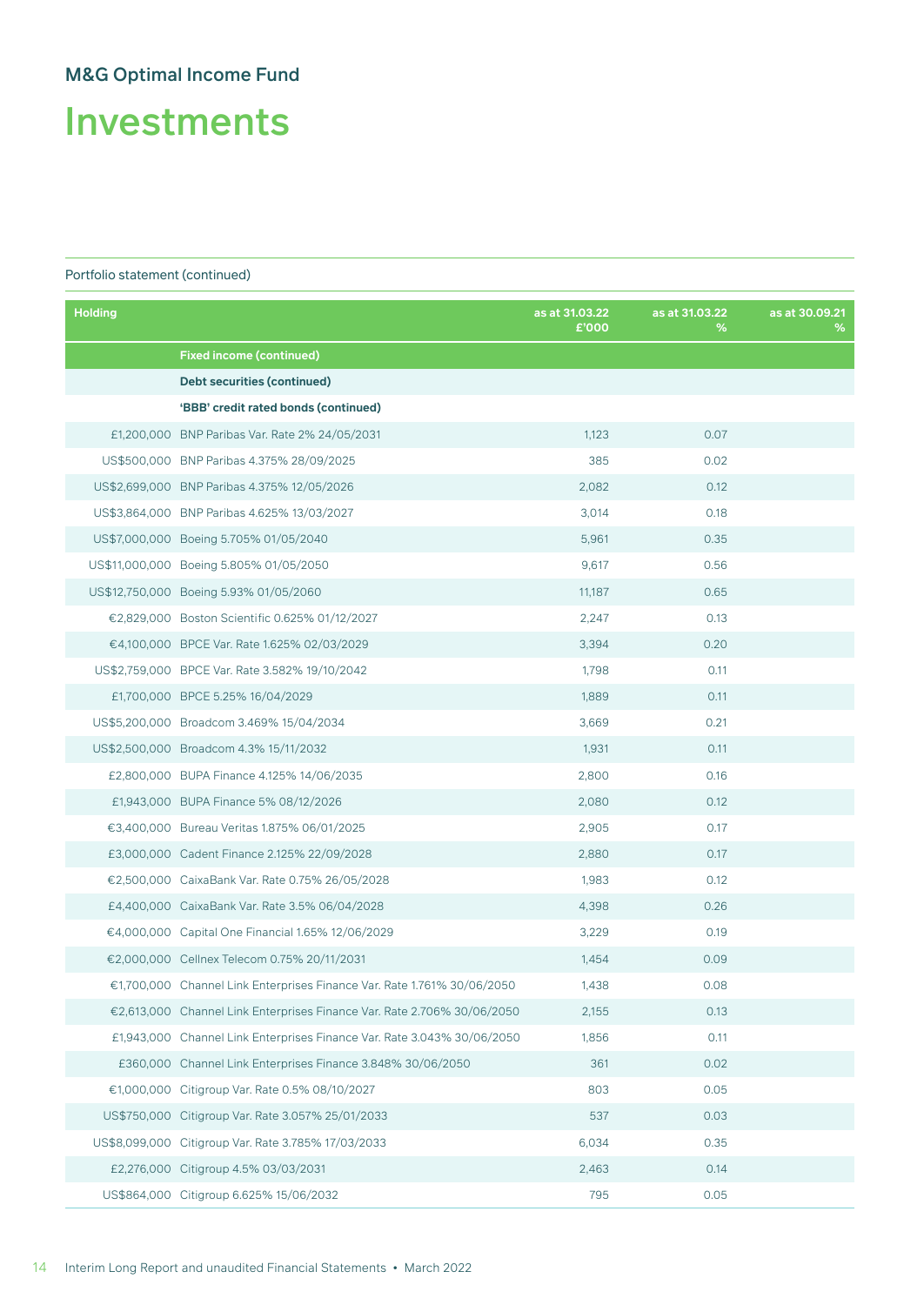Investments

| <b>Holding</b> |                                                                       | as at 31.03.22<br>£'000 | as at 31.03.22<br>% | as at 30.09.21<br>% |
|----------------|-----------------------------------------------------------------------|-------------------------|---------------------|---------------------|
|                | <b>Fixed income (continued)</b>                                       |                         |                     |                     |
|                | Debt securities (continued)                                           |                         |                     |                     |
|                | 'BBB' credit rated bonds (continued)                                  |                         |                     |                     |
|                | £1,000,000 CK Hutchison Telecom Finance 2% 17/10/2027                 | 938                     | 0.05                |                     |
|                | £1,000,000 CK Hutchison Telecom Finance 2.625% 17/10/2034             | 877                     | 0.05                |                     |
|                | €2,000,000 Coca-Cola Europacific Partners 1.75% 26/05/2028            | 1,708                   | 0.10                |                     |
|                | £2,500,000 Cooperatieve Rabobank 4.625% 23/05/2029                    | 2,697                   | 0.16                |                     |
|                | £1,506,000 Coventry Building Society 2% 20/12/2030                    | 1,354                   | 0.08                |                     |
|                | £1,964,000 CPUK Finance 3.69% 28/08/2028                              | 2,048                   | 0.12                |                     |
|                | €500,000 Crédit Agricole Var. Rate 1.625% 05/06/2030                  | 419                     | 0.02                |                     |
|                | £2,100,000 Crédit Agricole Var. Rate 1.874% 09/12/2031                | 1,948                   | 0.11                |                     |
|                | £500,000 Crédit Agricole Var. Rate 7.5% Perpetual                     | 533                     | 0.03                |                     |
|                | €2,600,000 Crédit Agricole Assurances 1.5% 06/10/2031                 | 1,974                   | 0.12                |                     |
|                | €4,000,000 Danske Bank Var. Rate 0.5% 27/08/2025                      | 3,318                   | 0.19                |                     |
|                | €3,000,000 Danske Bank Var. Rate 0.75% 09/06/2029                     | 2,342                   | 0.14                |                     |
|                | £1,000,000 Danske Bank Var. Rate 2.25% 14/01/2028                     | 956                     | 0.06                |                     |
|                | £688,826 Delamare Finance 5.5457% 19/02/2029                          | 756                     | 0.04                |                     |
|                | £200,000 Delamare Finance 6.067% 19/02/2029                           | 232                     | 0.01                |                     |
|                | €2,000,000 Deutsche Bahn Finance Var. Rate 0.95% Perpetual            | 1,632                   | 0.10                |                     |
|                | US\$3,000,000 Deutsche Telekom International Finance 8.75% 15/06/2030 | 3,076                   | 0.18                |                     |
|                | US\$1,500,000 Deutsche Telekom International Finance 9.25% 01/06/2032 | 1,650                   | 0.10                |                     |
|                | €2,500,000 DH Europe Finance II 1.8% 18/09/2049                       | 1,958                   | 0.11                |                     |
|                | £1,056,000 DWR Cymru Financing 2.375% 31/03/2034                      | 967                     | 0.06                |                     |
|                | US\$8,190,000 Electricité de France 6% 22/01/2114                     | 6,776                   | 0.40                |                     |
|                | £2,900,000 Électricité de France 6% 23/01/2114                        | 4,100                   | 0.24                |                     |
|                | €2,000,000 ELO SACA 3.25% 23/07/2027                                  | 1,697                   | 0.10                |                     |
|                | €1,352,000 Enel Var. Rate 1.375% Perpetual                            | 1,027                   | 0.06                |                     |
|                | €1,389,000 Enel Var. Rate 1.875% Perpetual                            | 1,000                   | 0.06                |                     |
|                | €4,000,000 Enel Var. Rate 3.5% Perpetual                              | 3,459                   | 0.20                |                     |
|                | US\$1,026,000 Enel Var. Rate 8.75% 24/09/2073                         | 836                     | 0.05                |                     |
|                | US\$3,000,000 Enel Finance International 3.5% 06/04/2028              | 2,261                   | 0.13                |                     |
|                | €4,903,000 ENGIE 5.95% 16/03/2111                                     | 6,587                   | 0.38                |                     |
|                | US\$3,500,000 Eni 4.75% 12/09/2028                                    | 2,797                   | 0.16                |                     |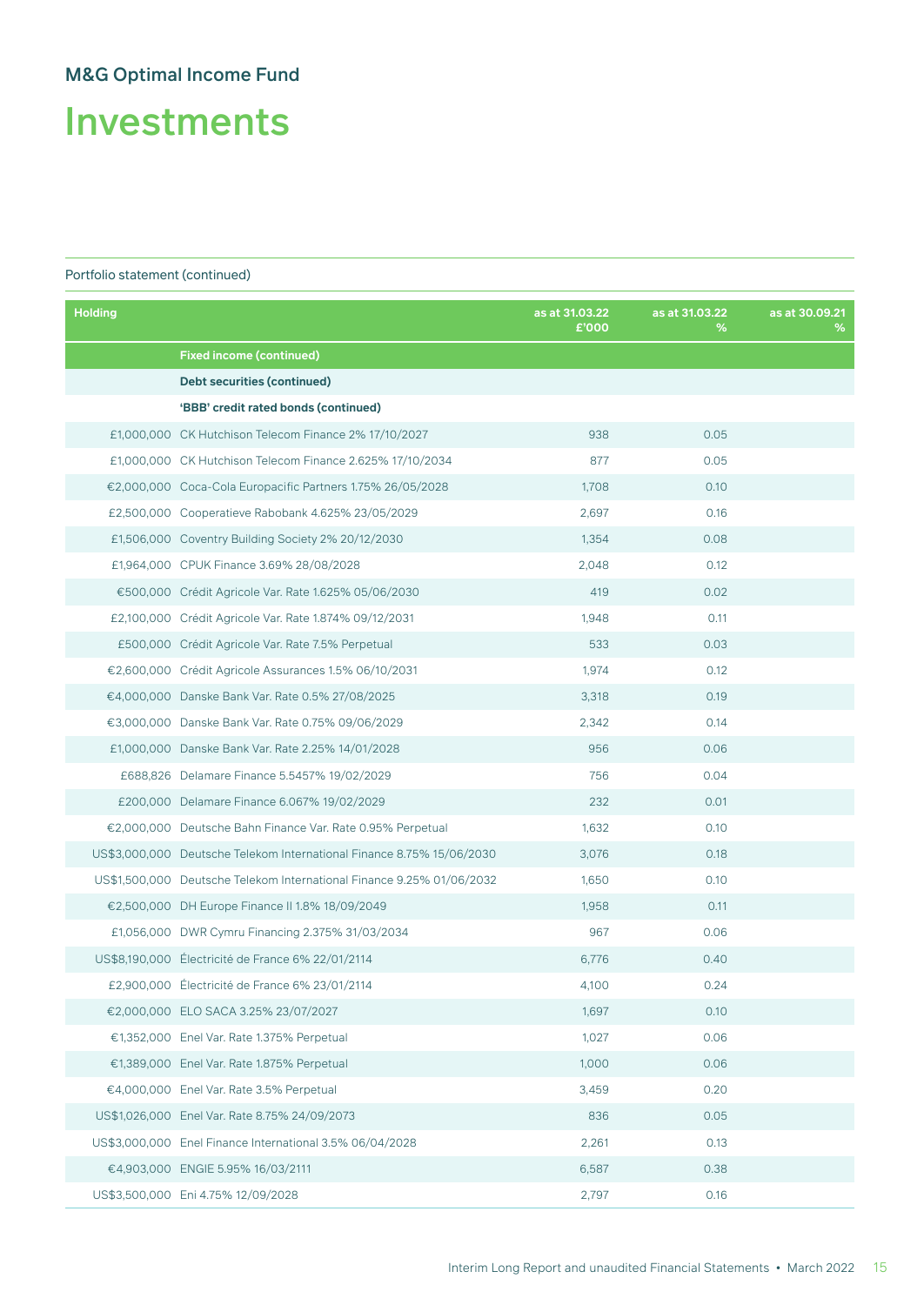Investments

| <b>Holding</b> |                                                                      | as at 31.03.22<br>£'000 | as at 31.03.22<br>% | as at 30.09.21<br>% |
|----------------|----------------------------------------------------------------------|-------------------------|---------------------|---------------------|
|                | <b>Fixed income (continued)</b>                                      |                         |                     |                     |
|                | <b>Debt securities (continued)</b>                                   |                         |                     |                     |
|                | 'BBB' credit rated bonds (continued)                                 |                         |                     |                     |
|                | €2,156,000 Fastighets Balder 1.875% 14/03/2025                       | 1,830                   | 0.11                |                     |
|                | €1,486,000 Fastighets Balder 1.875% 23/01/2026                       | 1,248                   | 0.07                |                     |
|                | US\$4,218,000 Fresenius Medical Care US Finance III 3.75% 15/06/2029 | 3,143                   | 0.18                |                     |
|                | £500,000 Gatwick Funding 2.625% 07/10/2046                           | 407                     | 0.02                |                     |
|                | £3,600,000 Gatwick Funding 2.875% 05/07/2049                         | 3,060                   | 0.18                |                     |
|                | £5,300,000 Gatwick Funding 3.125% 28/09/2039                         | 4,844                   | 0.28                |                     |
|                | £3,800,000 Gatwick Funding 3.25% 26/02/2048                          | 3,469                   | 0.20                |                     |
|                | £1,000,000 Gatwick Funding 5.75% 23/01/2037                          | 1,215                   | 0.07                |                     |
|                | £2,949 General Electric 6.44% 15/11/2022                             | 3                       | 0.00                |                     |
|                | US\$4,800,000 General Motors 6.6% 01/04/2036                         | 4,242                   | 0.25                |                     |
|                | £3,000,000 Goldman Sachs 1.5% 07/12/2027                             | 2,752                   | 0.16                |                     |
|                | €4,000,000 Goldman Sachs FRN 0.506% 23/09/2027                       | 3,364                   | 0.20                |                     |
|                | US\$7,423,000 Goldman Sachs FRN 2.1317% 15/03/2028                   | 5,771                   | 0.34                |                     |
|                | £1,891,000 Grainger 3% 03/07/2030                                    | 1,787                   | 0.10                |                     |
|                | £1,401,493 Greene King Finance FRN 3.287% 15/12/2033                 | 1,396                   | 0.08                |                     |
|                | £922,450 Greene King Finance 3.593% 15/03/2035                       | 918                     | 0.05                |                     |
|                | £181,752 Greene King Finance 4.0643% 15/03/2035                      | 185                     | 0.01                |                     |
|                | £4,794,000 Hammerson 3.5% 27/10/2025                                 | 4,658                   | 0.27                |                     |
|                | £273,000 Hammerson 6% 23/02/2026                                     | 286                     | 0.02                |                     |
|                | £1,000,000 Hammerson 7.25% 21/04/2028                                | 1,114                   | 0.07                |                     |
|                | US\$1,818,000 HCA 3.625% 15/03/2032                                  | 1,359                   | 0.08                |                     |
|                | US\$4,000,000 HCA 4.5% 15/02/2027                                    | 3,142                   | 0.18                |                     |
|                | US\$1,233,000 HCA 4.625% 15/03/2052                                  | 952                     | 0.06                |                     |
|                | US\$1,943,000 HCA 5.25% 15/06/2026                                   | 1,563                   | 0.09                |                     |
|                | €1,500,000 Heathrow Funding 1.5% 11/02/2030                          | 1,193                   | 0.07                |                     |
|                | €4,000,000 Heathrow Funding 1.875% 14/03/2034                        | 3,098                   | 0.18                |                     |
|                | £2,376,000 Heathrow Funding 2.75% 13/10/2029                         | 2,298                   | 0.13                |                     |
|                | £245,000 Heathrow Funding 2.75% 09/08/2049                           | 208                     | 0.01                |                     |
|                | £1,000,000 Heathrow Funding 6.75% 03/12/2026                         | 1,161                   | 0.07                |                     |
|                | £750,000 Heathrow Funding 7.075% 04/08/2028                          | 910                     | 0.05                |                     |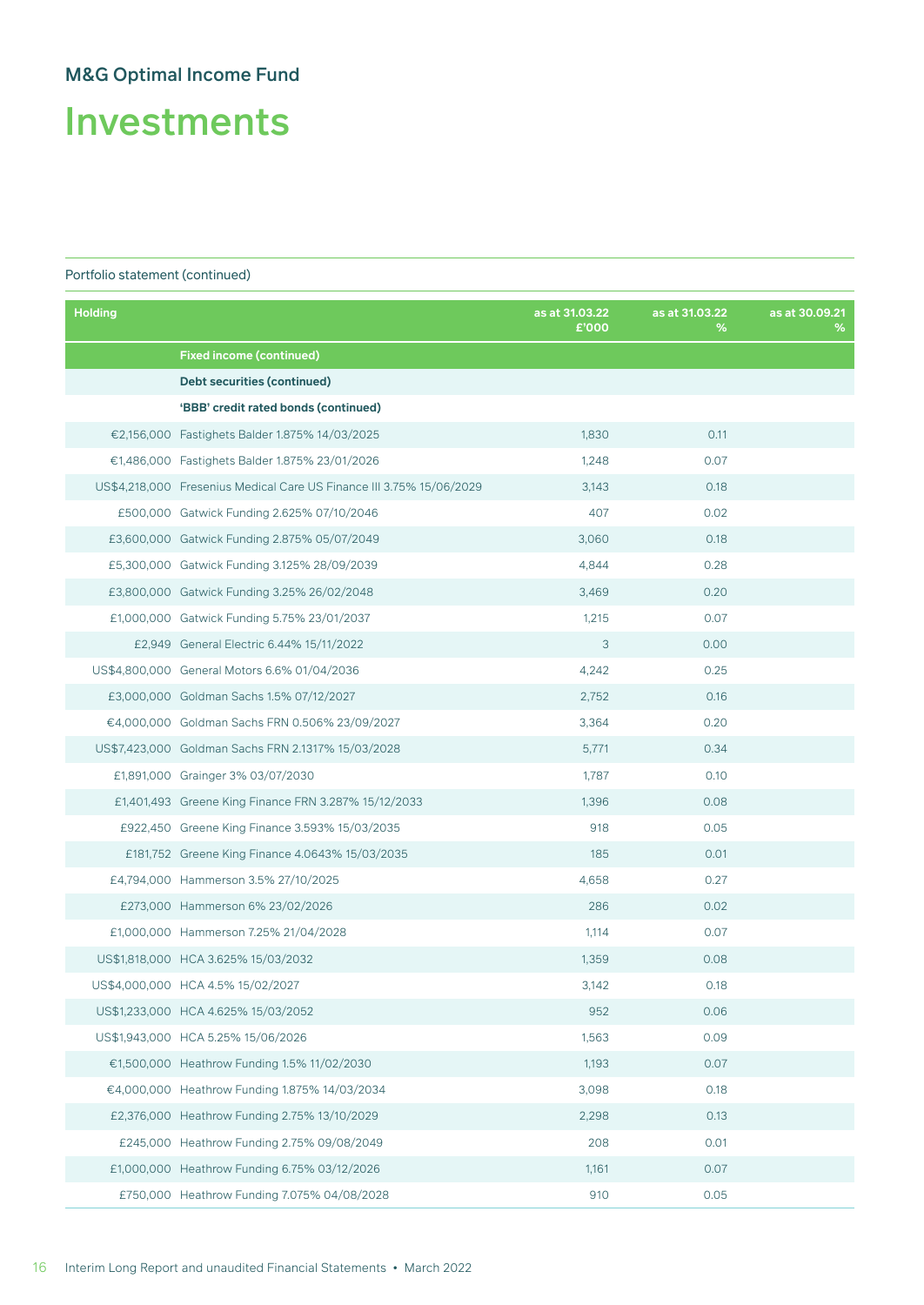Investments

| <b>Holding</b> |                                                               | as at 31.03.22<br>£'000 | as at 31.03.22<br>% | as at 30,09.21<br>% |
|----------------|---------------------------------------------------------------|-------------------------|---------------------|---------------------|
|                | <b>Fixed income (continued)</b>                               |                         |                     |                     |
|                | Debt securities (continued)                                   |                         |                     |                     |
|                | 'BBB' credit rated bonds (continued)                          |                         |                     |                     |
|                | £1,000,000 Holcim Sterling Finance 3% 12/05/2032              | 964                     | 0.06                |                     |
|                | US\$5,294,000 HP 4.2% 15/04/2032                              | 4,042                   | 0.24                |                     |
|                | €3,800,000 Iberdrola International Var. Rate 1.874% Perpetual | 3,105                   | 0.18                |                     |
|                | €4,500,000 ING Var. Rate 0.25% 18/02/2029                     | 3,468                   | 0.20                |                     |
|                | €2,500,000 ING Var. Rate 0.375% 29/09/2028                    | 1,958                   | 0.11                |                     |
|                | €2,500,000 ING Var. Rate 0.875% 09/06/2032                    | 1,964                   | 0.11                |                     |
|                | €3,000,000 ING Var. Rate 1% 13/11/2030                        | 2,431                   | 0.14                |                     |
|                | €2,800,000 ING Var. Rate 1% 16/11/2032                        | 2,190                   | 0.13                |                     |
|                | €2,000,000 ING Var. Rate 1.625% 26/09/2029                    | 1,682                   | 0.10                |                     |
|                | €4,000,000 ING Var. Rate 2.125% 26/05/2031                    | 3,369                   | 0.20                |                     |
|                | US\$701,000 ING Var. Rate 4.252% 28/03/2033                   | 551                     | 0.03                |                     |
|                | £1,397,000 InterContinental Hotels 2.125% 24/08/2026          | 1,342                   | 0.08                |                     |
|                | €2,000,000 InterContinental Hotels 2.125% 15/05/2027          | 1,695                   | 0.10                |                     |
|                | £3,000,000 InterContinental Hotels 3.375% 08/10/2028          | 2,977                   | 0.17                |                     |
|                | US\$6,674,000 Italy (Republic of) 3.875% 06/05/2051           | 4,701                   | 0.27                |                     |
|                | €3,400,000 KBC Var. Rate 0.625% 07/12/2031                    | 2,650                   | 0.15                |                     |
|                | £2,400,000 KBC Var. Rate 1.25% 21/09/2027                     | 2,224                   | 0.13                |                     |
|                | £3,527,000 KPN 5.75% 17/09/2029                               | 4,005                   | 0.23                |                     |
|                | €4,500,000 La Banque Postale 0.75% 23/06/2031                 | 3,353                   | 0.20                |                     |
|                | US\$4,000,000 Lear 5.25% 15/05/2049                           | 3,255                   | 0.19                |                     |
|                | £1,500,000 Leeds Building Society Var. Rate 3.75% 25/04/2029  | 1,486                   | 0.09                |                     |
|                | £4,000,000 Legal & General Var. Rate 3.75% 26/11/2049         | 3,891                   | 0.23                |                     |
|                | £2,000,000 Legal & General Var. Rate 4.5% 01/11/2050          | 2,048                   | 0.12                |                     |
|                | £6,500,000 Legal & General Var. Rate 5.125% 14/11/2048        | 6,922                   | 0.40                |                     |
|                | £7,500,000 Legal & General Var. Rate 5.5% 27/06/2064          | 8,194                   | 0.48                |                     |
|                | £864,000 Lloyds Bank 7.625% 22/04/2025                        | 975                     | 0.06                |                     |
|                | £200,000 Lloyds Bank 11.75% Perpetual                         | 388                     | 0.02                |                     |
|                | £4,500,000 Lloyds Banking Var. Rate 1.985% 15/12/2031         | 4,194                   | 0.25                |                     |
|                | £6,000,000 Lloyds Banking Var. Rate 2.707% 03/12/2035         | 5,479                   | 0.32                |                     |
|                | £625,000 Logicor Financing 2.75% 15/01/2030                   | 593                     | 0.03                |                     |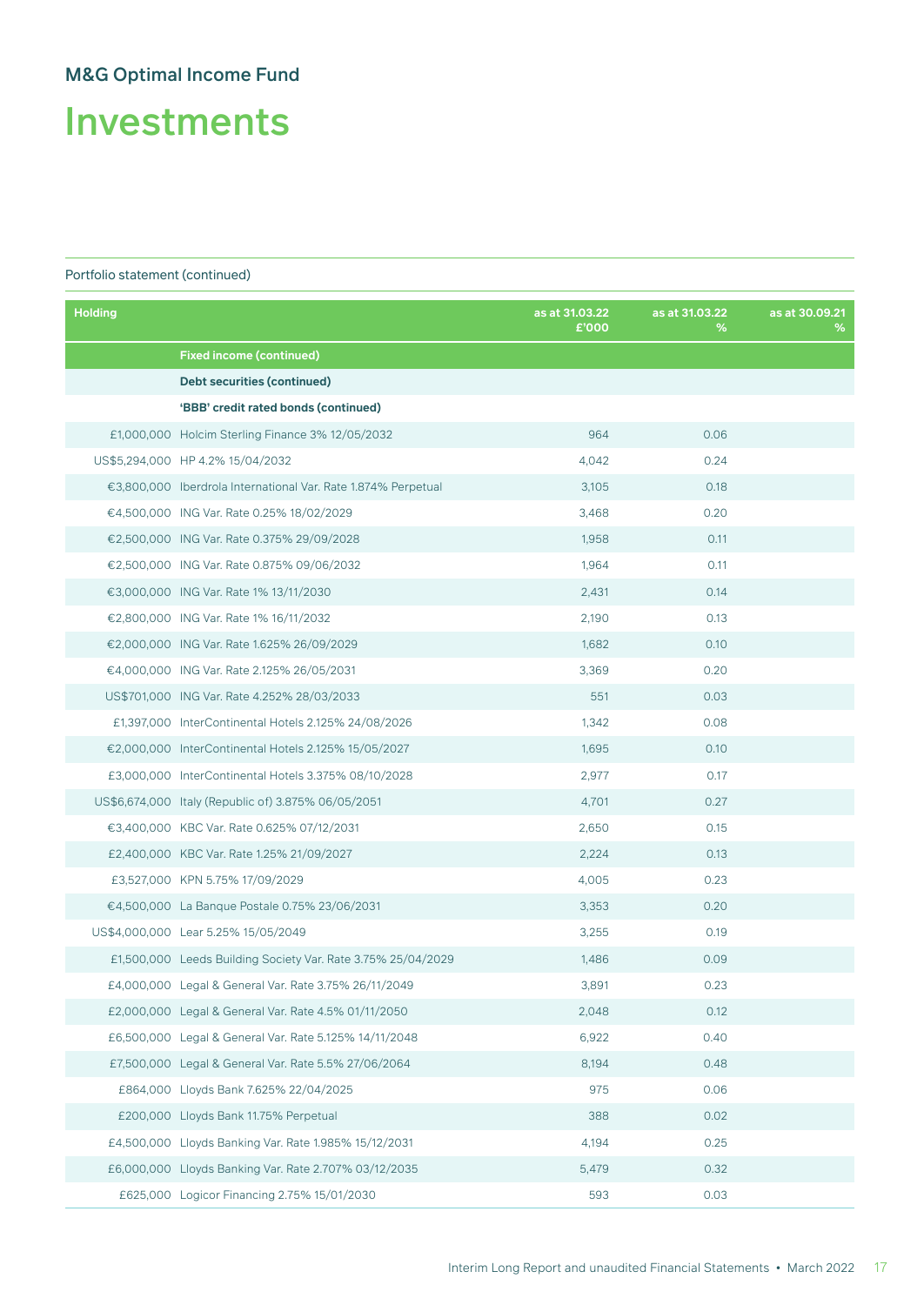Investments

| <b>Holding</b> |                                                                   | as at 31.03.22<br>£'000 | as at 31.03.22<br>% | as at 30.09.21<br>% |
|----------------|-------------------------------------------------------------------|-------------------------|---------------------|---------------------|
|                | <b>Fixed income (continued)</b>                                   |                         |                     |                     |
|                | Debt securities (continued)                                       |                         |                     |                     |
|                | 'BBB' credit rated bonds (continued)                              |                         |                     |                     |
|                | US\$1,455,000 Lowe's 3.75% 01/04/2032                             | 1,124                   | 0.07                |                     |
|                | US\$1,008,000 Lowe's 4.25% 01/04/2052                             | 795                     | 0.05                |                     |
|                | US\$1,600,000 Lowe's 4.45% 01/04/2062                             | 1,263                   | 0.07                |                     |
|                | US\$1,026,000 LYB Finance 8.1% 15/03/2027                         | 936                     | 0.05                |                     |
|                | US\$5,150,000 Magallanes 5.141% 15/03/2052                        | 4,008                   | 0.23                |                     |
|                | US\$4,094,000 Magallanes 5.391% 15/03/2062                        | 3,203                   | 0.19                |                     |
|                | €2,000,000 Merck Var. Rate 2.875% 25/06/2079                      | 1,686                   | 0.10                |                     |
|                | €8,000,000 Mexico (United Mexican States) 2.125% 25/10/2051       | 4,833                   | 0.28                |                     |
|                | €6,273,000 Mexico (United Mexican States) 4% 15/03/2115           | 4,799                   | 0.28                |                     |
|                | £14,000,000 Mexico (United Mexican States) 5.625% 19/03/2114      | 13,747                  | 0.80                |                     |
|                | £132,959 Mitchells & Butlers Finance FRN 1.237% 15/12/2030        | 125                     | 0.01                |                     |
|                | US\$1,665,701 Mitchells & Butlers Finance FRN 1.276% 15/12/2030   | 1,176                   | 0.07                |                     |
|                | £1,779,963 Mitchells & Butlers Finance FRN 1.5063% 15/12/2033     | 1,549                   | 0.09                |                     |
|                | US\$8,000,000 Molson Coors Beverage 4.2% 15/07/2046               | 5,899                   | 0.34                |                     |
|                | US\$500,000 Molson Coors Beverage 5% 01/05/2042                   | 404                     | 0.02                |                     |
|                | €1,827,000 Mondelēz International 0.25% 17/03/2028                | 1,435                   | 0.08                |                     |
|                | US\$3,500,000 Mondelez International 3% 17/03/2032                | 2,564                   | 0.15                |                     |
|                | £1,404,000 Mondelez International 3.875% 06/03/2045               | 1,520                   | 0.09                |                     |
|                | €1,611,000 Mondelēz International Netherlands 0.625% 09/09/2032   | 1,210                   | 0.07                |                     |
|                | €1,379,000 Mondelēz International Netherlands 1.25% 09/09/2041    | 945                     | 0.06                |                     |
|                | €2,800,000 Morgan Stanley Var. Rate 0.406% 29/10/2027             | 2,239                   | 0.13                |                     |
|                | €6,600,000 Morgan Stanley Var. Rate 0.495% 26/10/2029             | 5,106                   | 0.30                |                     |
|                | €4,000,000 Morgan Stanley Var. Rate 0.497% 07/02/2031             | 3,029                   | 0.18                |                     |
|                | €2,500,000 Morgan Stanley Var. Rate 1.102% 29/04/2033             | 1,938                   | 0.11                |                     |
|                | US\$2,800,000 Morgan Stanley Var. Rate 1.794% 13/02/2032          | 1,837                   | 0.11                |                     |
|                | US\$6,000,000 Morgan Stanley Var. Rate 2.484% 16/09/2036          | 3,928                   | 0.23                |                     |
|                | US\$2,000,000 Morgan Stanley Var. Rate 3.591% 22/07/2028          | 1,528                   | 0.09                |                     |
|                | US\$5,000,000 Morgan Stanley Var. Rate 3.622% 01/04/2031          | 3,795                   | 0.22                |                     |
|                | US\$5,000,000 National Australia Bank Var. Rate 3.347% 12/01/2037 | 3,502                   | 0.20                |                     |
|                | €1,767,000 National Grid 0.25% 01/09/2028                         | 1,363                   | 0.08                |                     |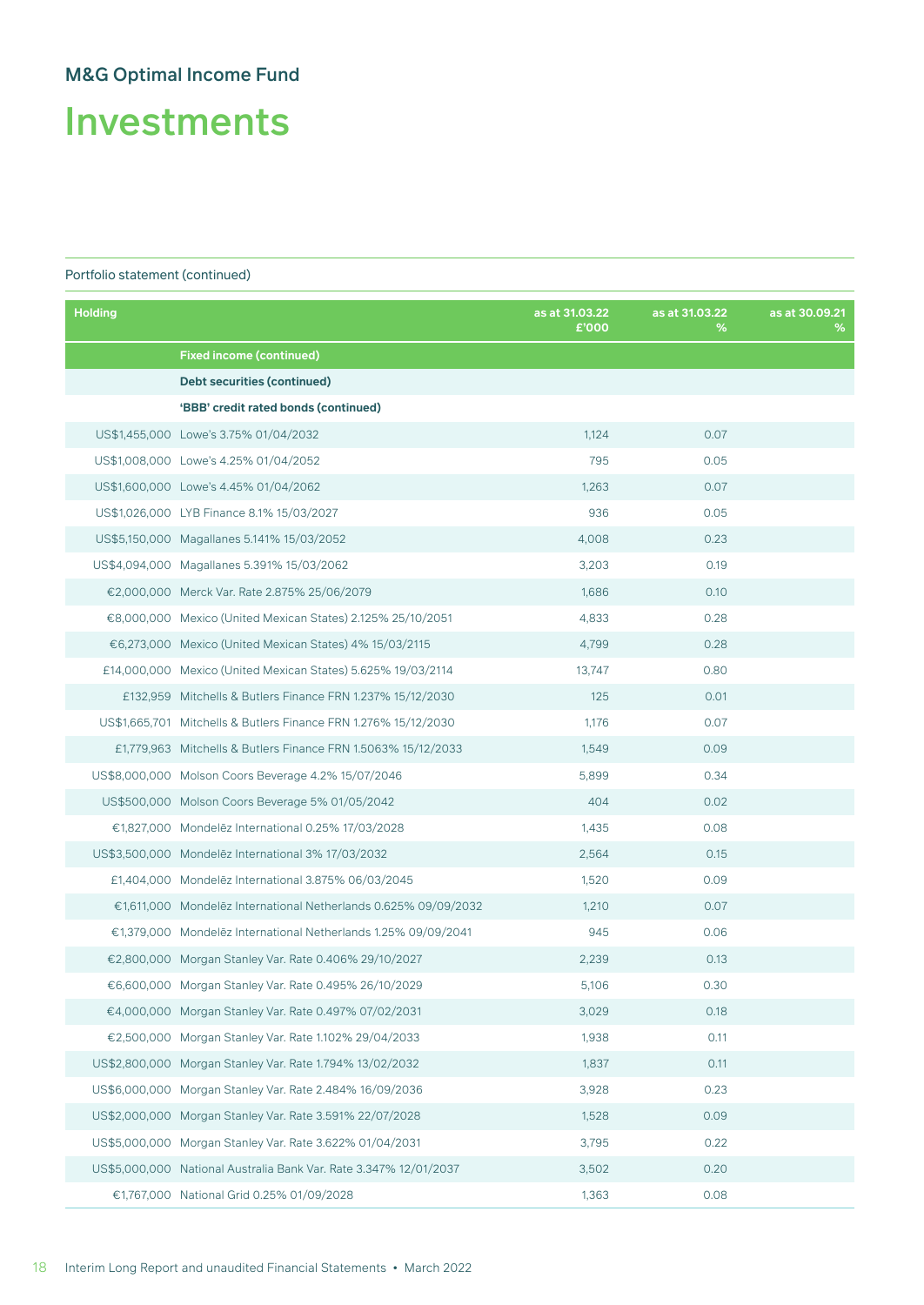Investments

| <b>Holding</b> |                                                                       | as at 31.03.22<br>£'000 | as at 31.03.22<br>% | as at 30.09.21<br>% |
|----------------|-----------------------------------------------------------------------|-------------------------|---------------------|---------------------|
|                | <b>Fixed income (continued)</b>                                       |                         |                     |                     |
|                | Debt securities (continued)                                           |                         |                     |                     |
|                | 'BBB' credit rated bonds (continued)                                  |                         |                     |                     |
|                | €1,517,000 National Grid 0.75% 01/09/2033                             | 1,105                   | 0.06                |                     |
|                | £1,000,000 National Grid Gas 1.125% 14/01/2033                        | 799                     | 0.05                |                     |
|                | £1,000,000 National Grid Gas 1.625% 14/01/2043                        | 722                     | 0.04                |                     |
|                | €3,995,000 Nationwide Building Society Var. Rate 2% 25/07/2029        | 3,397                   | 0.20                |                     |
|                | US\$2,250,000 Nationwide Building Society Var. Rate 2.972% 16/02/2028 | 1,636                   | 0.10                |                     |
|                | US\$7,018,000 Nationwide Building Society Var. Rate 4.125% 18/10/2032 | 5,272                   | 0.31                |                     |
|                | €3,080,000 NatWest Var. Rate 0.67% 14/09/2029                         | 2,382                   | 0.14                |                     |
|                | €2,500,000 NatWest Var. Rate 1.75% 02/03/2026                         | 2,125                   | 0.12                |                     |
|                | £2,435,000 NatWest Var. Rate 2.057% 09/11/2028                        | 2,282                   | 0.13                |                     |
|                | £1,720,000 NatWest Var. Rate 3.619% 29/03/2029                        | 1,739                   | 0.10                |                     |
|                | £3,500,000 Next 3.625% 18/05/2028                                     | 3,569                   | 0.21                |                     |
|                | £1,826,000 Next 4.375% 02/10/2026                                     | 1,935                   | 0.11                |                     |
|                | £1,658,000 Nordea Bank Var. Rate 1.625% 09/12/2032                    | 1,505                   | 0.09                |                     |
|                | £2,000,000 Pearson Funding 3.75% 04/06/2030                           | 2,025                   | 0.12                |                     |
|                | €3,825,000 Prosus 1.288% 13/07/2029                                   | 2,684                   | 0.16                |                     |
|                | €4,400,000 Quadient 2.25% 03/02/2025                                  | 3,666                   | 0.21                |                     |
|                | €1,500,000 Raytheon Technologies 2.15% 18/05/2030                     | 1,265                   | 0.07                |                     |
|                | €1,490,000 Rentokil Initial 0.5% 14/10/2028                           | 1,136                   | 0.07                |                     |
|                | €1,848,000 Romania (Republic of) 1.75% 13/07/2030                     | 1,317                   | 0.08                |                     |
|                | €1,926,000 Romania (Republic of) 2.875% 13/04/2042                    | 1,241                   | 0.07                |                     |
|                | €500,000 Romania (Republic of) 3.375% 28/01/2050                      | 337                     | 0.02                |                     |
|                | £3,544,000 Santander Var. Rate 2.421% 17/01/2029                      | 3,366                   | 0.20                |                     |
|                | US\$1,347,000 SK Hynix 2.375% 19/01/2031                              | 896                     | 0.05                |                     |
|                | €3,500,000 Société Générale 0.75% 25/01/2027                          | 2,819                   | 0.16                |                     |
|                | £2,000,000 Société Générale 1.25% 07/12/2027                          | 1,783                   | 0.10                |                     |
|                | €3,500,000 Société Générale 1.375% 13/01/2028                         | 2,870                   | 0.17                |                     |
|                | US\$5,000,000 Société Générale 4.25% 14/04/2025                       | 3,791                   | 0.22                |                     |
|                | US\$2,500,000 Société Générale 4.25% 19/08/2026                       | 1,890                   | 0.11                |                     |
|                | US\$3,671,000 Société Générale 4.75% 24/11/2025                       | 2,824                   | 0.17                |                     |
|                | €3,500,000 Société Générale Var. Rate 0.5% 12/06/2029                 | 2,678                   | 0.16                |                     |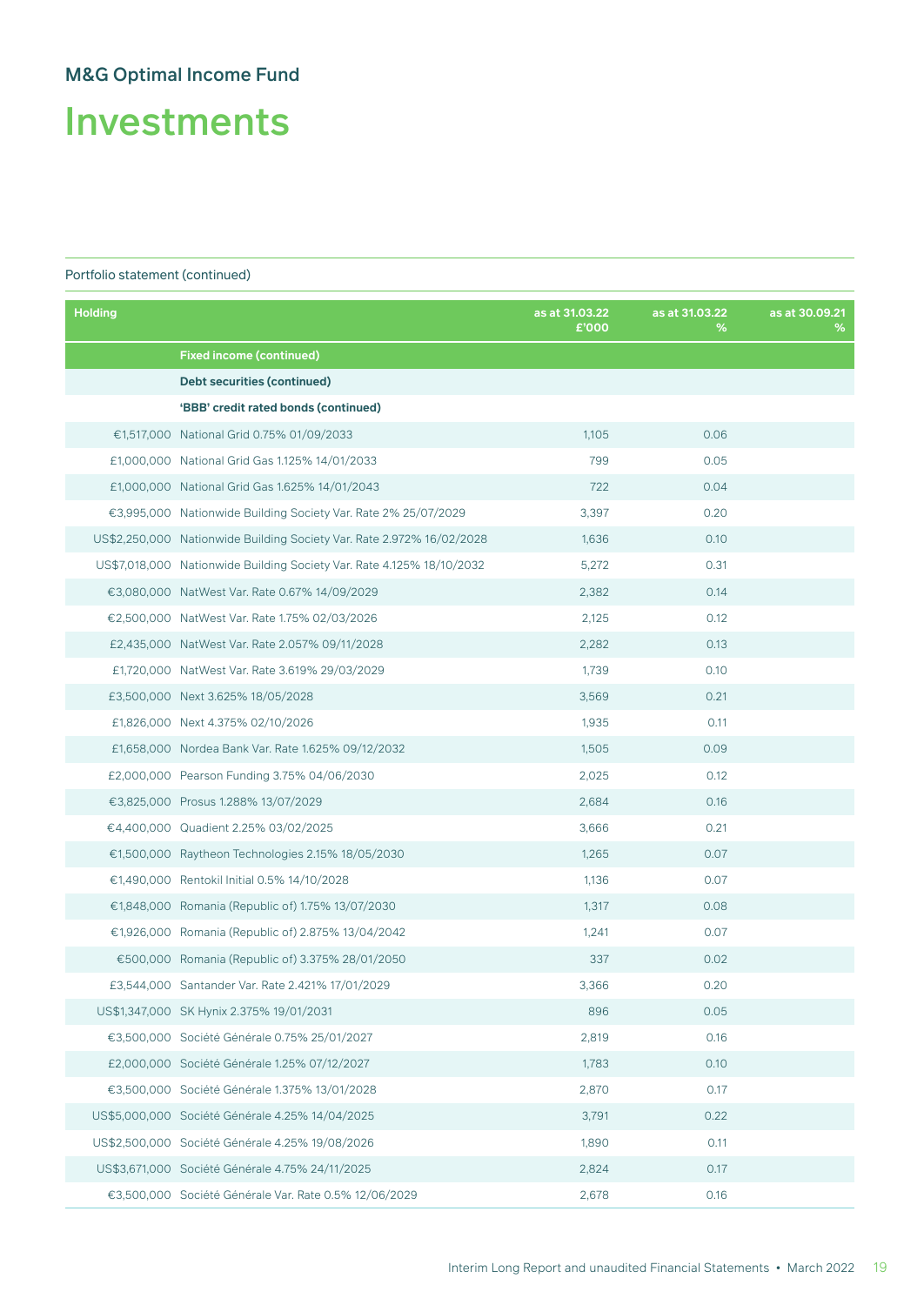# Investments

| <b>Holding</b> |                                                                                     | as at 31.03.22<br>£'000 | as at 31.03.22<br>% | as at 30.09.21<br>℅ |
|----------------|-------------------------------------------------------------------------------------|-------------------------|---------------------|---------------------|
|                | <b>Fixed income (continued)</b>                                                     |                         |                     |                     |
|                | Debt securities (continued)                                                         |                         |                     |                     |
|                | 'BBB' credit rated bonds (continued)                                                |                         |                     |                     |
|                | €1,500,000 Société Générale Var. Rate 1% 24/11/2030                                 | 1,208                   | 0.07                |                     |
|                | US\$3,000,000 Société Générale Var. Rate 3,337% 21/01/2033                          | 2,107                   | 0.12                |                     |
|                | US\$2,500,000 Société Générale Var. Rate (non-public offering) 3.653%<br>08/07/2035 | 1,752                   | 0.10                |                     |
|                | US\$500,000 Société Générale Var. Rate 3.653% 08/07/2035                            | 350                     | 0.02                |                     |
|                | £2,695,000 Southern Water Services Finance 2.375% 28/05/2028                        | 2,627                   | 0.15                |                     |
|                | £1,500,000 Southern Water Services Finance 3% 28/05/2037                            | 1,438                   | 0.08                |                     |
|                | €2,000,000 Stellantis 3.875% 05/01/2026                                             | 1,818                   | 0.11                |                     |
|                | US\$2,591,000 Stora Enso 7.25% 15/04/2036                                           | 2,409                   | 0.14                |                     |
|                | £3,722,000 Swedbank Var. Rate 1.375% 08/12/2027                                     | 3,443                   | 0.20                |                     |
|                | €800,000 Swiss Re Finance Var. Rate 2.714% 04/06/2052                               | 650                     | 0.04                |                     |
|                | €1,500,000 Takeda Pharmaceutical 1.375% 09/07/2032                                  | 1,200                   | 0.07                |                     |
|                | €1,500,000 Takeda Pharmaceutical 2% 09/07/2040                                      | 1,193                   | 0.07                |                     |
|                | US\$2,300,000 Targa Resources Partners 4.875% 01/02/2031                            | 1,766                   | 0.10                |                     |
|                | US\$1,500,000 Telefónica Emisiones 5.52% 01/03/2049                                 | 1,280                   | 0.07                |                     |
|                | US\$5,000,000 Telefónica Emisiones 7.045% 20/06/2036                                | 4,793                   | 0.28                |                     |
|                | £943,000 Telereal Securitisation Var. Rate 1.9632% 10/12/2033                       | 892                     | 0.05                |                     |
|                | £5,502,397 Tesco Property Finance 4 5.8006% 13/10/2040                              | 6,502                   | 0.38                |                     |
|                | £2,720,502 Tesco Property Finance 5 5.6611% 13/10/2041                              | 3,195                   | 0.19                |                     |
|                | £3,700,000 Tesco Property Finance 6 5.4111% 13/07/2044                              | 4,257                   | 0.25                |                     |
|                | £2,000,000 Thames Water Utilities Finance 2.625% 24/01/2032                         | 1,925                   | 0.11                |                     |
|                | £1,852,000 Thames Water Utilities Finance 4.375% 03/07/2034                         | 2,056                   | 0.12                |                     |
|                | £2,000,000 Thames Water Utilities Finance 5.125% 28/09/2037                         | 2,420                   | 0.14                |                     |
|                | €862,000 Thermo Fisher Scientific 1.875% 01/10/2049                                 | 651                     | 0.04                |                     |
|                | US\$369,792 United Airlines 2020-1 Class B Pass Through Trust 4.875%<br>15/01/2026  | 276                     | 0.02                |                     |
|                | €1,982,000 Upjohn Finance 1.362% 23/06/2027                                         | 1,590                   | 0.09                |                     |
|                | US\$864,000 UPM-Kymmene 7.45% 26/11/2027                                            | 770                     | 0.05                |                     |
|                | £400,000 Volkswagen International Finance 3.375% 16/11/2026                         | 405                     | 0.02                |                     |
|                | £1,500,000 Volkswagen International Finance 4.125% 17/11/2031                       | 1,591                   | 0.09                |                     |
|                | €5,200,000 Volkswagen International Finance 4.125% 16/11/2038                       | 5,233                   | 0.31                |                     |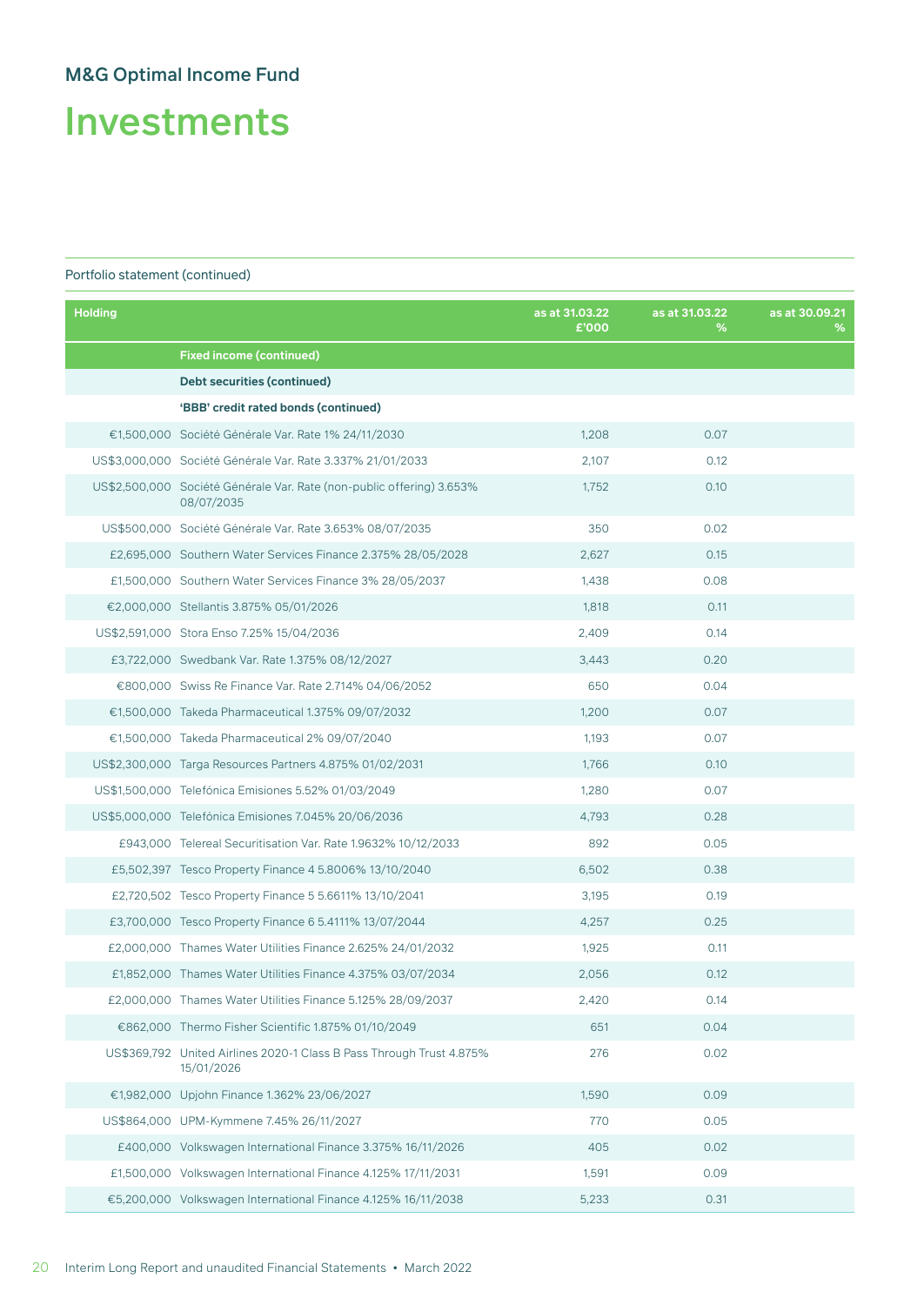# Investments

| <b>Holding</b> |                                                                        | as at 31.03.22<br>£'000 | as at 31.03.22<br>% | as at 30.09.21<br>℅ |
|----------------|------------------------------------------------------------------------|-------------------------|---------------------|---------------------|
|                | <b>Fixed income (continued)</b>                                        |                         |                     |                     |
|                | <b>Debt securities (continued)</b>                                     |                         |                     |                     |
|                | 'BBB' credit rated bonds (continued)                                   |                         |                     |                     |
|                | €2,500,000 Volkswagen International Finance Var. Rate 4.375% Perpetual | 2,106                   | 0.12                |                     |
|                | €2,500,000 Vonovia 1.625% 01/09/2051                                   | 1,623                   | 0.09                |                     |
|                | £2,000,000 Walgreens Boots Alliance 3.6% 20/11/2025                    | 2,058                   | 0.12                |                     |
|                | €2,000,000 Wells Fargo 1% 02/02/2027                                   | 1,642                   | 0.10                |                     |
|                | €2,500,000 Wells Fargo 1.375% 26/10/2026                               | 2,097                   | 0.12                |                     |
|                | €1,500,000 Wells Fargo 1.5% 24/05/2027                                 | 1,258                   | 0.07                |                     |
|                | £4,500,000 Wells Fargo 2.125% 24/09/2031                               | 4,079                   | 0.24                |                     |
|                | £1,080,000 Wells Fargo 3.5% 12/09/2029                                 | 1,107                   | 0.06                |                     |
|                | €6,000,000 Wells Fargo Var. Rate 1.741% 04/05/2030                     | 4,980                   | 0.29                |                     |
|                | £1,500,000 Welltower 4.5% 01/12/2034                                   | 1,652                   | 0.10                |                     |
|                | £1,541,000 Welltower 4.8% 20/11/2028                                   | 1,699                   | 0.10                |                     |
|                | US\$2,532,000 Westpac Banking Var. Rate 3.02% 18/11/2036               | 1,706                   | 0.10                |                     |
|                | US\$290,000 Weyerhaeuser 7.375% 15/03/2032                             | 288                     | 0.02                |                     |
|                | €1,742,000 Wolters Kluwer 0.75% 03/07/2030                             | 1,353                   | 0.08                |                     |
|                | €3,858,000 WPC Eurobond 1.35% 15/04/2028                               | 3,074                   | 0.18                |                     |
|                | £2,000,000 WPP Finance 2013 2.875% 14/09/2046                          | 1,654                   | 0.10                |                     |
|                | £4,000,000 WPP Finance 2017 3.75% 19/05/2032                           | 4,087                   | 0.24                |                     |
|                | £1,620,000 Yorkshire Building Society Var. Rate 1.5% 15/09/2029        | 1,438                   | 0.08                |                     |
|                | £679,000 Yorkshire Building Society Var. Rate 3% 18/04/2025            | 679                     | 0.04                |                     |
|                | 'BB' credit rated bonds                                                | 219,312                 | 12.80               | 13.04               |
|                | €2,000,000 AIB Var. Rate 1.875% 19/11/2029                             | 1,651                   | 0.10                |                     |
|                | €5,500,000 AIB Var. Rate 2.875% 30/05/2031                             | 4,586                   | 0.27                |                     |
|                | £1,752,000 B&M European Value Retail 4% 15/11/2028                     | 1,640                   | 0.10                |                     |
|                | €5,000,000 Banco de Sabadell Var. Rate 0.875% 16/06/2028               | 3,800                   | 0.22                |                     |
|                | €3,400,000 Banco Santander Var. Rate 4.125% Perpetual                  | 2,636                   | 0.15                |                     |
|                | €2,200,000 Bank of Ireland Var. Rate 1.375% 11/08/2031                 | 1,722                   | 0.10                |                     |
|                | €1,500,000 Barclays Var. Rate 1.125% 22/03/2031                        | 1,200                   | 0.07                |                     |
|                | €1,527,000 Belden 3.375% 15/07/2027                                    | 1,254                   | 0.07                |                     |
|                | €1,080,000 Belden 3.875% 15/03/2028                                    | 895                     | 0.05                |                     |
|                | £2,600,000 Bellis Acquisition 3.25% 16/02/2026                         | 2,399                   | 0.14                |                     |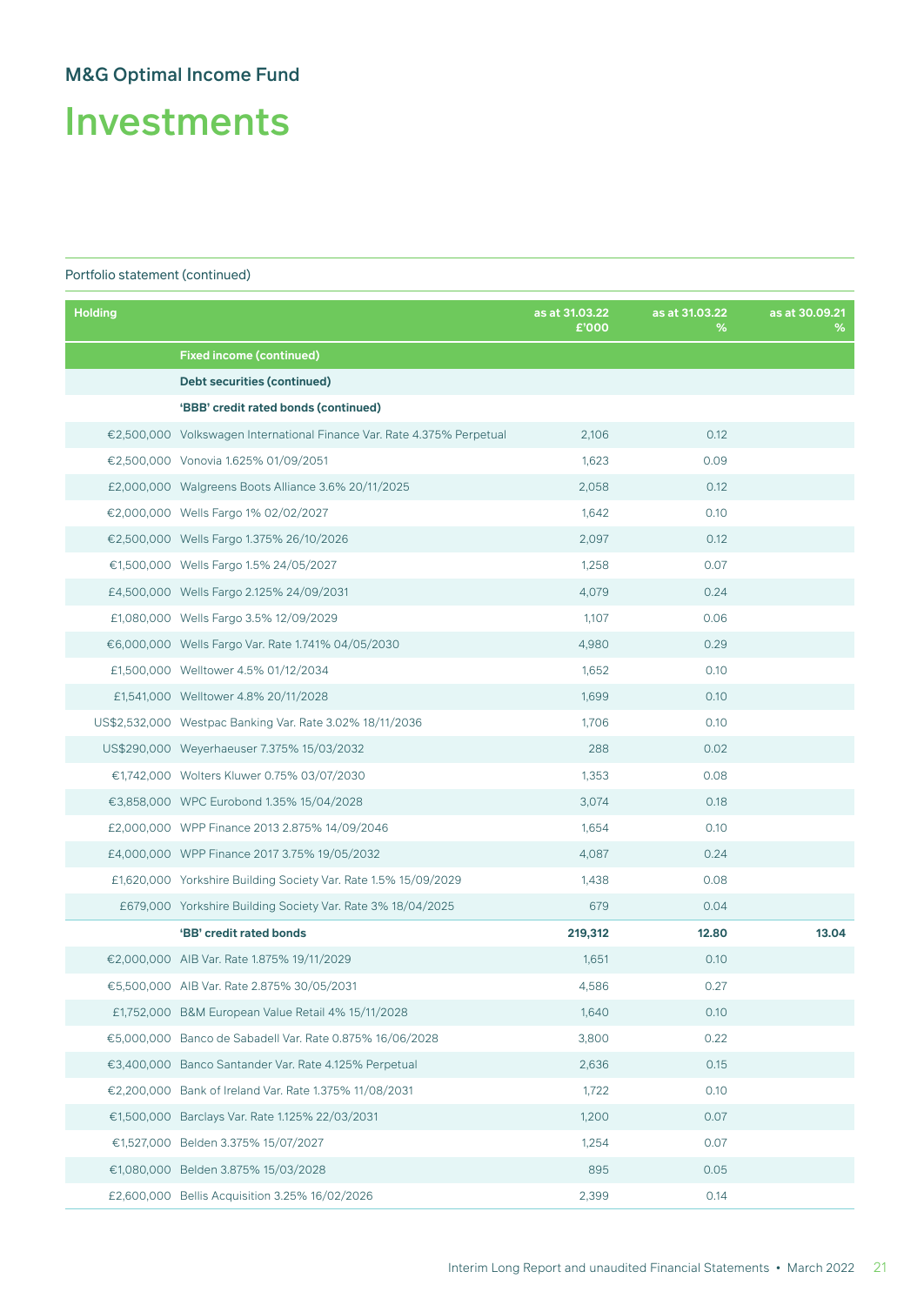Investments

| <b>Holding</b> |                                                                 | as at 31.03.22<br>£'000 | as at 31.03.22<br>% | as at 30,09.21<br>% |
|----------------|-----------------------------------------------------------------|-------------------------|---------------------|---------------------|
|                | <b>Fixed income (continued)</b>                                 |                         |                     |                     |
|                | Debt securities (continued)                                     |                         |                     |                     |
|                | 'BB' credit rated bonds (continued)                             |                         |                     |                     |
|                | US\$3,000,000 Berry Global 4.875% 15/07/2026                    | 2,310                   | 0.13                |                     |
|                | US\$500,000 BNP Paribas Var. Rate 4.5% Perpetual                | 342                     | 0.02                |                     |
|                | US\$4,000,000 BNP Paribas Var. Rate 4.625% Perpetual            | 2,741                   | 0.16                |                     |
|                | €1,800,000 CaixaBank Var. Rate 3.625% Perpetual                 | 1.293                   | 0.08                |                     |
|                | €842,000 Canpack 2.375% 01/11/2027                              | 653                     | 0.04                |                     |
|                | €2,200,000 Cellnex Finance 1% 15/09/2027                        | 1,683                   | 0.10                |                     |
|                | €5,000,000 Cellnex Finance 2% 15/02/2033                        | 3,591                   | 0.21                |                     |
|                | US\$3,299,000 Cemex 3.875% 11/07/2031                           | 2,290                   | 0.13                |                     |
|                | US\$6,000,000 Charter Communications Operating 3.7% 01/04/2051  | 3,731                   | 0.22                |                     |
|                | US\$9,000,000 Charter Communications Operating 3.85% 01/04/2061 | 5,467                   | 0.32                |                     |
|                | US\$3,000,000 Charter Communications Operating 4.4% 01/04/2033  | 2,283                   | 0.13                |                     |
|                | US\$4,000,000 Charter Communications Operating 5.25% 01/04/2053 | 3,101                   | 0.18                |                     |
|                | US\$587,000 Cheniere Energy Partners 4.5% 01/10/2029            | 443                     | 0.03                |                     |
|                | US\$2,500,000 Colombia (Republic of) 5% 15/06/2045              | 1,614                   | 0.09                |                     |
|                | €2,000,000 Côte d'Ivoire (Republic of) 6.625% 22/03/2048        | 1,467                   | 0.09                |                     |
|                | £3,156,000 Coventry Building Society Var. Rate 6.875% Perpetual | 3,262                   | 0.19                |                     |
|                | US\$5,000,000 Credit Suisse Var. Rate 4.5% Perpetual            | 3,293                   | 0.19                |                     |
|                | €2,500,000 Croatia (Republic of) 1.125% 04/03/2033              | 1,871                   | 0.11                |                     |
|                | US\$756,000 Crown Americas Capital 4.25% 30/09/2026             | 577                     | 0.03                |                     |
|                | €1,714,000 Crown European 3.375% 15/05/2025                     | 1,484                   | 0.09                |                     |
|                | US\$1,080,000 CSC 5.375% 01/02/2028                             | 797                     | 0.05                |                     |
|                | US\$1,943,000 CSC 5.5% 15/04/2027                               | 1,470                   | 0.09                |                     |
|                | £1,850,000 Daily Mail & General Trust 6.375% 21/06/2027         | 1,880                   | 0.11                |                     |
|                | €584,000 Derichebourg 2.25% 15/07/2028                          | 482                     | 0.03                |                     |
|                | €800,000 Deutsche Bank Var. Rate 4% 24/06/2032                  | 676                     | 0.04                |                     |
|                | US\$1,619,000 Drax Finco 6.625% 01/11/2025                      | 1,244                   | 0.07                |                     |
|                | US\$1,662,000 DT Midstream 4.375% 15/06/2031                    | 1,219                   | 0.07                |                     |
|                | US\$888,158 Energean Israel Finance 5.375% 30/03/2028           | 650                     | 0.04                |                     |
|                | US\$909,000 EQM Midstream Partners 4.75% 15/07/2023             | 696                     | 0.04                |                     |
|                | US\$1,600,000 EQM Midstream Partners 5.5% 15/07/2028            | 1,189                   | 0.07                |                     |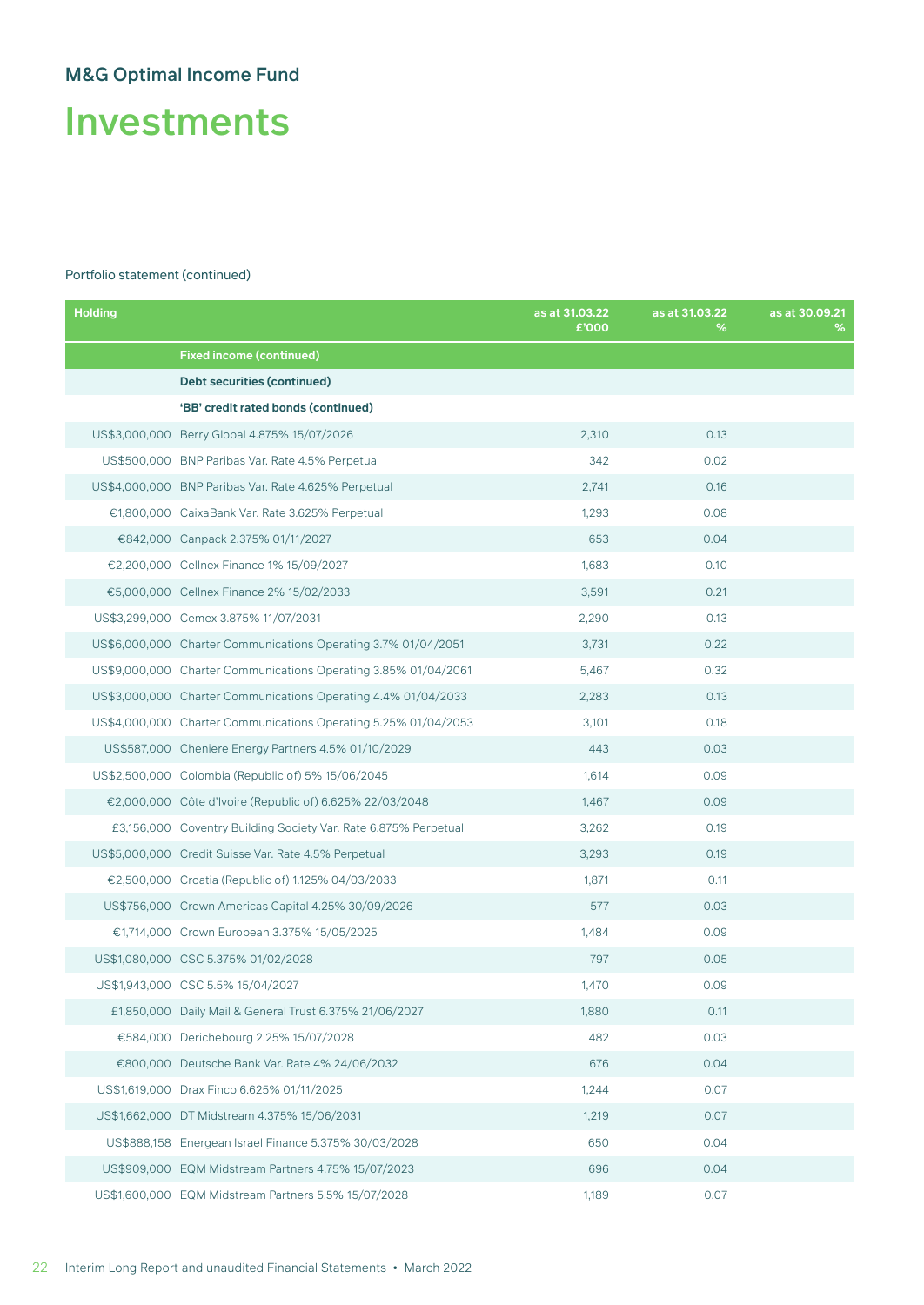Investments

| <b>Holding</b> |                                                                 | as at 31.03.22<br>£'000 | as at 31.03.22<br>% | as at 30.09.21<br>% |
|----------------|-----------------------------------------------------------------|-------------------------|---------------------|---------------------|
|                | <b>Fixed income (continued)</b>                                 |                         |                     |                     |
|                | Debt securities (continued)                                     |                         |                     |                     |
|                | 'BB' credit rated bonds (continued)                             |                         |                     |                     |
|                | €1,000,000 Eurofins Scientific Var. Rate 3.25% Perpetual        | 836                     | 0.05                |                     |
|                | €864,000 Eurofins Scientific Var. Rate 4.875% Perpetual         | 746                     | 0.04                |                     |
|                | US\$1,144,000 Ford Motor 5.291% 08/12/2046                      | 841                     | 0.05                |                     |
|                | €4.000.000 Ford Motor Credit FRN 0.172% 01/12/2024              | 3,241                   | 0.19                |                     |
|                | €1,251,000 Ford Motor Credit 3.021% 06/03/2024                  | 1,068                   | 0.06                |                     |
|                | £1,000,000 Ford Motor Credit 4.535% 06/03/2025                  | 999                     | 0.06                |                     |
|                | US\$1,669,000 Ford Motor Credit 4.95% 28/05/2027                | 1,282                   | 0.07                |                     |
|                | US\$3,000,000 Ford Motor Credit 5.113% 03/05/2029               | 2,294                   | 0.13                |                     |
|                | £2,982,000 H.J. Heinz Finance 6.25% 18/02/2030                  | 3,507                   | 0.20                |                     |
|                | US\$365,000 Hanesbrands 4.875% 15/05/2026                       | 280                     | 0.02                |                     |
|                | US\$2,000,000 HCA 3.5% 01/09/2030                               | 1,461                   | 0.09                |                     |
|                | €800,000 Iliad 1.875% 25/04/2025                                | 654                     | 0.04                |                     |
|                | €2,900,000 Iliad 1.875% 11/02/2028                              | 2,192                   | 0.13                |                     |
|                | €4,300,000 Iliad 2.375% 17/06/2026                              | 3,508                   | 0.20                |                     |
|                | €841,000 INEOS Quattro Finance 2 2.5% 15/01/2026                | 672                     | 0.04                |                     |
|                | €1,277,000 Intertrust 3.375% 15/11/2025                         | 1,076                   | 0.06                |                     |
|                | €3,000,000 Intesa Sanpaolo 2.925% 14/10/2030                    | 2,396                   | 0.14                |                     |
|                | €1,017,000 Intesa Sanpaolo Var. Rate 3.75% Perpetual            | 805                     | 0.05                |                     |
|                | €2,563,000 Intesa Sanpaolo Var. Rate 6.375% Perpetual           | 2,212                   | 0.13                |                     |
|                | €1,300,000 Intrum 3.5% 15/07/2026                               | 1,052                   | 0.06                |                     |
|                | €1,432,000 James Hardie International Finance 3.625% 01/10/2026 | 1,221                   | 0.07                |                     |
|                | £2,000,000 John Lewis 4.25% 18/12/2034                          | 1,827                   | 0.11                |                     |
|                | US\$2,000,000 KB Home 4.8% 15/11/2029                           | 1,466                   | 0.09                |                     |
|                | £4,000,000 Kraft Heinz Foods 4.125% 01/07/2027                  | 4,192                   | 0.24                |                     |
|                | US\$382,000 Kraft Heinz Foods 4.375% 01/06/2046                 | 289                     | 0.02                |                     |
|                | US\$2,348,000 KUO 5.75% 07/07/2027                              | 1,758                   | 0.10                |                     |
|                | €2,469,000 Leonardo 2.375% 08/01/2026                           | 2,102                   | 0.12                |                     |
|                | US\$275,000 Levi Strauss 3.5% 01/03/2031                        | 191                     | 0.01                |                     |
|                | £800,000 Lloyds Banking Var. Rate 5.125% Perpetual              | 795                     | 0.05                |                     |
|                | £5,600,000 Lloyds Banking Var. Rate 7.875% Perpetual            | 6,295                   | 0.37                |                     |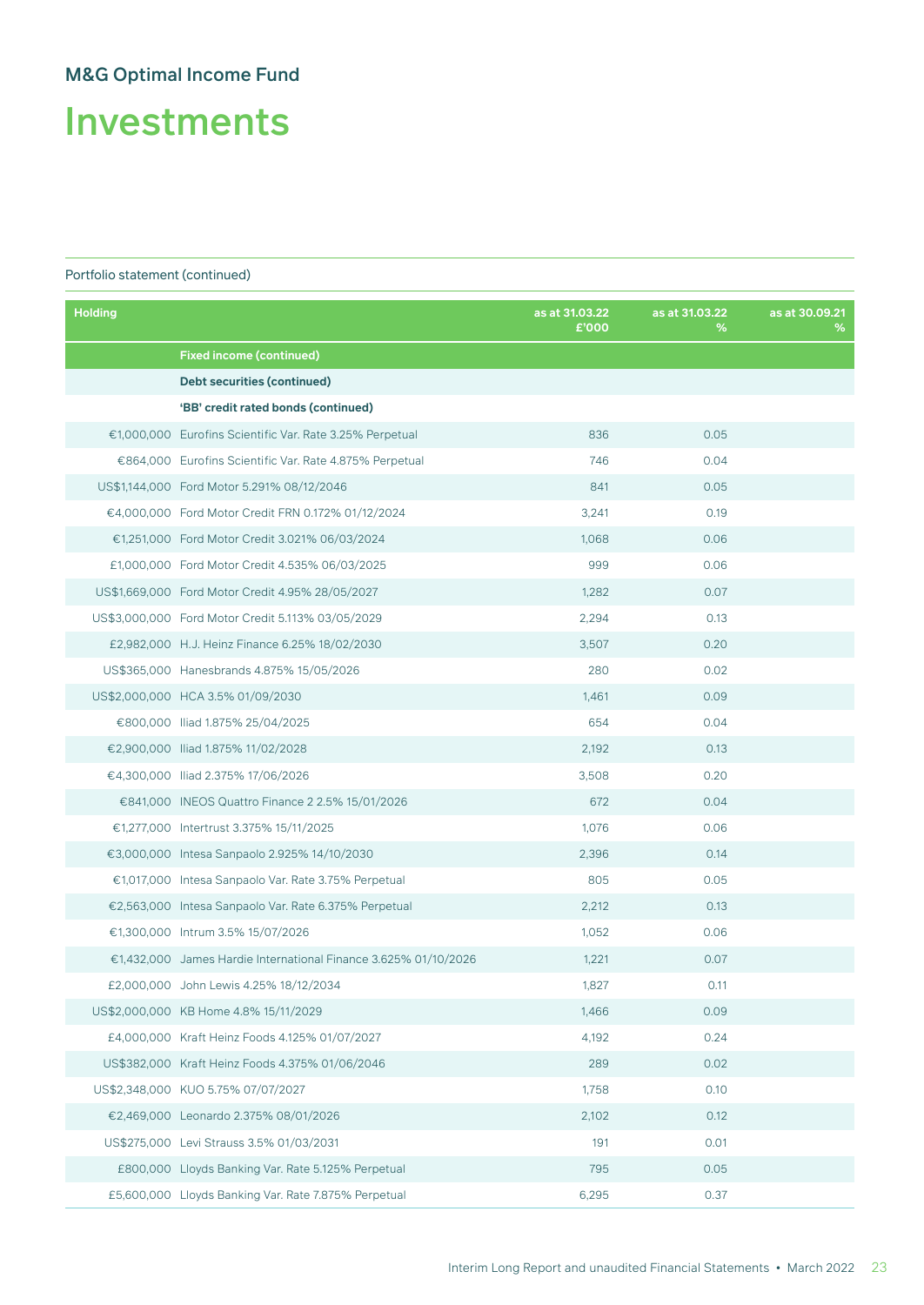Investments

| <b>Holding</b> |                                                                           | as at 31.03.22<br>£'000 | as at 31.03.22<br>% | as at 30.09.21<br>% |
|----------------|---------------------------------------------------------------------------|-------------------------|---------------------|---------------------|
|                | <b>Fixed income (continued)</b>                                           |                         |                     |                     |
|                | Debt securities (continued)                                               |                         |                     |                     |
|                | 'BB' credit rated bonds (continued)                                       |                         |                     |                     |
|                | €1,666,000 Macedonia (Govt. of) 1.625% 10/03/2028                         | 1,231                   | 0.07                |                     |
|                | US\$171,000 Macy's Retail 5.875% 15/03/2030                               | 127                     | 0.01                |                     |
|                | €2,300,000 Mahle 2.375% 14/05/2028                                        | 1,650                   | 0.10                |                     |
|                | £432.000 Marston's Issuer Var. Rate 5.1774% 15/07/2032                    | 430                     | 0.03                |                     |
|                | US\$2,331,000 Millicom International Cellular 6.25% 25/03/2029            | 1,867                   | 0.11                |                     |
|                | £95,564 Mitchells & Butlers Finance 5.965% 15/12/2023                     | 97                      | 0.01                |                     |
|                | £344,343 Mitchells & Butlers Finance 6.013% 15/12/2028                    | 361                     | 0.02                |                     |
|                | £1,800,000 Nationwide Building Society Var. Rate 5.75% Perpetual          | 1,813                   | 0.11                |                     |
|                | £1,106,000 Nationwide Building Society Var. Rate 5.875% Perpetual         | 1,124                   | 0.07                |                     |
|                | €1,158,000 NatWest Var. Rate 1.043% 14/09/2032                            | 897                     | 0.05                |                     |
|                | £3,800,000 NatWest Var. Rate 2.105% 28/11/2031                            | 3,538                   | 0.21                |                     |
|                | US\$3,800,000 NatWest Var. Rate 3.032% 28/11/2035                         | 2,566                   | 0.15                |                     |
|                | £2,932,000 NatWest Var. Rate 3.622% 14/08/2030                            | 2,922                   | 0.17                |                     |
|                | €5,000,000 Rolls-Royce 1.625% 09/05/2028                                  | 3,735                   | 0.22                |                     |
|                | €3,500,000 Serbia (Republic of) 1.65% 03/03/2033                          | 2,311                   | 0.13                |                     |
|                | €1,000,000 Solvay Finance Var. Rate 5.425% Perpetual                      | 878                     | 0.05                |                     |
|                | €3,900,000 Solvay Finance Var. Rate 5.869% Perpetual                      | 3,426                   | 0.20                |                     |
|                | US\$1,110,000 Southwestern Energy 4.75% 01/02/2032                        | 835                     | 0.05                |                     |
|                | US\$1,835,000 Syngenta Finance 5.182% 24/04/2028                          | 1,436                   | 0.08                |                     |
|                | US\$2,910,000 Taylor Morrison Communities 5.875% 15/06/2027               | 2,306                   | 0.13                |                     |
|                | US\$3,488,000 TEGNA 4.625% 15/03/2028                                     | 2,631                   | 0.15                |                     |
|                | €4,000,000 Telecom Italia 2.875% 28/01/2026                               | 3,246                   | 0.19                |                     |
|                | €13,800,000 Telecom Italia 5.25% 17/03/2055                               | 11,317                  | 0.66                |                     |
|                | €1,850,000 Telecom Italia Finance 7.75% 24/01/2033                        | 1,786                   | 0.10                |                     |
|                | €3,000,000 Teva Pharmaceutical Finance Netherlands II 1.625% 15/10/2028   | 2,079                   | 0.12                |                     |
|                | €369,000 Teva Pharmaceutical Finance Netherlands II 4.5% 01/03/2025       | 314                     | 0.02                |                     |
|                | US\$1.000.000 Teva Pharmaceutical Finance Netherlands III 4.1% 01/10/2046 | 590                     | 0.03                |                     |
|                | £3,607,000 Thames Water Utilities Finance Var. Rate 5.75% 13/09/2030      | 3,658                   | 0.21                |                     |
|                | £1,750,000 Time Warner Cable 5.75% 02/06/2031                             | 1,976                   | 0.12                |                     |
|                | US\$5,250,000 UBS Var. Rate 4.375% Perpetual                              | 3,606                   | 0.21                |                     |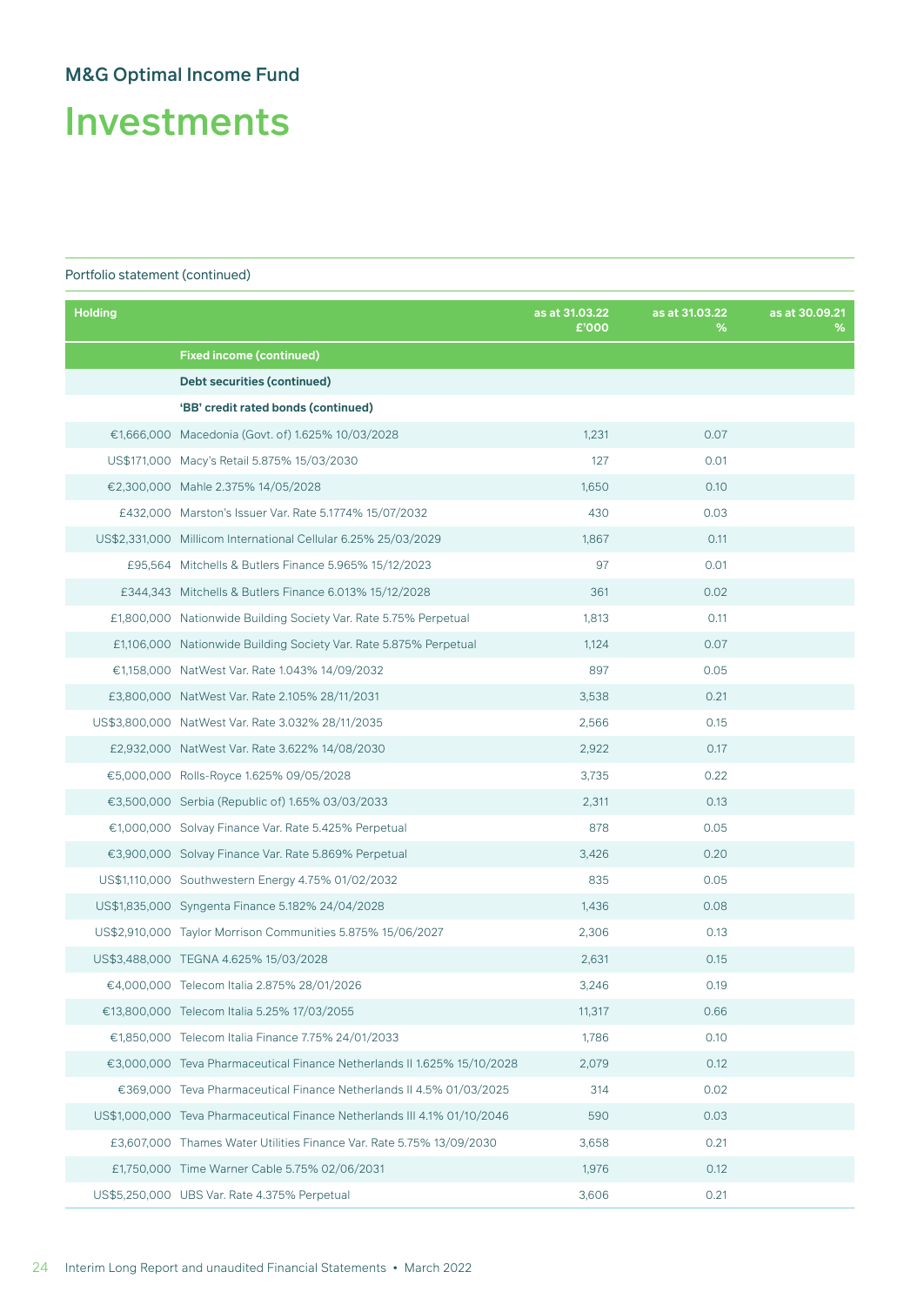Investments

| <b>Holding</b> |                                                               | as at 31.03.22<br>£'000 | as at 31.03.22<br>% | as at 30,09.21<br>% |
|----------------|---------------------------------------------------------------|-------------------------|---------------------|---------------------|
|                | <b>Fixed income (continued)</b>                               |                         |                     |                     |
|                | Debt securities (continued)                                   |                         |                     |                     |
|                | 'BB' credit rated bonds (continued)                           |                         |                     |                     |
|                | €400,000 UniCredit Var. Rate 2% 23/09/2029                    | 327                     | 0.02                |                     |
|                | €7,000,000 UniCredit Var. Rate 2.731% 15/01/2032              | 5,569                   | 0.33                |                     |
|                | US\$1,264,000 United Airlines 4.375% 15/04/2026               | 943                     | 0.06                |                     |
|                | US\$775,000 United Airlines 4.625% 15/04/2029                 | 555                     | 0.03                |                     |
|                | US\$2,455,000 Videotron 5.375% 15/06/2024                     | 1,910                   | 0.11                |                     |
|                | €3,402,000 Vmed O2 UK Financing 13.25% 31/01/2031             | 2,644                   | 0.15                |                     |
|                | £4,690,000 Vmed O2 UK Financing 14% 31/01/2029                | 4,284                   | 0.25                |                     |
|                | €1,330,000 Wabtec Transportation Netherlands 1.25% 03/12/2027 | 1,067                   | 0.06                |                     |
|                | US\$2,468,000 Yum! Brands 4.625% 31/01/2032                   | 1,794                   | 0.10                |                     |
|                | US\$1,635,000 Yum! Brands 5.375% 01/04/2032                   | 1,248                   | 0.07                |                     |
|                | US\$1,727,000 Yum! Brands 6.875% 15/11/2037                   | 1,435                   | 0.08                |                     |
|                | €2,300,000 ZF Europe Finance 2.5% 23/10/2027                  | 1,766                   | 0.10                |                     |
|                | €2,000,000 ZF Europe Finance 3% 23/10/2029                    | 1,510                   | 0.09                |                     |
|                | €1,000,000 ZF Finance 2.75% 25/05/2027                        | 786                     | 0.05                |                     |
|                | €1,300,000 ZF Finance 3% 21/09/2025                           | 1,079                   | 0.06                |                     |
|                | €1,000,000 ZF Finance 3.75% 21/09/2028                        | 802                     | 0.05                |                     |
|                | 'B' credit rated bonds                                        | 48,491                  | 2.83                | 2.34                |
|                | €1,550,000 Adler Pelzer 4.125% 01/04/2024                     | 1,189                   | 0.07                |                     |
|                | €1,707,000 Altice France 4% 15/07/2029                        | 1,297                   | 0.08                |                     |
|                | €1,400,000 Altice France 5.875% 01/02/2027                    | 1,210                   | 0.07                |                     |
|                | €4,800,000 Ardagh Packaging Finance 2.125% 15/08/2026         | 3,811                   | 0.22                |                     |
|                | €817,000 Avantor Funding 3.875% 15/07/2028                    | 692                     | 0.04                |                     |
|                | US\$1,030,000 Avantor Funding 4.625% 15/07/2028               | 781                     | 0.05                |                     |
|                | €1,080,000 Axalta Coating Systems Dutch 3.75% 15/01/2025      | 896                     | 0.05                |                     |
|                | US\$2,000,000 Bausch Health 5% 30/01/2028                     | 1,255                   | 0.07                |                     |
|                | US\$6.842.000 Bausch Health 7% 15/01/2028                     | 4,695                   | 0.27                |                     |
|                | €1,446,000 Cheplapharm Arzneimittel 4.375% 15/01/2028         | 1,207                   | 0.07                |                     |
|                | US\$867,000 Cheplapharm Arzneimittel 5.5% 15/01/2028          | 642                     | 0.04                |                     |
|                | US\$1,000,000 CHS 4.75% 15/02/2031                            | 711                     | 0.04                |                     |
|                | £884,000 CPUK Finance 4.5% 28/08/2027                         | 850                     | 0.05                |                     |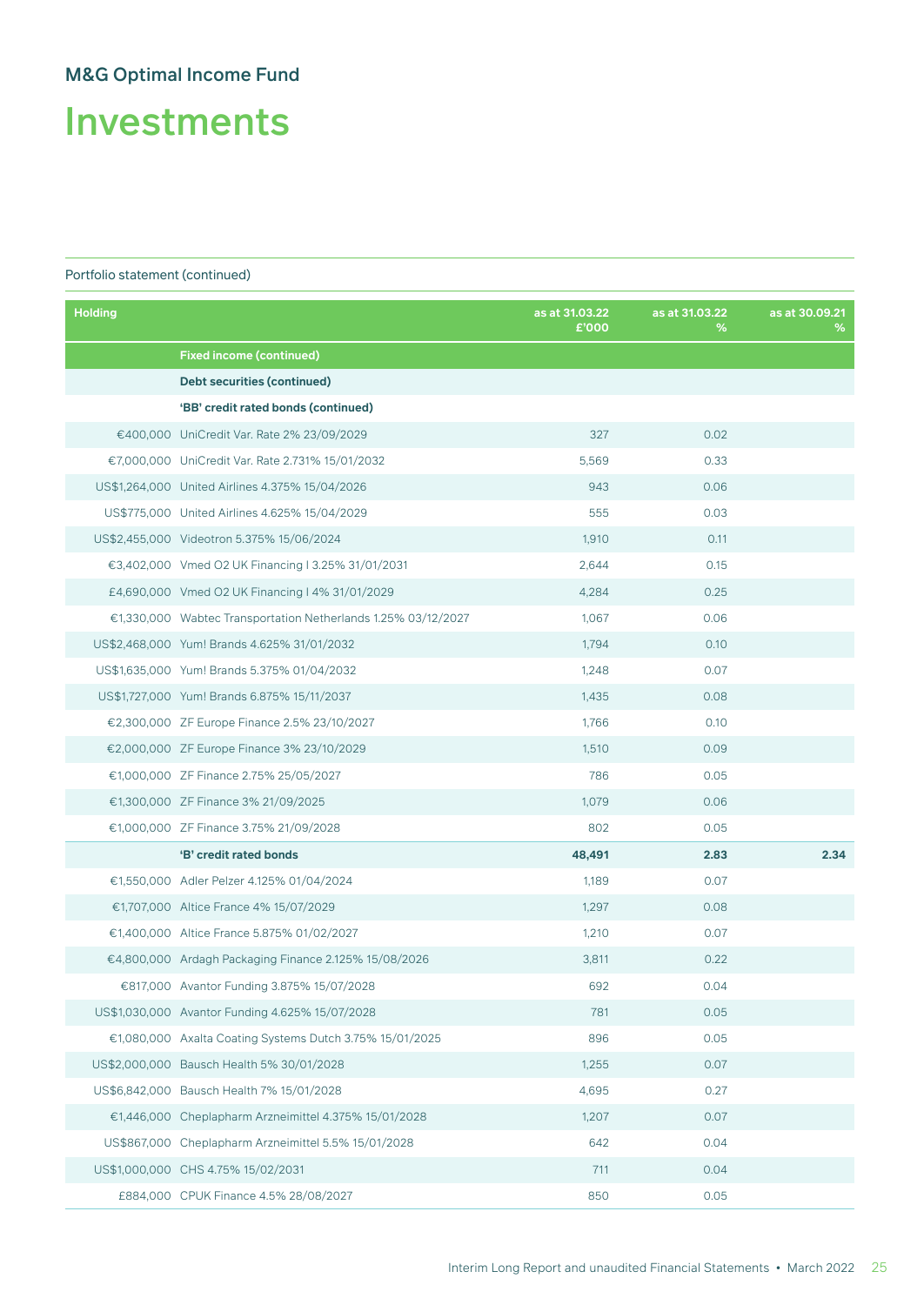Investments

| <b>Holding</b> |                                                         | as at 31.03.22<br>£'000 | as at 31.03.22<br>% | as at 30.09.21<br>% |
|----------------|---------------------------------------------------------|-------------------------|---------------------|---------------------|
|                | <b>Fixed income (continued)</b>                         |                         |                     |                     |
|                | <b>Debt securities (continued)</b>                      |                         |                     |                     |
|                | 'B' credit rated bonds (continued)                      |                         |                     |                     |
|                | US\$1,700,000 CSC 5.75% 15/01/2030                      | 1,160                   | 0.07                |                     |
|                | €719,000 Cullinan 4.625% 15/10/2026                     | 572                     | 0.03                |                     |
|                | £2,037,000 Deuce Finco 5.5% 15/06/2027                  | 1,943                   | 0.11                |                     |
|                | US\$1,032,000 DISH DBS 5.25% 01/12/2026                 | 748                     | 0.04                |                     |
|                | US\$1,032,000 DISH DBS 5.75% 01/12/2028                 | 743                     | 0.04                |                     |
|                | €1,200,000 Dufry One 3.375% 15/04/2028                  | 938                     | 0.05                |                     |
|                | US\$1,500,000 Goodyear Tire & Rubber 5% 31/05/2026      | 1,126                   | 0.07                |                     |
|                | €496,000 Gruenenthal 3.625% 15/11/2026                  | 415                     | 0.02                |                     |
|                | £500,000 Heathrow Finance 4.375% 01/03/2027             | 458                     | 0.03                |                     |
|                | €1,106,000 Iliad 5.125% 15/10/2026                      | 946                     | 0.06                |                     |
|                | €464,000 INEOS Quattro Finance 1 3.75% 15/07/2026       | 368                     | 0.02                |                     |
|                | US\$1,306,000 MGM Resorts International 5.5% 15/04/2027 | 998                     | 0.06                |                     |
|                | £3,000,000 NatWest Var. Rate 4.5% Perpetual             | 2,780                   | 0.16                |                     |
|                | US\$4,068,000 Pilgrim's Pride 3.5% 01/03/2032           | 2,708                   | 0.16                |                     |
|                | US\$2,686,000 Pilgrim's Pride 4.25% 15/04/2031          | 1,887                   | 0.11                |                     |
|                | US\$587,000 Pilgrim's Pride 5.875% 30/09/2027           | 449                     | 0.03                |                     |
|                | US\$1,162,000 SCIH Salt 4.875% 01/05/2028               | 842                     | 0.05                |                     |
|                | £1,686,000 Sherwood Financing 6% 15/11/2026             | 1,593                   | 0.09                |                     |
|                | US\$2,000,000 Staples 7.5% 15/04/2026                   | 1,473                   | 0.09                |                     |
|                | US\$2,000,000 Tenet Healthcare 5.125% 01/11/2027        | 1,539                   | 0.09                |                     |
|                | €2,000,000 TI Automotive Finance 3.75% 15/04/2029       | 1,522                   | 0.09                |                     |
|                | €1,750,000 TK Elevator Midco 4.375% 15/07/2027          | 1,458                   | 0.09                |                     |
|                | €1,067,000 Trivium Packaging Finance 3.75% 15/08/2026   | 883                     | 0.05                |                     |
|                | US\$1,974,000 Vertiv 4.125% 15/11/2028                  | 1,354                   | 0.08                |                     |
|                | US\$489,000 VTR Comunicaciones 5.125% 15/01/2028        | 352                     | 0.02                |                     |
|                | 'CCC' credit rated bonds                                | 6,932                   | 0.41                | 0.39                |
|                | US\$2,000,000 Altice France 6% 15/02/2028               | 1,316                   | 0.08                |                     |
|                | US\$319,000 Caesars Entertainment 4.625% 15/10/2029     | 227                     | 0.01                |                     |
|                | £2,699,000 Metrocentre Finance 8.75% 06/12/2023         | 1,441                   | 0.08                |                     |
|                | €122,285 Selecta 8% 01/04/2026                          | 103                     | 0.01                |                     |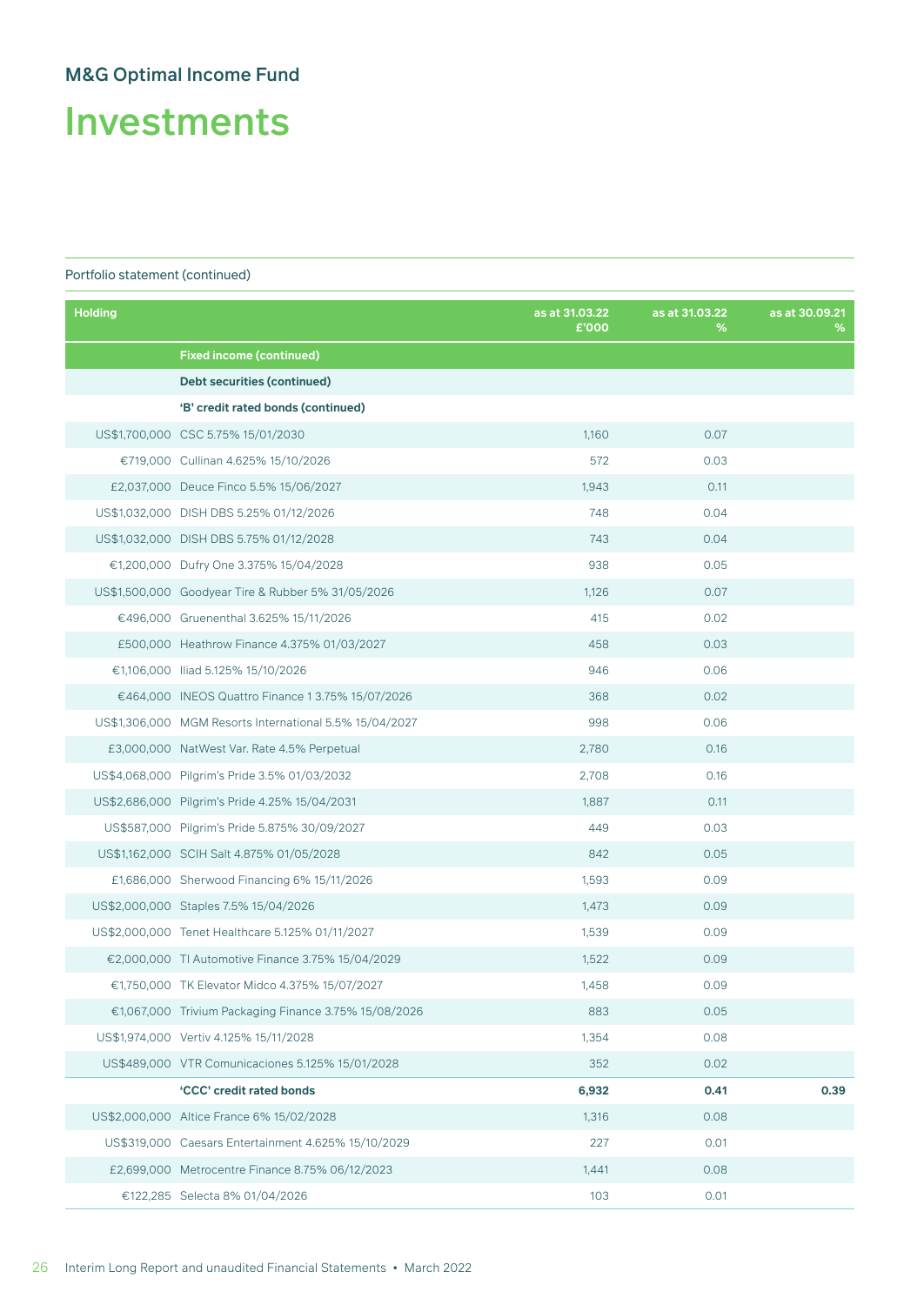Investments

| <b>Holding</b> |                                                                                        | as at 31.03.22<br>£'000 | as at 31.03.22<br>℅ | as at 30.09.21<br>℅ |
|----------------|----------------------------------------------------------------------------------------|-------------------------|---------------------|---------------------|
|                | <b>Fixed income (continued)</b>                                                        |                         |                     |                     |
|                | <b>Debt securities (continued)</b>                                                     |                         |                     |                     |
|                | 'CCC' credit rated bonds (continued)                                                   |                         |                     |                     |
|                | £1,064,293 SGS Finance 9% 17/03/2028                                                   | 590                     | 0.03                |                     |
|                | €2,500,000 Sigma Holdco 5.75% 15/05/2026                                               | 1,718                   | 0.10                |                     |
|                | US\$1,144,000 Staples 10.75% 15/04/2027                                                | 775                     | 0.05                |                     |
|                | US\$1,000,000 Trivium Packaging Finance 8.5% 15/08/2027                                | 762                     | 0.05                |                     |
|                | 'CC' credit rated bonds                                                                | $\mathbf{o}$            | 0.00                | 0.11                |
|                | 'D' credit rated bonds                                                                 | 682                     | 0.04                | 0.03                |
|                | £1,644,440 Intu Debenture 5.562% 31/12/2027                                            | 682                     | 0.04                |                     |
|                | <b>Bonds with no credit rating</b>                                                     | $\mathbf{o}$            | 0.00                | 0.00                |
|                | ZAR2,678,858 K2016470219 South Africa 3% 31/12/2022d                                   | $\overline{O}$          | 0.00                |                     |
|                | US\$228,714 K2016470219 South Africa 3% 31/12/2022d                                    | $\circ$                 | 0.00                |                     |
|                | <b>Debt derivatives</b>                                                                | 33,594                  | 1.96                | 1.38                |
|                | <b>Credit default swaps</b>                                                            | 15,773                  | 0.92                | 0.26                |
|                | US\$16,000,000 Altria Dec 2026                                                         | (188)                   | (0.01)              |                     |
|                | US\$29,500,000 Brazil (Republic of) Jun 2026                                           | 608                     | 0.04                |                     |
|                | €5,000,000 British American Tobacco Jun 2026                                           | (42)                    | 0.00                |                     |
|                | €5,000,000 Electricite de France Dec 2026                                              | (25)                    | 0.00                |                     |
|                | €5,000,000 Engie Dec 2026                                                              | (46)                    | 0.00                |                     |
|                | US\$(44,000,000) Markit CDX North American High Yield Series 36 V1 5 Year Jun<br>2026  | 2,137                   | 0.12                |                     |
|                | US\$(75,000,000) Markit CDX North American High Yield Series 37 5 Year Dec 2026        | 3,664                   | 0.21                |                     |
|                | US\$(11,500,000) Markit CDX North American High Yield Series 38 5 Year Jun 2027        | 491                     | 0.03                |                     |
|                | US\$40,000,000 Markit CDX North American Investment Grade Series 37 5 Year<br>Dec 2026 | (541)                   | (0.03)              |                     |
|                | €(120,000,000) Markit iTraxx Europe Crossover Series 36 V1 5 Year Dec 2026             | 8,135                   | 0.47                |                     |
|                | €(40,000,000) Markit iTraxx Europe Crossover Series 37 V1 5 Year Jun 2027              | 2,541                   | 0.15                |                     |
|                | €60,000,000 Markit iTraxx Europe Series 36 5 Year Dec 2026                             | (821)                   | (0.05)              |                     |
|                | US\$30,000,000 Mexico (United Mexican States) Dec 2026                                 | (140)                   | (0.01)              |                     |
|                | Interest rate swaps                                                                    | 17,805                  | 1.04                | 0.73                |
|                | €10,000,000 Pay 0.092% Receive VAR Aug 2050                                            | 2,048                   | 0.12                |                     |
|                | €9,000,000 Pay 0.139% Receive Var Sep 2050                                             | 1,752                   | 0.10                |                     |
|                | £1,500,000 Pay 0.3677% Receive VAR Dec 2071                                            | 509                     | 0.03                |                     |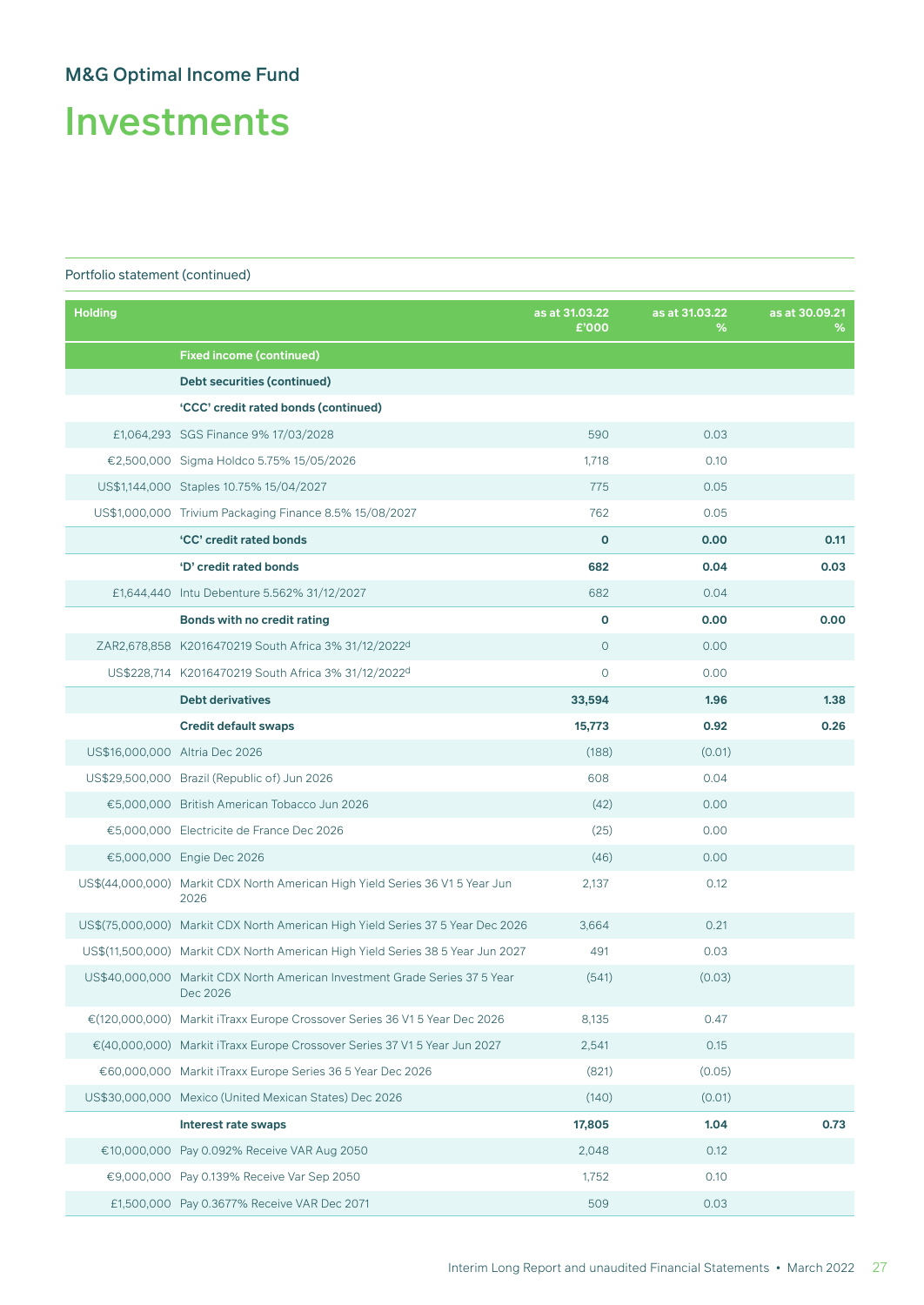Investments

| <b>Holding</b> |                                                 | as at 31.03.22<br>£'000 | as at 31.03.22<br>℅ | as at 30.09.21<br>% |
|----------------|-------------------------------------------------|-------------------------|---------------------|---------------------|
|                | <b>Fixed income (continued)</b>                 |                         |                     |                     |
|                | Debt derivatives (continued)                    |                         |                     |                     |
|                | Interest rate swaps (continued)                 |                         |                     |                     |
|                | £7,500,000 Pay 0.454% Receive VAR Nov 2071      | 2,315                   | 0.14                |                     |
|                | £20,000,000 Pay 0.456% Receive VAR Feb 2070     | 6,088                   | 0.36                |                     |
|                | £20,000,000 Pay 0.471% Receive VAR Sep 2049     | 4,503                   | 0.26                |                     |
|                | £20,000,000 Pay 0.54% Receive VAR Sep 2049      | 4,181                   | 0.24                |                     |
|                | £12,000,000 Pay 0.55% Receive VAR Oct 2071      | 3,287                   | 0.19                |                     |
|                | €8,000,000 Pay 0.555% Receive VAR Feb 2052      | 864                     | 0.05                |                     |
|                | £20,000,000 Pay 0.685% Receive VAR Sep 2049     | 3,525                   | 0.21                |                     |
|                | £4,000,000 Pay 1.2058% Receive VAR Feb 2052     | 252                     | 0.01                |                     |
|                | £5,000,000 Pay 1.21% Receive VAR Feb 2052       | 311                     | 0.02                |                     |
|                | US\$8,000,000 Pay 1.3817% Receive VAR Sep 2051  | 793                     | 0.05                |                     |
|                | US\$8,000,000 Pay 1.4177% Receive VAR Sep 2051  | 740                     | 0.04                |                     |
|                | US\$5,000,000 Pay 1.4622% Receive VAR Nov 2051  | 454                     | 0.03                |                     |
|                | US\$8,000,000 Pay 1.4817% Receive VAR Nov 2051  | 669                     | 0.04                |                     |
|                | US\$8,000,000 Pay 1.4837% Receive VAR Sep 2051  | 650                     | 0.04                |                     |
|                | US\$15,000,000 Pay 1.523% Receive VAR Nov 2051  | 1,203                   | 0.07                |                     |
|                | US\$10,000,000 Pay 1.5577% Receive VAR Nov 2051 | 745                     | 0.04                |                     |
|                | US\$10,000,000 Pay 1.5707% Receive VAR Nov 2051 | 724                     | 0.04                |                     |
|                | US\$10,000,000 Pay 1.7577% Receive VAR Mar 2052 | 399                     | 0.02                |                     |
|                | US\$18,000,000 Pay 1.992% Receive VAR Mar 2051  | 46                      | 0.00                |                     |
|                | €16,000,000 Pay VAR Receive 0.04930% Nov 2026   | (552)                   | (0.03)              |                     |
|                | €16,000,000 Pay VAR Receive 0.1263% Jan 2027    | (549)                   | (0.03)              |                     |
|                | €80,000,000 Pay VAR Receive 0.1282% Dec 2026    | (3,463)                 | (0.20)              |                     |
|                | €20,000,000 Pay VAR Receive 0.3908% Feb 2027    | (483)                   | (0.03)              |                     |
|                | €10,000,000 Pay VAR Receive 0.40070% Nov 2026   | (382)                   | (0.02)              |                     |
|                | €20,000,000 Pay VAR Receive 0.444% Feb 2032     | (1,223)                 | (0.07)              |                     |
|                | €20,000,000 Pay VAR Receive 0.4635% Feb 2032    | (1,191)                 | (0.07)              |                     |
|                | €20,000,000 Pay VAR Receive 0.4883% Feb 2032    | (1, 152)                | (0.07)              |                     |
|                | €30,000,000 Pay VAR Receive 0.541% Feb 2027     | (548)                   | (0.03)              |                     |
|                | €20,000,000 Pay VAR Receive 0.5573% Feb 2027    | (357)                   | (0.02)              |                     |
|                | €15,000,000 Pay VAR Receive 0.5798% Feb 2027    | (248)                   | (0.01)              |                     |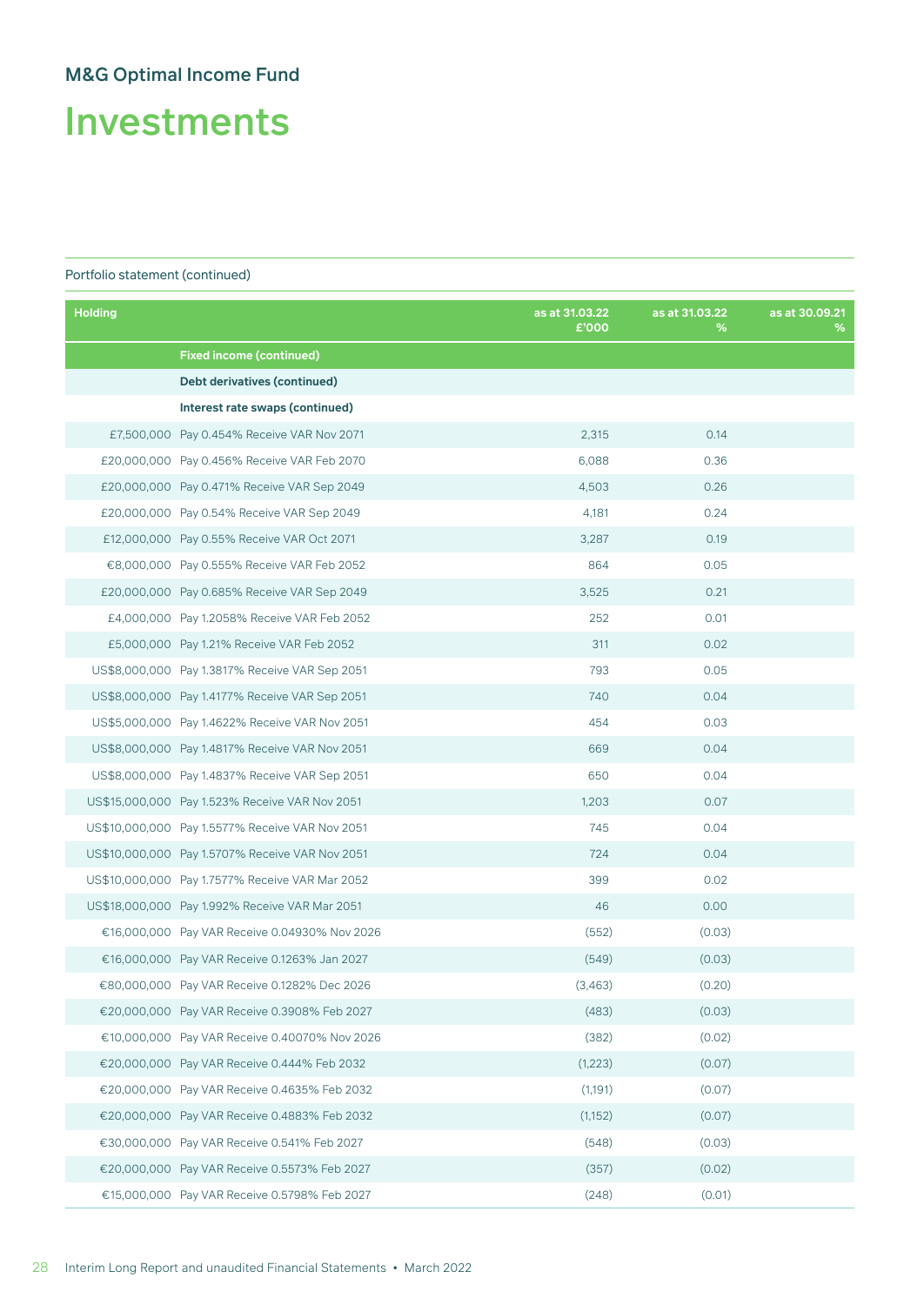Investments

| <b>Holding</b> |                                                         | as at 31.03.22<br>£'000 | as at 31.03.22<br>% | as at 30.09.21<br>% |
|----------------|---------------------------------------------------------|-------------------------|---------------------|---------------------|
|                | <b>Fixed income (continued)</b>                         |                         |                     |                     |
|                | Debt derivatives (continued)                            |                         |                     |                     |
|                | Interest rate swaps (continued)                         |                         |                     |                     |
|                | €20,000,000 Pay VAR Receive 0.6048% Feb 2027            | (317)                   | (0.02)              |                     |
|                | €20,000,000 Pay VAR Receive 0.6468% Feb 2027            | (280)                   | (0.02)              |                     |
|                | €20,000,000 Pay VAR Receive 0.677% Mar 2032             | (843)                   | (0.05)              |                     |
|                | €20,000,000 Pay VAR Receive 0.6923% Feb 2032            | (830)                   | (0.05)              |                     |
|                | €15,000,000 Pay VAR Receive 0.712% Nov 2026             | (602)                   | (0.04)              |                     |
|                | €12,000,000 Pay VAR Receive 0.7183% Feb 2032            | (473)                   | (0.03)              |                     |
|                | €20,000,000 Pay VAR Receive 0.7233% Mar 2032            | (773)                   | (0.04)              |                     |
|                | €20,000,000 Pay VAR Receive 0.7478% Mar 2032            | (733)                   | (0.04)              |                     |
|                | €50,000,000 Pay VAR Receive 0.8123% Mar 2027            | (444)                   | (0.03)              |                     |
|                | £10,000,000 Pay VAR Receive 0.9082% Nov 2026            | (421)                   | (0.02)              |                     |
|                | £25,000,000 Pay VAR Receive 1.0003% Dec 2026            | (937)                   | (0.05)              |                     |
|                | £40,000,000 Pay VAR Receive 1.0619% Nov 2026            | (1, 359)                | (0.08)              |                     |
|                | €10,000,000 Pay VAR Receive 1.1208% Mar 2032            | (93)                    | (0.01)              |                     |
|                | €8,000,000 Pay VAR Receive 1.3078% Apr 2032             | $\circ$                 | 0.00                |                     |
|                | <b>Interest rate futures</b>                            | 16                      | 0.00                | 0.39                |
|                | (70) 10 Year Japanese Bond Jun 2022                     | (290)                   | (0.02)              |                     |
|                | 1,750 10 Year US Treasury Note Jun 2022                 | (6,533)                 | (0.38)              |                     |
|                | 100 10 Year US Ultra Treasury Note Jun 2022             | (549)                   | (0.03)              |                     |
|                | (900) 30 Year Bond Euro Buxl Jun 2022                   | 10,333                  | 0.60                |                     |
|                | 1,600 5 Year US Treasury Note Jun 2022                  | (5,120)                 | (0.30)              |                     |
|                | (100) Euro Bobl Jun 2022                                | 414                     | 0.02                |                     |
|                | (250) Euro Bund Jun 2022                                | 1,652                   | 0.10                |                     |
|                | (80) UK Long Gilt Jun 2022                              | $\overline{7}$          | 0.00                |                     |
|                | (300) US Ultra Bond Jun 2022                            | 102                     | 0.01                |                     |
|                | <b>Currency</b>                                         | (18, 309)               | (1.07)              | (0.73)              |
|                | <b>Forward currency contracts</b>                       | (18, 309)               | (1.07)              | (0.73)              |
|                | AU\$1,253,204 Bought for £704,533 (expires 06.04.22)    | 11                      | 0.00                |                     |
|                | AU\$(13,315,892) Sold for £7,426,023 (expires 06.04.22) | (172)                   | (0.01)              |                     |
|                | €146,243,248 Bought for £122,502,559 (expires 06.04.22) | 1,132                   | 0.07                |                     |
|                | €81,322,051 Bought for £68,180,954 (expires 04.05.22)   | 638                     | 0.04                |                     |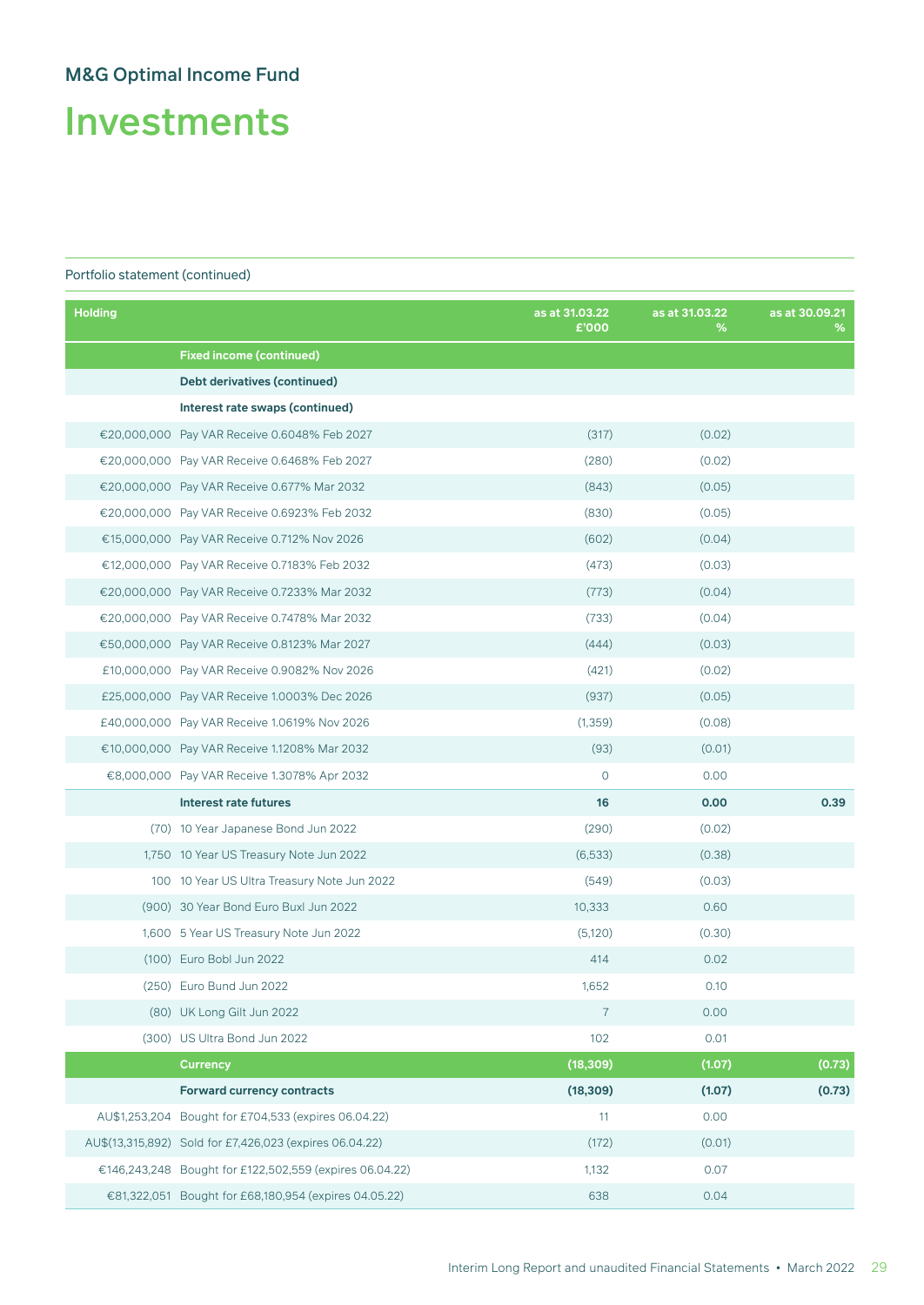# Investments

#### Portfolio statement (continued)

| <b>Holding</b>                  |                                                            | as at 31.03.22<br>£'000 | as at 31.03.22<br>% | as at 30.09.21<br>% |
|---------------------------------|------------------------------------------------------------|-------------------------|---------------------|---------------------|
|                                 | <b>Currency (continued)</b>                                |                         |                     |                     |
|                                 | <b>Forward currency contracts (continued)</b>              |                         |                     |                     |
|                                 | €5,332,969 Bought for £4,488,595 (expires 01.06.22)        | 30                      | 0.00                |                     |
|                                 | €(285,335,854) Sold for £242,093,642 (expires 04.05.22)    | 627                     | 0.04                |                     |
|                                 | €(326,421,695) Sold for £272,832,276 (expires 06.04.22)    | (3, 125)                | (0.18)              |                     |
|                                 | €(217,458,065) Sold for £179,977,834 (expires 01.06.22)    | (4,277)                 | (0.25)              |                     |
|                                 | CHF8,584,246 Bought for £6,987,270 (expires 06.04.22)      | 86                      | 0.00                |                     |
|                                 | CHF(14,705,599) Sold for £12,089,074 (expires 06.04.22)    | (28)                    | 0.00                |                     |
|                                 | US\$12,975,284 Bought for £9,895,901 (expires 04.05.22)    | (9)                     | 0.00                |                     |
|                                 | US\$(343,315,382) Sold for £261,208,991 (expires 01.06.22) | (425)                   | (0.03)              |                     |
|                                 | US\$(270,874,958) Sold for £200,013,519 (expires 06.04.22) | (6, 363)                | (0.37)              |                     |
|                                 | US\$(333,065,000) Sold for £247,368,698 (expires 04.05.22) | (6,434)                 | (0.38)              |                     |
| <b>Portfolio of investments</b> |                                                            | 1,609,407               | 93.94               | 97.43               |
|                                 | <b>Cash equivalents</b>                                    | 63,450                  | 3.70                | 1.28                |
|                                 | 'AAA' rated money market fundse                            | 63,450                  | 3.70                | 1,28                |
|                                 | 63,450,000 Northern Trust Global Fund - Sterling           | 63,450                  | 3.70                | 1.28                |
| <b>Total portfolio</b>          |                                                            | 1,672,857               | 97.64               | 98.71               |
| Net other assets/(liabilities)  |                                                            | 40,376                  | 2.36                | 1.29                |
|                                 | Net assets attributable to shareholders                    | 1,713,233               | 100.00              | 100.00              |

All securities are on an official stock exchange listing except where referenced.

a Suspended.

b The comparative sector weightings have been re-analysed to reflect changes to the sector classifications.

- c Unlisted/unquoted.
- d Defaulted bond.

e Uncommitted surplus cash is placed into 'AAA' rated money market funds with the aim of reducing counterparty risk.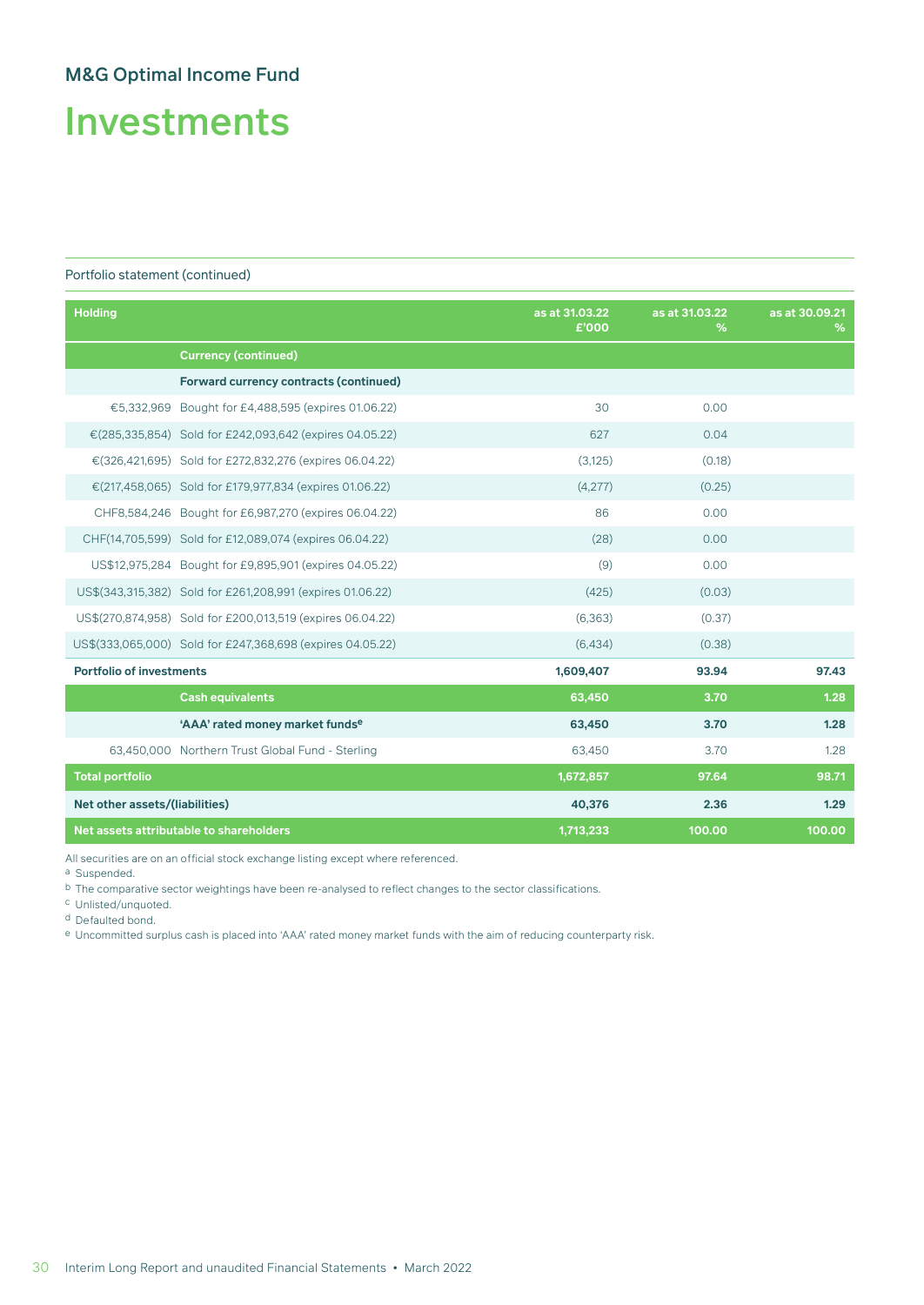# Investments

#### Portfolio transactions

| for the six months to 31 March | 2022<br>£'000 | 2021<br>£'000 |
|--------------------------------|---------------|---------------|
| Total purchases                | 755.681       | 686,058       |
| <b>Total sales</b>             | 900.738       | 915.998       |

Purchases and sales exclude the cost and proceeds of 'AAA' rated money market funds.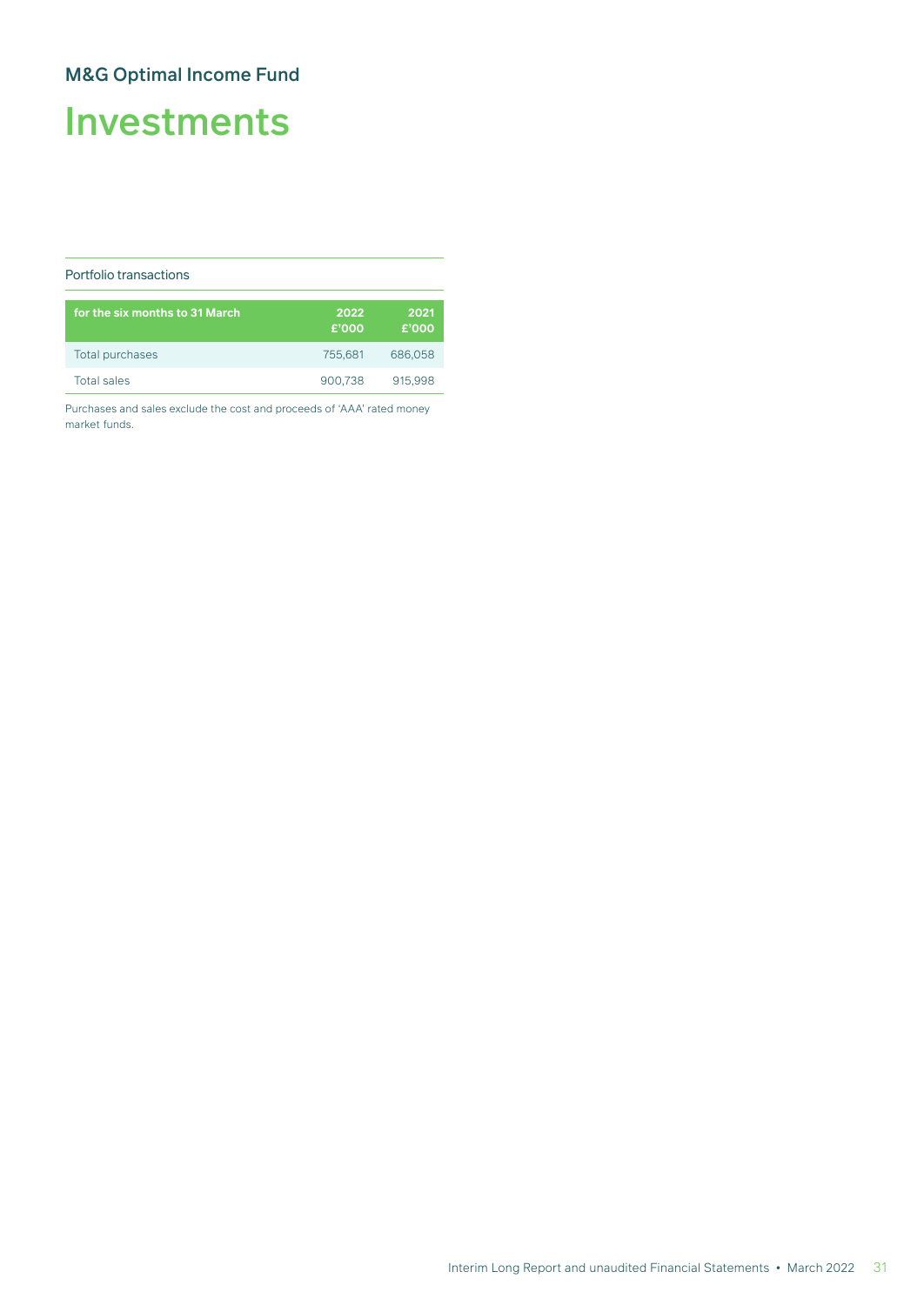# Financial highlights

## **Fund performance**

Please note past performance is not a guide to future performance and the value of investments, and the income from them, will fluctuate. This will cause the fund price to fall as well as rise and you may not get back the original amount you invested.

The following chart and tables reflect the key financial information of a representative share class, Sterling Class 'A' (Accumulation) shares. As different share classes have different attributes, for example charging structures and minimum investments, please be aware that their performance may be different. For more information on the different share classes in this fund please refer to the Prospectus for M&G Optimal Income Fund, which is available free of charge either from our website at www.mandg.co.uk/prospectuses or by calling M&G Customer Relations.

### Fund level performance

| Fund net asset value as at | 31.03.22  | 30.09.21  | 30.09.20  |
|----------------------------|-----------|-----------|-----------|
|                            | £'000     | £'000     | £'000     |
| Fund net asset value (NAV) | 1.713.233 | 1.934.975 | 2.416.912 |

### Performance since launch

To give an indication of how the fund has performed since launch, the chart below shows total return of Sterling Class 'A' (Accumulation) shares.

#### December 2006 = 100, plotted monthly Chart date 1 April 2022



#### Source: Morningstar, Inc. and M&G

#### \* Income reinvested

#### Long-term performance by share class

To give an indication of the performance of the fund, the following table shows the compound rate of return, per annum, over the period. Calculated on a price to price basis with income reinvested. Please refer to 'Specific share class performance' tables for the share class launch dates.

| <b>Share</b><br>class <sup>a</sup> | <b>Six</b><br>months<br>01.10.21<br>96 <sub>b</sub> | <b>Three</b><br>years<br>01.04.19<br>%pa | <b>Five</b><br>years<br>03.04.17<br>%pa | <b>Since</b><br>launch<br>%pa |
|------------------------------------|-----------------------------------------------------|------------------------------------------|-----------------------------------------|-------------------------------|
| <b>Sterling</b>                    |                                                     |                                          |                                         |                               |
| Class 'A'                          | $-5.8$                                              | $+1.3$                                   | $+1.5$                                  | $+5.3$                        |
| Class 'l'                          | $-5.6$                                              | $+1.8$                                   | $+2.0$                                  | $+5.7$                        |
| Class 'J'                          | $-5.6$                                              | $+1.9$                                   | n/a                                     | $+2.5$                        |
| Class 'PP'                         | $-5.6$                                              | n/a                                      | n/a                                     | $+1.7$                        |
| Class 'R'                          | $-5.7$                                              | $+1.5$                                   | $+1.8$                                  | $+3.5$                        |
| Class 'X'                          | $-5.8$                                              | $+1.3$                                   | $+1.5$                                  | $+5.1$                        |

a On 2 December 2008 the M&G Optimal Income Fund de-merged from M&G Investment Funds (6) to become the M&G Optimal Income Fund. b Not annualised.

### Operating charges and portfolio transaction costs

We explain below the payments made to meet the ongoing costs of investing and managing the fund, comprising operating charges and portfolio transaction costs.

#### Operating charges

Operating charges include payments made to M&G and to providers independent of M&G:

Annual charge: Charge paid to M&G covering the annual cost of M&G managing and administering the fund and the costs of third parties providing services to the fund.

For every £1 billion of a fund's net asset value, a discount of 0.02% will be applied to that fund's annual charge (up to a maximum of 0.12%).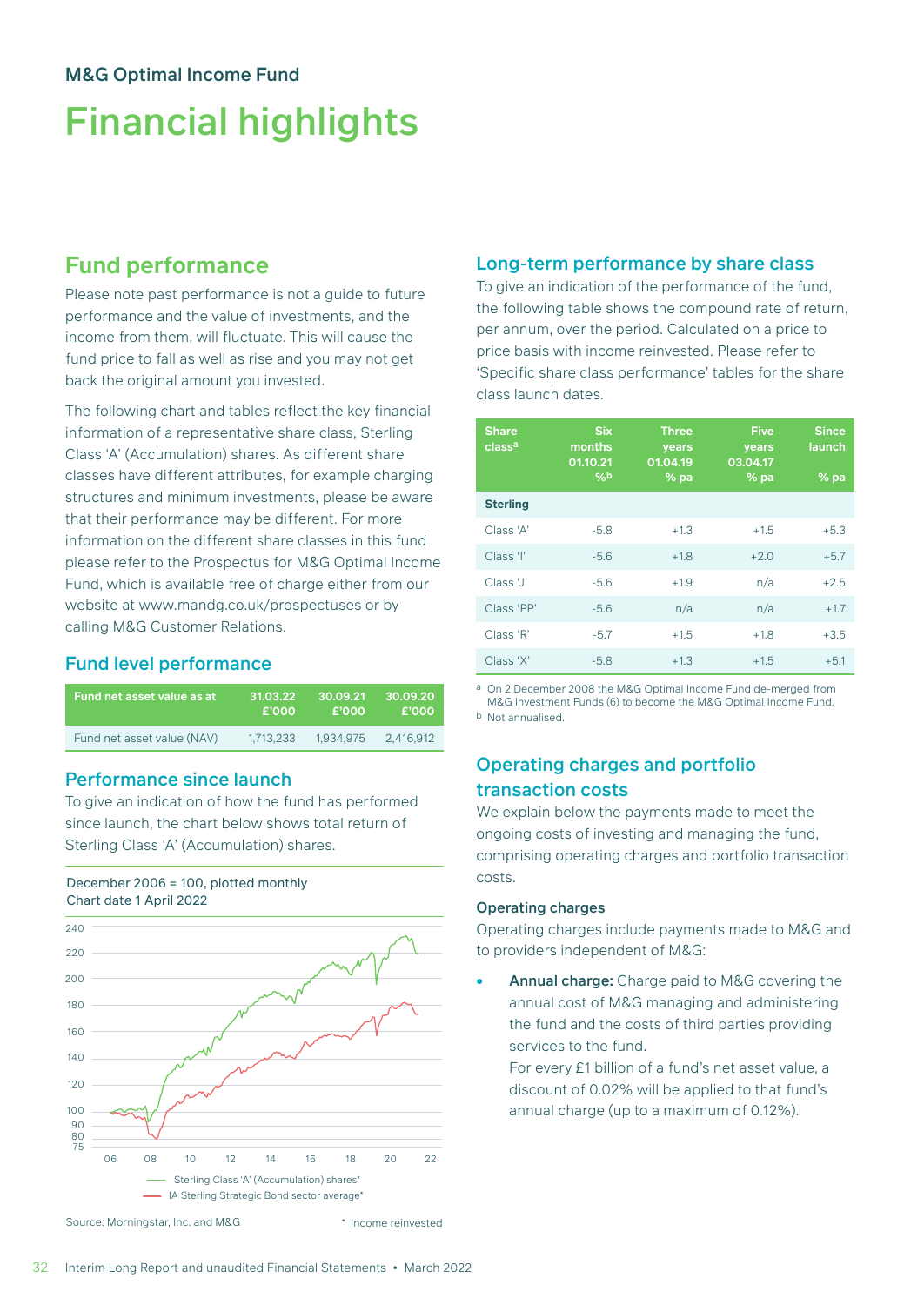# Financial highlights

- **Extraordinary legal and tax expenses: Costs that** specifically relate to legal or tax claims that are both exceptional and unforeseeable. Such expenses are uncommon, and would not be expected in most years. Although they result in a short-term cost to the fund, generally they can deliver longer term benefits for investors.
- Ongoing charges from underlying funds: Ongoing charges from underlying funds (excluding Investment Trust Companies and Real Estate Investment Trusts) will be rebated.

The operating charges paid by each share class of the fund are shown in the following performance tables. These charges do not include portfolio transaction costs or any entry and exit charges (also known as initial and redemption charges). The charging structures of share classes may differ, and therefore the operating charges may differ.

Operating charges are in line with the ongoing charges shown in the Key Investor Information Document, other than where there have been extraordinary legal or tax expenses, or an estimate has been used for the ongoing charge because a material change has made the operating charges unreliable as an estimate of future charges.

#### Portfolio transaction costs

Portfolio transaction costs are incurred by funds when buying and selling investments. These costs vary depending on the types of investment, their market capitalisation, country of exchange and method of execution. They are made up of direct and indirect portfolio transaction costs:

- **Direct portfolio transaction costs: Broker** execution commission and taxes.
- Indirect portfolio transaction costs: 'Dealing spread' – the difference between the buying and selling prices of the fund's investments; some types of investment, such as fixed interest securities, have no direct transaction costs and only the dealing spread is paid.

Investments are bought or sold by a fund when changes are made to the investment portfolio and in response to net flows of money into or out of the fund from investors buying and selling shares in the fund.

To protect existing investors, portfolio transaction costs incurred as a result of investors buying and selling shares in the fund are recovered from those investors through a 'dilution adjustment' to the price they pay or receive. The following table shows direct portfolio transaction costs paid by the fund before and after that part of the dilution adjustment relating to direct portfolio transaction costs. To give an indication of the indirect portfolio dealing costs the table also shows the average portfolio dealing spread.

Further information on this process is in the Prospectus, which is available free of charge on request either from our website at www.mandg.co.uk/prospectuses or by calling M&G Customer Relations.

### Portfolio transaction costs

| <b>Direct</b><br>portfolio<br>transaction<br>costsb | Six months to<br>31.03.22<br>℅ | <b>Year to</b><br>30.09.21<br>℅ | <b>Year to</b><br>30.09.20<br>℅ | <b>Average<sup>a</sup></b><br>% |
|-----------------------------------------------------|--------------------------------|---------------------------------|---------------------------------|---------------------------------|
| <b>Taxes</b>                                        | 0.00                           | 0.01                            | 0.01                            | 0.01                            |
| Costs before dilution<br>adjustments                | 0.00                           | 0.01                            | 0.01                            | 0.01                            |
| Dilution adjustmentsc                               | 0.00                           | 0.00                            | (0.01)                          | 0.00                            |
| Total direct portfolio<br>transaction costs         | 0.00                           | 0.01                            | 0.00                            | 0.01                            |
| as at<br>Indirect portfolio<br>transaction costs    | 31.03.22<br>℅                  | 30.09.21<br>℅                   | 30.09.20<br>℅                   | Average <sup>a</sup><br>%       |
| Average portfolio<br>dealing spread                 | 0.57                           | 0.43                            | 0.72                            | 0.57                            |

a Average of first three columns.

b As a percentage of average net asset value.

c In respect of direct portfolio transaction costs. Please see the section above this table for an explanation of dilution adjustments.

## **Specific share class performance**

The following tables show the performance of each share class. All 'Performance and charges' percentages represent an annual rate except for the 'Return after operating charges' which is calculated as a percentage of the opening net asset value per share (NAV). 'Dilution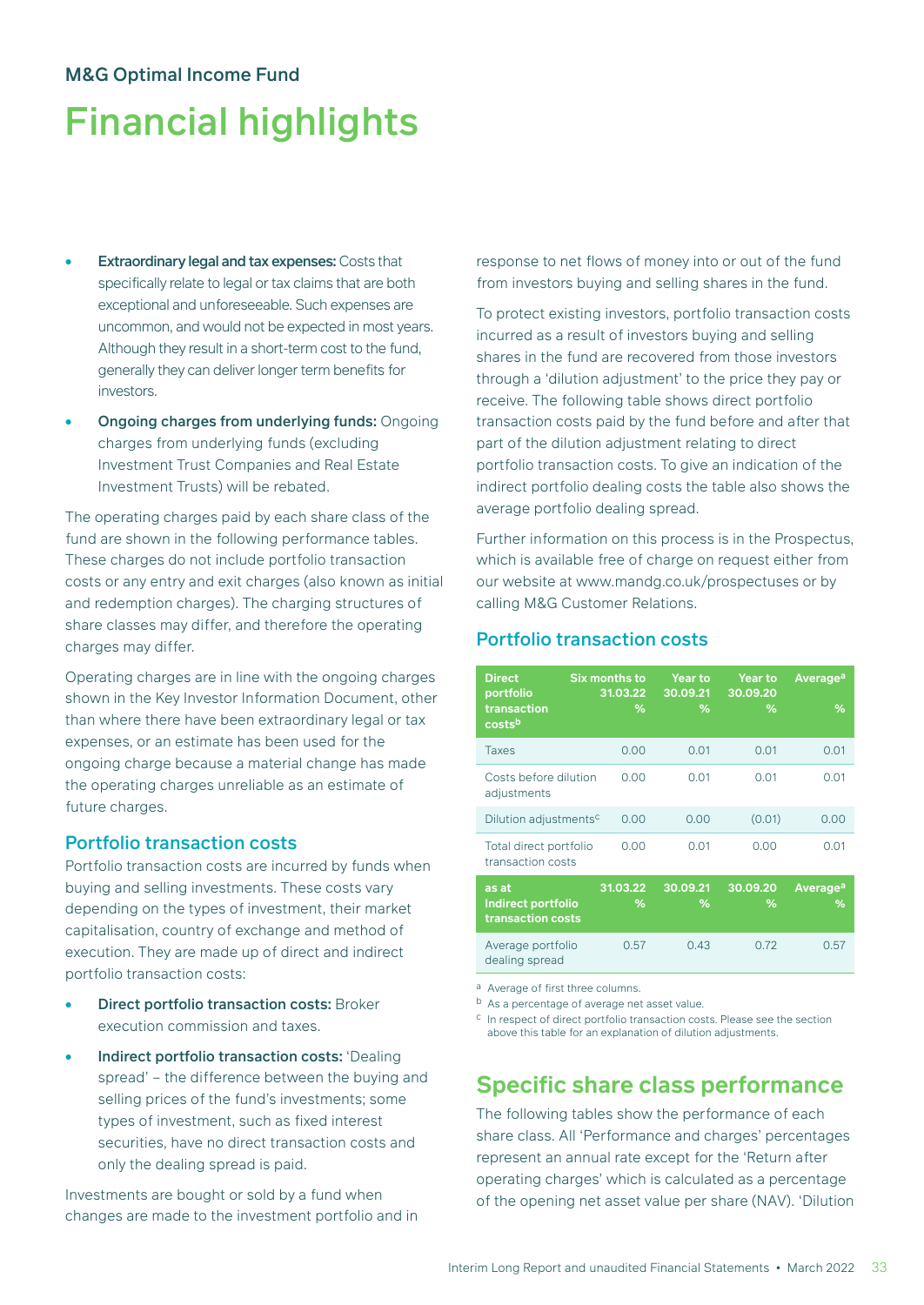# Financial highlights

adjustments' are only in respect of direct portfolio transaction costs.

The closing NAV per share shown may diverge from the highest and lowest share prices (used for dealing purposes) as at the balance sheet date due to accounting and valuation adjustments.

### Sterling Class 'A' Income share performance

The share class was launched on 8 December 2006.

| <b>Change in NAV per</b><br>share      | <b>Six months</b><br>to 31.03.22<br>UK <sub>p</sub> | <b>Year to</b><br>30.09.21<br>UK <sub>p</sub> | <b>Year to</b><br>30.09.20<br>UK <sub>p</sub> |
|----------------------------------------|-----------------------------------------------------|-----------------------------------------------|-----------------------------------------------|
| <b>Opening NAV</b>                     | 150.05                                              | 141.57                                        | 144.99                                        |
| Return before operating<br>charges     | (7.52)                                              | 13.11                                         | 2.04                                          |
| Operating charges                      | (0.75)                                              | (1.71)                                        | (1.92)                                        |
| Return after operating<br>charges      | (8.27)                                              | 11.40                                         | 0.12                                          |
| <b>Distributions</b>                   | (1.82)                                              | (2.92)                                        | (3.54)                                        |
| <b>Closing NAV</b>                     | 139.96                                              | 150.05                                        | 141.57                                        |
| <b>Direct transaction costs</b>        | UK <sub>p</sub>                                     | UK <sub>p</sub>                               | UK <sub>p</sub>                               |
| Costs before dilution<br>adjustments   | 0.00                                                | 0.01                                          | 0.01                                          |
| Dilution adjustments <sup>a</sup>      | 0.00                                                | 0.00                                          | (0.01)                                        |
| Total direct transaction costs         | 0.00                                                | 0.01                                          | 0.00                                          |
| <b>Performance and charges</b>         | %                                                   | %                                             | %                                             |
| Direct portfolio transaction<br>costsb | 0.00                                                | 0.01                                          | 0.00                                          |
| Operating charges <sup>c</sup>         | 1.02                                                | 1.15                                          | 1.34                                          |
| Return after charges                   | $-5.51$                                             | $+8.05$                                       | $+0.08$                                       |
| Distribution yield                     | 2.60                                                | 1.97                                          | 2.24                                          |
| <b>Other information</b>               |                                                     |                                               |                                               |
| Closing NAV (£'000)                    | 75,636                                              | 90,238                                        | 113,201                                       |
| Closing NAV (%)                        | 4.42                                                | 4.66                                          | 4.68                                          |
| Number of shares                       | 54,039,657                                          | 60,139,435                                    | 79,963,919                                    |
| Highest share price (UK p)             | 150.56                                              | 152.13                                        | 149.57                                        |
| Lowest share price (UK p)              | 140.16                                              | 142.31                                        | 126.50                                        |

## Sterling Class 'A' Accumulation share performance

The share class was launched on 8 December 2006.

| <b>Change in NAV per</b><br>share      | <b>Six months</b><br>to 31.03.22<br>UK <sub>p</sub> | Year to<br>30.09.21<br>UK <sub>p</sub> | <b>Year to</b><br>30.09.20<br>UK <sub>p</sub> |
|----------------------------------------|-----------------------------------------------------|----------------------------------------|-----------------------------------------------|
| <b>Opening NAV</b>                     | 233.02                                              | 215.64                                 | 215.28                                        |
| Return before operating<br>charges     | (11.67)                                             | 20.00                                  | 3.23                                          |
| Operating charges                      | (1.16)                                              | (2.62)                                 | (2.87)                                        |
| Return after operating<br>charges      | (12.83)                                             | 17.38                                  | 0.36                                          |
| <b>Distributions</b>                   | (1.70)                                              | (1.87)                                 | (2.41)                                        |
| <b>Retained distributions</b>          | 1.70                                                | 1.87                                   | 2.41                                          |
| <b>Closing NAV</b>                     | 220.19                                              | 233.02                                 | 215.64                                        |
| <b>Direct transaction costs</b>        | UK <sub>p</sub>                                     | UK <sub>p</sub>                        | UK <sub>p</sub>                               |
| Costs before dilution<br>adjustments   | 0.01                                                | 0.02                                   | 0.01                                          |
| Dilution adjustments <sup>a</sup>      | 0.00                                                | (0.01)                                 | (0.01)                                        |
| <b>Total direct transaction costs</b>  | 0.01                                                | 0.01                                   | 0.00                                          |
| <b>Performance and charges</b>         | %                                                   | %                                      | %                                             |
| Direct portfolio transaction<br>costsb | 0.00                                                | 0.01                                   | 0.00                                          |
| Operating charges <sup>c</sup>         | 1.02                                                | 1.15                                   | 1.34                                          |
| Return after charges                   | $-5.51$                                             | $+8.06$                                | $+0.17$                                       |
| Distribution yield                     | 1.54                                                | 0.96                                   | 0.89                                          |
| <b>Other information</b>               |                                                     |                                        |                                               |
| Closing NAV (£'000)                    | 272,038                                             | 306,085                                | 345,994                                       |
| Closing NAV (%)                        | 15.88                                               | 15.81                                  | 14.31                                         |
| Number of shares                       | 123,547,532                                         | 131,354,443                            | 160,449,628                                   |
| Highest share price (UK p)             | 233.82                                              | 233.82                                 | 222.09                                        |
| Lowest share price (UK p)              | 217.66                                              | 216.76                                 | 187.84                                        |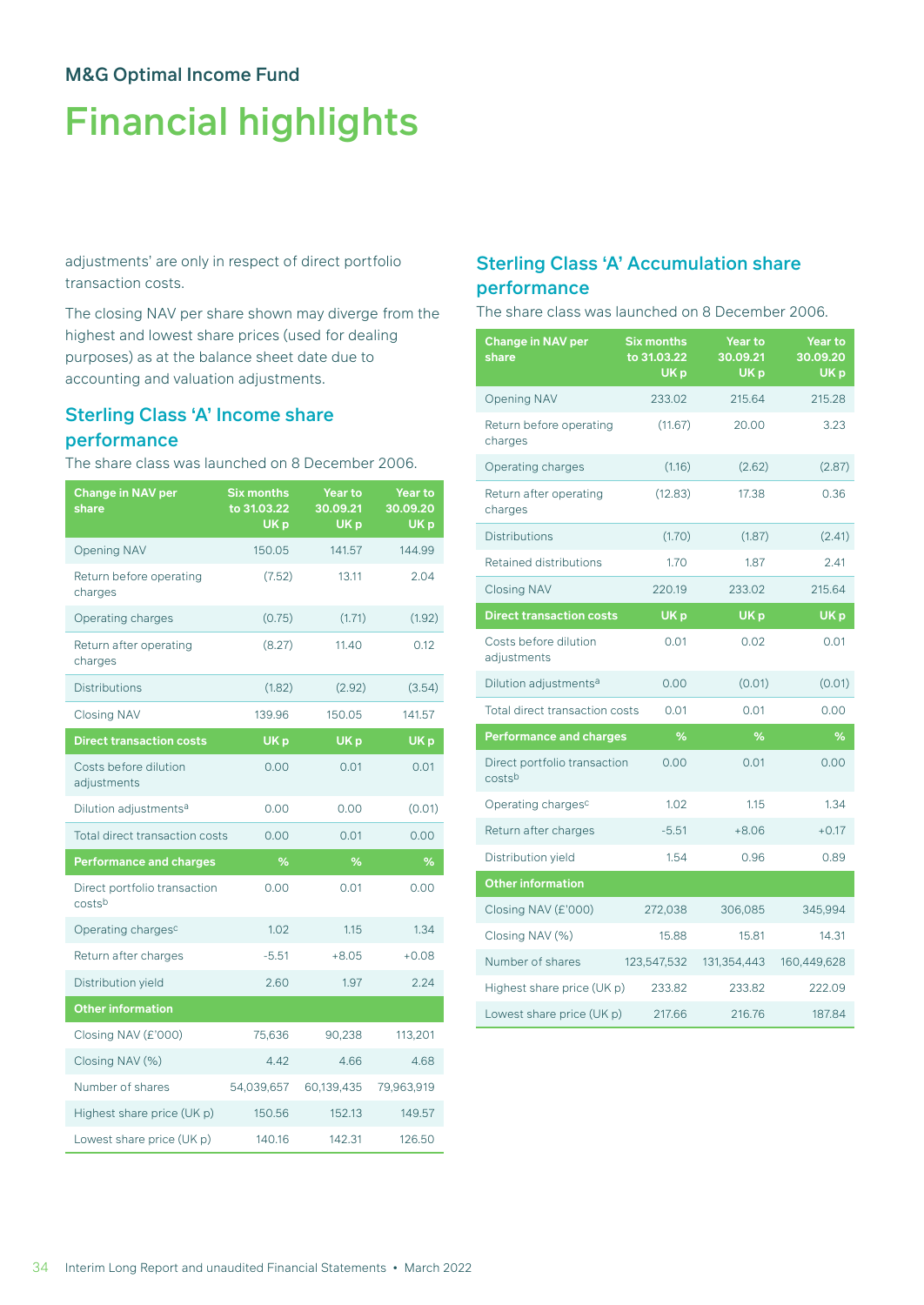# Financial highlights

# Sterling Class 'I' Income share

### performance

The share class was launched on 8 December 2006.

| <b>Change in NAV per</b><br>share      | <b>Six months</b><br>to 31.03.22<br>UK <sub>p</sub> | Year to<br>30.09.21<br>UK <sub>p</sub> | Year to<br>30.09.20<br>UK <sub>p</sub> |
|----------------------------------------|-----------------------------------------------------|----------------------------------------|----------------------------------------|
| <b>Opening NAV</b>                     | 153.88                                              | 144.55                                 | 147.30                                 |
| Return before operating<br>charges     | (7.72)                                              | 13.40                                  | 2.08                                   |
| Operating charges                      | (0.47)                                              | (1.08)                                 | (1.23)                                 |
| Return after operating<br>charges      | (8.19)                                              | 12.32                                  | 0.85                                   |
| <b>Distributions</b>                   | (1.87)                                              | (2.99)                                 | (3.60)                                 |
| <b>Closing NAV</b>                     | 143.82                                              | 153.88                                 | 144.55                                 |
| <b>Direct transaction costs</b>        | UK <sub>p</sub>                                     | UK <sub>p</sub>                        | UK <sub>p</sub>                        |
| Costs before dilution<br>adjustments   | 0.00                                                | 0.01                                   | 0.01                                   |
| Dilution adjustments <sup>a</sup>      | 0.00                                                | 0.00                                   | (0.01)                                 |
| <b>Total direct transaction costs</b>  | 0.00                                                | 0.01                                   | 0.00                                   |
| <b>Performance and charges</b>         | ℅                                                   | %                                      | %                                      |
| Direct portfolio transaction<br>costsb | 0.00                                                | 0.01                                   | 0.00                                   |
| Operating charges <sup>c</sup>         | 0.62                                                | 0.71                                   | 0.84                                   |
| Return after charges                   | $-5.32$                                             | $+8.52$                                | $+0.58$                                |
| Distribution yield                     | 2.59                                                | 1.97                                   | 2.24                                   |
| <b>Other information</b>               |                                                     |                                        |                                        |
| Closing NAV (£'000)                    | 384,934                                             | 460,078                                | 581,440                                |
| Closing NAV (%)                        | 22.47                                               | 23.78                                  | 24.06                                  |
| Number of shares                       | 267,640,432                                         | 298,981,262                            | 402,254,418                            |
| Highest share price (UK p)             | 154.42                                              | 156.00                                 | 152.23                                 |
| Lowest share price (UK p)              | 144.00                                              | 145.31                                 | 128.83                                 |

## Sterling Class 'I' Accumulation share performance

The share class was launched on 8 December 2006.

| Change in NAV per<br>share             | <b>Six months</b><br>to 31.03.22<br>UK <sub>p</sub> | <b>Year to</b><br>30.09.21<br>UK <sub>p</sub> | Year to<br>30.09.20<br>UK <sub>p</sub> |
|----------------------------------------|-----------------------------------------------------|-----------------------------------------------|----------------------------------------|
| <b>Opening NAV</b>                     | 247.75                                              | 228.27                                        | 226.75                                 |
| Return before operating<br>charges     | (12.43)                                             | 21.20                                         | 3.42                                   |
| Operating charges                      | (0.75)                                              | (1.72)                                        | (1.90)                                 |
| Return after operating<br>charges      | (13.18)                                             | 19.48                                         | 1.52                                   |
| <b>Distributions</b>                   | (2.28)                                              | (3.05)                                        | (3.68)                                 |
| Retained distributions                 | 2.28                                                | 3.05                                          | 3.68                                   |
| <b>Closing NAV</b>                     | 234.57                                              | 247.75                                        | 228.27                                 |
| <b>Direct transaction costs</b>        | UK <sub>p</sub>                                     | UK <sub>p</sub>                               | UK <sub>p</sub>                        |
| Costs before dilution<br>adjustments   | 0.01                                                | 0.02                                          | 0.02                                   |
| Dilution adjustments <sup>a</sup>      | 0.00                                                | (0.01)                                        | (0.02)                                 |
| <b>Total direct transaction costs</b>  | 0.01                                                | 0.01                                          | 0.00                                   |
| <b>Performance and charges</b>         | %                                                   | %                                             | %                                      |
| Direct portfolio transaction<br>costsb | 0.00                                                | 0.01                                          | 0.00                                   |
| Operating charges <sup>c</sup>         | 0.62                                                | 0.71                                          | 0.84                                   |
| Return after charges                   | $-5.32$                                             | $+8.53$                                       | $+0.67$                                |
| Distribution yield                     | 1.95                                                | 1.36                                          | 1.39                                   |
| <b>Other information</b>               |                                                     |                                               |                                        |
| Closing NAV (£'000)                    | 715,841                                             | 801,025                                       | 972,038                                |
| Closing NAV (%)                        | 41.78                                               | 41.39                                         | 40.22                                  |
| Number of shares                       | 305,169,130                                         | 323,322,502                                   | 425,832,569                            |
| Highest share price (UK p)             | 248.62                                              | 248.58                                        | 234.35                                 |
| Lowest share price (UK p)              | 231.83                                              | 229.46                                        | 198.32                                 |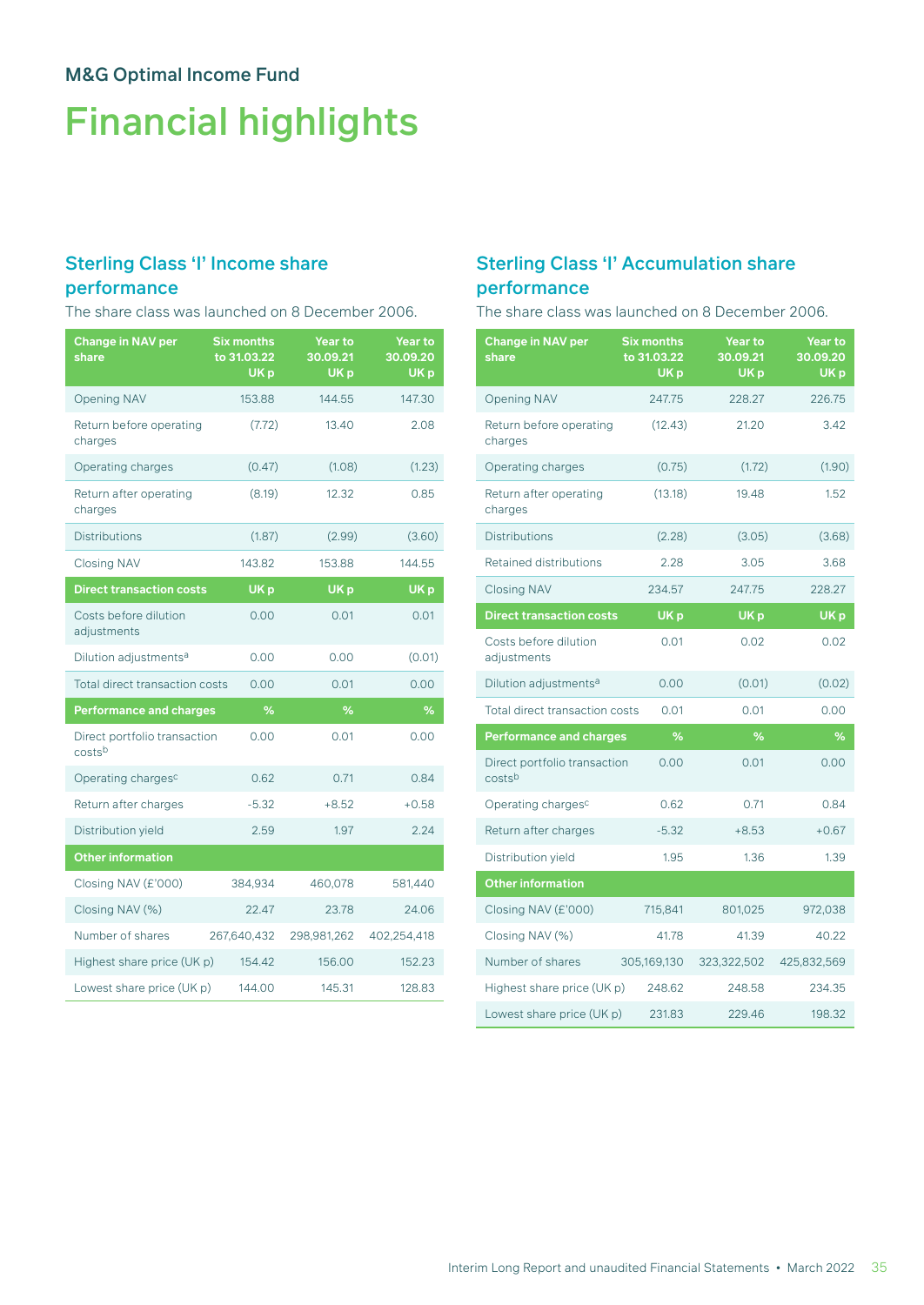# Financial highlights

# Sterling Class 'J' Income share

### performance

The share class was launched on 18 January 2019.

| <b>Change in NAV per</b><br>share      | <b>Six months</b><br>to 31.03.22<br>UK <sub>p</sub> | <b>Year to</b><br>30.09.21<br>UK <sub>p</sub> | Year to<br>30.09.20<br>UK <sub>p</sub> |
|----------------------------------------|-----------------------------------------------------|-----------------------------------------------|----------------------------------------|
| <b>Opening NAV</b>                     | 106.21                                              | 99.71                                         | 101.46                                 |
| Return before operating<br>charges     | (5.33)                                              | 9.25                                          | 1.42                                   |
| Operating charges                      | (0.32)                                              | (0.69)                                        | (0.69)                                 |
| Return after operating<br>charges      | (5.65)                                              | 8.56                                          | 0.73                                   |
| <b>Distributions</b>                   | (1.29)                                              | (2.06)                                        | (2.48)                                 |
| <b>Closing NAV</b>                     | 99.27                                               | 106.21                                        | 99.71                                  |
| <b>Direct transaction costs</b>        | UK <sub>p</sub>                                     | UK <sub>p</sub>                               | UK <sub>p</sub>                        |
| Costs before dilution<br>adjustments   | 0.00                                                | 0.01                                          | 0.01                                   |
| Dilution adjustments <sup>a</sup>      | 0.00                                                | 0.00                                          | (0.01)                                 |
| <b>Total direct transaction costs</b>  | 0.00                                                | 0.01                                          | 0.00                                   |
| <b>Performance and charges</b>         | %                                                   | $\overline{\%}$                               | $\frac{9}{6}$                          |
| Direct portfolio transaction<br>costsb | 0.00                                                | 0.01                                          | 0.00                                   |
| Operating charges <sup>c</sup>         | 0.62                                                | 0.66                                          | 0.69                                   |
| Return after charges                   | $-5.32$                                             | $+8.58$                                       | $+0.72$                                |
| Distribution yield                     | 2.59                                                | 1.97                                          | 2.24                                   |
| <b>Other information</b>               |                                                     |                                               |                                        |
| Closing NAV (£'000)                    | 16,262                                              | 19,477                                        | 146,865                                |
| Closing NAV (%)                        | 0.95                                                | 1.01                                          | 6.08                                   |
| Number of shares                       | 16,381,244                                          | 18,338,400                                    | 147,292,049                            |
| Highest share price (UK p)             | 106.58                                              | 107.67                                        | 104.91                                 |
| Lowest share price (UK p)              | 99.39                                               | 100.24                                        | 88.80                                  |

## Sterling Class 'J' Accumulation share performance

The share class was launched on 18 January 2019.

| <b>Change in NAV per</b><br>share      | <b>Six months</b><br>to 31.03.22<br>UK <sub>p</sub> | <b>Year to</b><br>30.09.21<br>UK <sub>p</sub> | <b>Year to</b><br>30.09.20<br>UK <sub>p</sub> |
|----------------------------------------|-----------------------------------------------------|-----------------------------------------------|-----------------------------------------------|
| <b>Opening NAV</b>                     | 114.82                                              | 105.73                                        | 104.87                                        |
| Return before operating<br>charges     | (5.76)                                              | 9.82                                          | 1.58                                          |
| Operating charges                      | (0.35)                                              | (0.73)                                        | (0.72)                                        |
| Return after operating<br>charges      | (6.11)                                              | 9.09                                          | 0.86                                          |
| <b>Distributions</b>                   | (1.06)                                              | (1.47)                                        | (1.87)                                        |
| Retained distributions                 | 1.06                                                | 1.47                                          | 1.87                                          |
| <b>Closing NAV</b>                     | 108.71                                              | 114.82                                        | 105.73                                        |
| <b>Direct transaction costs</b>        | UK <sub>p</sub>                                     | UK <sub>p</sub>                               | UK <sub>p</sub>                               |
| Costs before dilution<br>adjustments   | 0.00                                                | 0.01                                          | 0.01                                          |
| Dilution adjustments <sup>a</sup>      | 0.00                                                | 0.00                                          | (0.01)                                        |
| <b>Total direct transaction costs</b>  | 0.00                                                | 0.01                                          | 0.00                                          |
| <b>Performance and charges</b>         | %                                                   | %                                             | %                                             |
| Direct portfolio transaction<br>costsb | 0.00                                                | 0.01                                          | 0.00                                          |
| Operating charges <sup>c</sup>         | 0.62                                                | 0.65                                          | 0.69                                          |
| Return after charges                   | $-5.32$                                             | $+8.60$                                       | $+0.82$                                       |
| Distribution yield                     | 1.95                                                | 1.36                                          | 1.54                                          |
| <b>Other information</b>               |                                                     |                                               |                                               |
| Closing NAV (£'000)                    | 885                                                 | 1,187                                         | 5,464                                         |
| Closing NAV (%)                        | 0.05                                                | 0.06                                          | 0.23                                          |
| Number of shares                       | 813,772                                             | 1,033,968                                     | 5,168,233                                     |
| Highest share price (UK p)             | 115.22                                              | 115.20                                        | 108.44                                        |
| Lowest share price (UK p)              | 107.44                                              | 106.28                                        | 91.79                                         |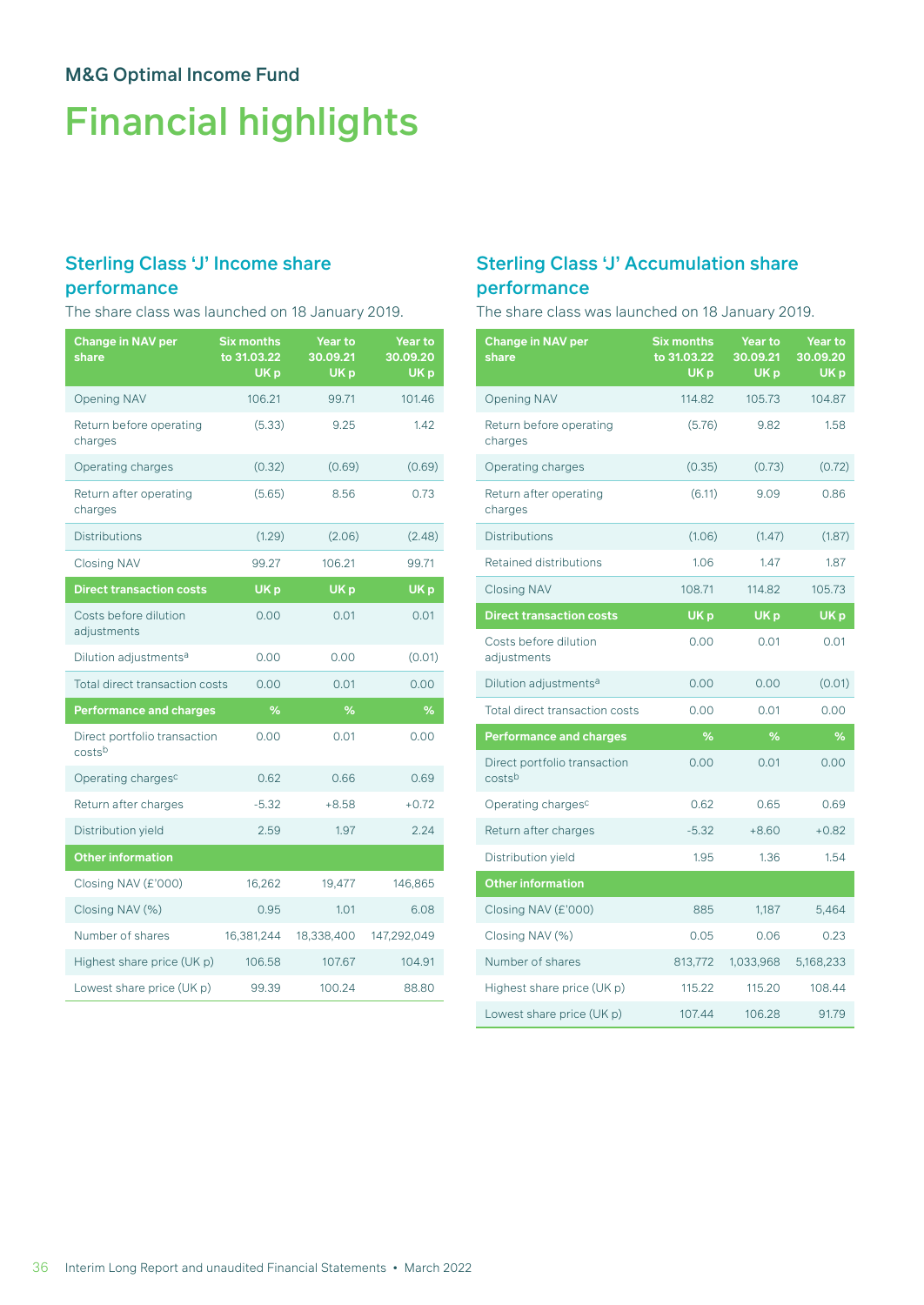# Financial highlights

# Sterling Class 'PP' Income share

### performance

The share class was launched on 5 August 2019.

| <b>Change in NAV per</b><br>share      | <b>Six months</b><br>to 31.03.22<br>UK <sub>p</sub> | Year to<br>30.09.21<br>UK <sub>p</sub> | <b>Year to</b><br>30.09.20<br>UK <sub>p</sub> |
|----------------------------------------|-----------------------------------------------------|----------------------------------------|-----------------------------------------------|
| <b>Opening NAV</b>                     | 103.45                                              | 97.06                                  | 98.76                                         |
| Return before operating<br>charges     | (5.19)                                              | 9.00                                   | 1.37                                          |
| Operating charges                      | (0.26)                                              | (0.60)                                 | (0.66)                                        |
| Return after operating<br>charges      | (5.45)                                              | 8.40                                   | 0.71                                          |
| <b>Distributions</b>                   | (1.26)                                              | (2.01)                                 | (2.41)                                        |
| <b>Closing NAV</b>                     | 96.74                                               | 103.45                                 | 97.06                                         |
| <b>Direct transaction costs</b>        | UK <sub>p</sub>                                     | UK <sub>p</sub>                        | UK <sub>p</sub>                               |
| Costs before dilution<br>adjustments   | 0.00                                                | 0.01                                   | 0.01                                          |
| Dilution adjustments <sup>a</sup>      | 0.00                                                | 0.00                                   | (0.01)                                        |
| <b>Total direct transaction costs</b>  | 0.00                                                | 0.01                                   | 0.00                                          |
| <b>Performance and charges</b>         | %                                                   | %                                      | %                                             |
| Direct portfolio transaction<br>costsb | 0.00                                                | 0.01                                   | 0.00                                          |
| Operating charges                      | 0.52                                                | 0.59                                   | 0.68                                          |
| Return after charges                   | $-5.27$                                             | $+8.65$                                | $+0.72$                                       |
| Distribution yield                     | 2.59                                                | 1.97                                   | 2.24                                          |
| <b>Other information</b>               |                                                     |                                        |                                               |
| Closing NAV (£'000)                    | 101,333                                             | 97,840                                 | 82,795                                        |
| Closing NAV (%)                        | 5.91                                                | 5.06                                   | 3.42                                          |
| Number of shares                       | 104,746,431                                         | 94,574,689                             | 85,301,903                                    |
| Highest share price (UK p)             | 103.82                                              | 104.87                                 | 102.13                                        |
| Lowest share price (UK p)              | 96.85                                               | 97.57                                  | 86.44                                         |

## Sterling Class 'PP' Accumulation share performance

The share class was launched on 8 April 2019.

| <b>Change in NAV per</b><br>share      | <b>Six months</b><br>to 31.03.22<br>UK <sub>p</sub> | <b>Year to</b><br>30.09.21<br>UK p | <b>Year to</b><br>30.09.20<br>UK <sub>p</sub> |
|----------------------------------------|-----------------------------------------------------|------------------------------------|-----------------------------------------------|
| <b>Opening NAV</b>                     | 111.56                                              | 102.67                             | 101.83                                        |
| Return before operating<br>charges     | (5.60)                                              | 9.53                               | 1.54                                          |
| Operating charges                      | (0.28)                                              | (0.64)                             | (0.70)                                        |
| Return after operating<br>charges      | (5.88)                                              | 8.89                               | 0.84                                          |
| <b>Distributions</b>                   | (1.08)                                              | (1.50)                             | (1.80)                                        |
| <b>Retained distributions</b>          | 1.08                                                | 1.50                               | 1.80                                          |
| <b>Closing NAV</b>                     | 105.68                                              | 111.56                             | 102.67                                        |
| <b>Direct transaction costs</b>        | UK <sub>p</sub>                                     | UK <sub>p</sub>                    | UK <sub>p</sub>                               |
| Costs before dilution<br>adjustments   | 0.00                                                | 0.01                               | 0.01                                          |
| Dilution adjustments <sup>a</sup>      | 0.00                                                | 0.00                               | (0.01)                                        |
| Total direct transaction costs         | 0.00                                                | 0.01                               | 0.00                                          |
| <b>Performance and charges</b>         | %                                                   | %                                  | %                                             |
| Direct portfolio transaction<br>costsb | 0.00                                                | 0.01                               | 0.00                                          |
| Operating charges <sup>c</sup>         | 0.52                                                | 0.59                               | 0.69                                          |
| Return after charges                   | $-5.27$                                             | $+8.66$                            | $+0.82$                                       |
| Distribution yield                     | 2.06                                                | 1.46                               | 1.54                                          |
| <b>Other information</b>               |                                                     |                                    |                                               |
| Closing NAV (£'000)                    | 70,077                                              | 72,856                             | 79,259                                        |
| Closing NAV (%)                        | 4.09                                                | 3.77                               | 3.28                                          |
| Number of shares                       | 66,309,141                                          | 65,305,097                         | 77,198,353                                    |
| Highest share price (UK p)             | 111.96                                              | 111.93                             | 105.31                                        |
| Lowest share price (UK p)              | 104.44                                              | 103.20                             | 89.13                                         |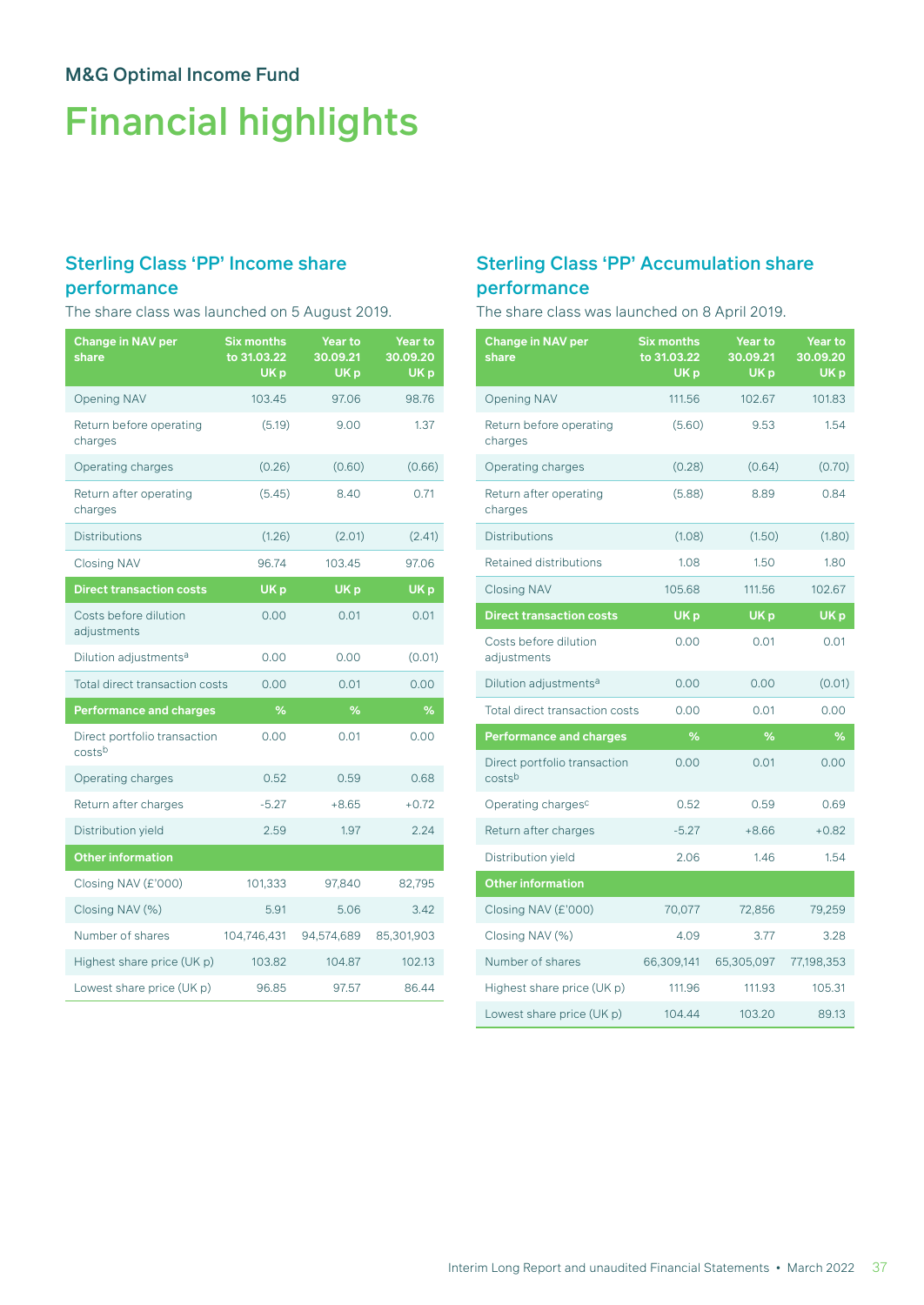# Financial highlights

# Sterling Class 'R' Income share

### performance

The share class was launched on 3 August 2012.

| <b>Change in NAV per</b><br>share      | <b>Six months</b><br>to 31.03.22<br>UK <sub>p</sub> | <b>Year to</b><br>30.09.21<br>UK <sub>p</sub> | <b>Year to</b><br>30.09.20<br>UK <sub>p</sub> |
|----------------------------------------|-----------------------------------------------------|-----------------------------------------------|-----------------------------------------------|
| <b>Opening NAV</b>                     | 118.06                                              | 111.17                                        | 113.58                                        |
| Return before operating<br>charges     | (5.92)                                              | 10.31                                         | 1.60                                          |
| Operating charges                      | (0.50)                                              | (1.12)                                        | (1.23)                                        |
| Return after operating<br>charges      | (6.42)                                              | 9.19                                          | 0.37                                          |
| <b>Distributions</b>                   | (1.44)                                              | (2.30)                                        | (2.78)                                        |
| <b>Closing NAV</b>                     | 110.20                                              | 118.06                                        | 111.17                                        |
| <b>Direct transaction costs</b>        | UK <sub>p</sub>                                     | UK <sub>p</sub>                               | UK <sub>p</sub>                               |
| Costs before dilution<br>adjustments   | 0.00                                                | 0.01                                          | 0.01                                          |
| Dilution adjustments <sup>a</sup>      | 0.00                                                | 0.00                                          | (0.01)                                        |
| Total direct transaction costs         | 0.00                                                | 0.01                                          | 0.00                                          |
| <b>Performance and charges</b>         | %                                                   | %                                             | %                                             |
| Direct portfolio transaction<br>costsb | 0.00                                                | 0.01                                          | 0.00                                          |
| Operating charges <sup>c</sup>         | 0.87                                                | 0.95                                          | 1.09                                          |
| Return after charges                   | $-5.44$                                             | $+8.27$                                       | $+0.33$                                       |
| Distribution yield                     | 2.59                                                | 1.97                                          | 2.24                                          |
| <b>Other information</b>               |                                                     |                                               |                                               |
| Closing NAV (£'000)                    | 3,815                                               | 4,225                                         | 3,909                                         |
| Closing NAV (%)                        | 0.22                                                | 0.22                                          | 0.16                                          |
| Number of shares                       | 3,462,069                                           | 3,578,412                                     | 3,515,672                                     |
| Highest share price (UK p)             | 118.47                                              | 119.69                                        | 117.27                                        |
| Lowest share price (UK p)              | 110.35                                              | 111.76                                        | 99.21                                         |

## Sterling Class 'R' Accumulation share performance

The share class was launched on 3 August 2012.

| <b>Change in NAV per</b><br>share      | <b>Six months</b><br>to 31.03.22<br>UK <sub>p</sub> | <b>Year to</b><br>30.09.21<br>UK <sub>p</sub> | Year to<br>30.09.20<br>UK <sub>p</sub> |
|----------------------------------------|-----------------------------------------------------|-----------------------------------------------|----------------------------------------|
| <b>Opening NAV</b>                     | 148.36                                              | 137.04                                        | 136.47                                 |
| Return before operating<br>charges     | (7.43)                                              | 12.71                                         | 2.05                                   |
| Operating charges                      | (0.63)                                              | (1.39)                                        | (1.48)                                 |
| Return after operating<br>charges      | (8.06)                                              | 11.32                                         | 0.57                                   |
| <b>Distributions</b>                   | (1.19)                                              | (1.47)                                        | (1.87)                                 |
| Retained distributions                 | 1.19                                                | 1.47                                          | 1.87                                   |
| <b>Closing NAV</b>                     | 140.30                                              | 148.36                                        | 137.04                                 |
| <b>Direct transaction costs</b>        | UK <sub>p</sub>                                     | UK <sub>p</sub>                               | UK <sub>p</sub>                        |
| Costs before dilution<br>adjustments   | 0.00                                                | 0.01                                          | 0.01                                   |
| Dilution adjustments <sup>a</sup>      | 0.00                                                | 0.00                                          | (0.01)                                 |
| <b>Total direct transaction costs</b>  | 0.00                                                | 0.01                                          | 0.00                                   |
| <b>Performance and charges</b>         | %                                                   | %                                             | %                                      |
| Direct portfolio transaction<br>costsb | 0.00                                                | 0.01                                          | 0.00                                   |
| Operating charges <sup>c</sup>         | 0.87                                                | 0.95                                          | 1.09                                   |
| Return after charges                   | $-5.43$                                             | $+8.26$                                       | $+0.42$                                |
| Distribution yield                     | 1.69                                                | 1.11                                          | 1.14                                   |
| <b>Other information</b>               |                                                     |                                               |                                        |
| Closing NAV (£'000)                    | 7,979                                               | 9,082                                         | 9,855                                  |
| Closing NAV (%)                        | 0.47                                                | 0.47                                          | 0.41                                   |
| Number of shares                       | 5,687,303                                           | 6,121,703                                     | 7,191,286                              |
| Highest share price (UK p)             | 148.87                                              | 148.86                                        | 140.91                                 |
| Lowest share price (UK p)              | 138.67                                              | 137.75                                        | 119.21                                 |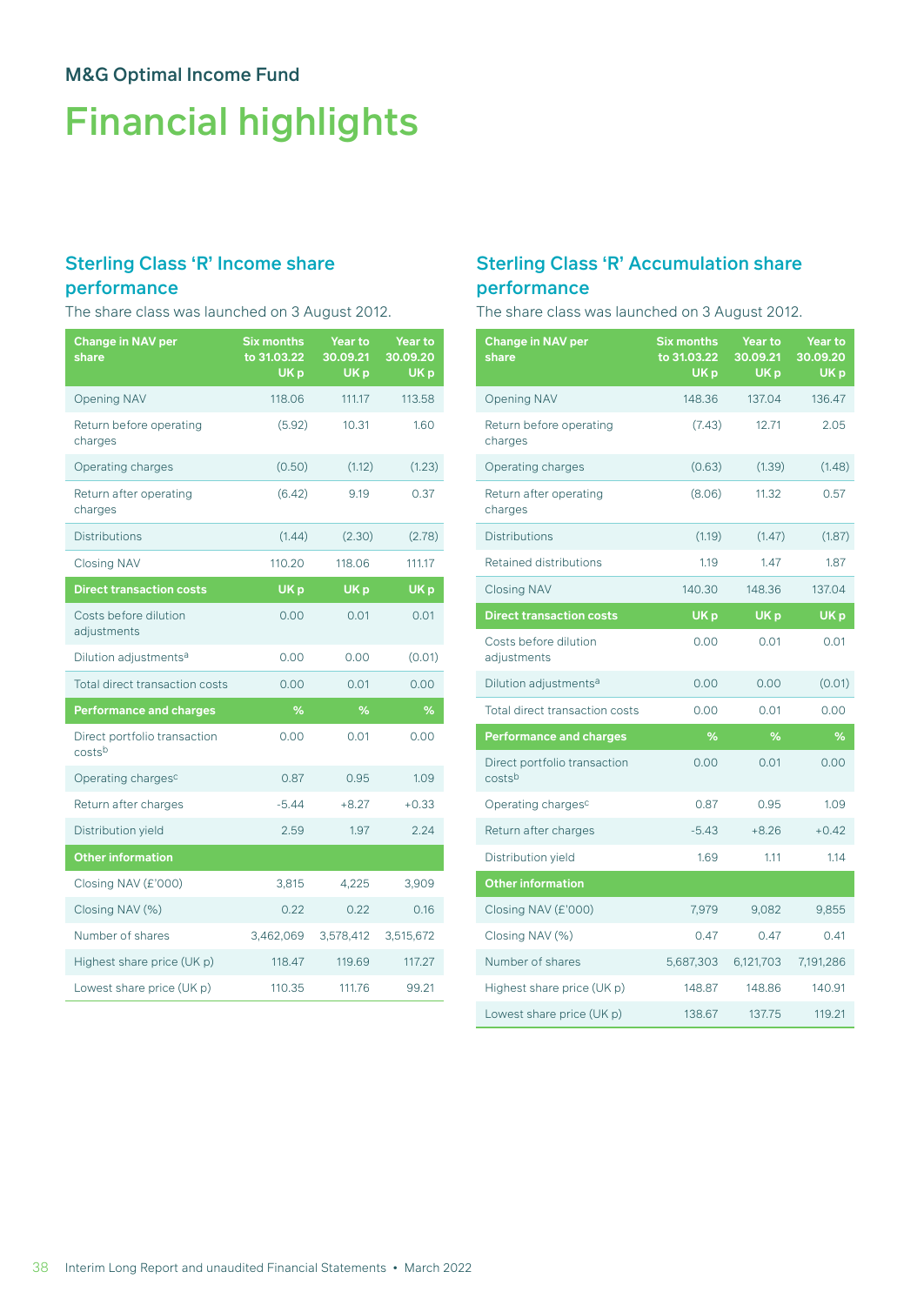# Financial highlights

## Sterling Class 'X' Income share

### performance

The share class was launched on 8 December 2006.

| <b>Change in NAV per</b><br>share      | <b>Six months</b><br>to 31.03.22<br>UK <sub>p</sub> | Year to<br>30.09.21<br>UK <sub>p</sub> | Year to<br>30.09.20<br>UK <sub>p</sub> |
|----------------------------------------|-----------------------------------------------------|----------------------------------------|----------------------------------------|
| <b>Opening NAV</b>                     | 149.80                                              | 141.33                                 | 144.75                                 |
| Return before operating<br>charges     | (7.50)                                              | 13.09                                  | 2.03                                   |
| Operating charges                      | (0.75)                                              | (1.70)                                 | (1.92)                                 |
| Return after operating<br>charges      | (8.25)                                              | 11.39                                  | 0.11                                   |
| <b>Distributions</b>                   | (1.82)                                              | (2.92)                                 | (3.53)                                 |
| <b>Closing NAV</b>                     | 139.73                                              | 149.80                                 | 141.33                                 |
| <b>Direct transaction costs</b>        | UK <sub>p</sub>                                     | UK <sub>p</sub>                        | UK <sub>p</sub>                        |
| Costs before dilution<br>adjustments   | 0.00                                                | 0.01                                   | 0.01                                   |
| Dilution adjustments <sup>a</sup>      | 0.00                                                | 0.00                                   | (0.01)                                 |
| Total direct transaction costs         | 0.00                                                | 0.01                                   | 0.00                                   |
| <b>Performance and charges</b>         | %                                                   | %                                      | %                                      |
| Direct portfolio transaction<br>costsb | 0.00                                                | 0.01                                   | 0.00                                   |
| Operating charges <sup>c</sup>         | 1.02                                                | 1.14                                   | 1.34                                   |
| Return after charges                   | $-5.51$                                             | $+8.06$                                | $+0.08$                                |
| Distribution yield                     | 2.60                                                | 1.97                                   | 2.24                                   |
| <b>Other information</b>               |                                                     |                                        |                                        |
| Closing NAV (£'000)                    | 32,902                                              | 37,636                                 | 38,900                                 |
| Closing NAV (%)                        | 1.92                                                | 1.95                                   | 1.61                                   |
| Number of shares                       | 23,547,435                                          | 25,124,960                             | 27,524,723                             |
| Highest share price (UK p)             | 150.31                                              | 151.87                                 | 149.32                                 |
| Lowest share price (UK p)              | 139.92                                              | 142.07                                 | 126.29                                 |

## Sterling Class 'X' Accumulation share performance

The share class was launched on 8 December 2006.

| <b>Change in NAV per</b><br>share      | <b>Six months</b><br>to 31.03.22<br>UK <sub>p</sub> | <b>Year to</b><br>30.09.21<br>UK <sub>p</sub> | <b>Year to</b><br>30.09.20<br>UK <sub>p</sub> |
|----------------------------------------|-----------------------------------------------------|-----------------------------------------------|-----------------------------------------------|
| <b>Opening NAV</b>                     | 228.24                                              | 211.21                                        | 210.86                                        |
| Return before operating<br>charges     | (11.43)                                             | 19.59                                         | 3.16                                          |
| Operating charges                      | (1.14)                                              | (2.56)                                        | (2.81)                                        |
| Return after operating<br>charges      | (12.57)                                             | 17.03                                         | 0.35                                          |
| <b>Distributions</b>                   | (1.66)                                              | (1.84)                                        | (2.36)                                        |
| <b>Retained distributions</b>          | 1.66                                                | 1.84                                          | 2.36                                          |
| <b>Closing NAV</b>                     | 215.67                                              | 228.24                                        | 211.21                                        |
| <b>Direct transaction costs</b>        | UK <sub>p</sub>                                     | UK <sub>p</sub>                               | UK <sub>p</sub>                               |
| Costs before dilution<br>adjustments   | 0.01                                                | 0.02                                          | 0.01                                          |
| Dilution adjustments <sup>a</sup>      | 0.00                                                | (0.01)                                        | (0.01)                                        |
| Total direct transaction costs         | 0.01                                                | 0.01                                          | 0.00                                          |
| <b>Performance and charges</b>         | %                                                   | $\%$                                          | %                                             |
| Direct portfolio transaction<br>costsb | 0.00                                                | 0.01                                          | 0.00                                          |
| Operating charges <sup>c</sup>         | 1.02                                                | 1.14                                          | 1.34                                          |
| Return after charges                   | $-5.51$                                             | $+8.06$                                       | $+0.17$                                       |
| Distribution yield                     | 1.54                                                | 0.96                                          | 0.89                                          |
| <b>Other information</b>               |                                                     |                                               |                                               |
| Closing NAV (£'000)                    | 31,531                                              | 35,246                                        | 37,192                                        |
| Closing NAV (%)                        | 1.84                                                | 1.82                                          | 1.54                                          |
| Number of shares                       | 14,619,798                                          | 15,442,356                                    | 17,608,733                                    |
| Highest share price (UK p)             | 229.02                                              | 229.02                                        | 217.53                                        |
| Lowest share price (UK p)              | 213.19                                              | 212.31                                        | 183.98                                        |

a In respect of direct portfolio transaction costs.

b As a percentage of average net asset value.

 $\,^{\rm c}$  Where there is a change in the charging structure, you may see variances between the comparative and current year figures.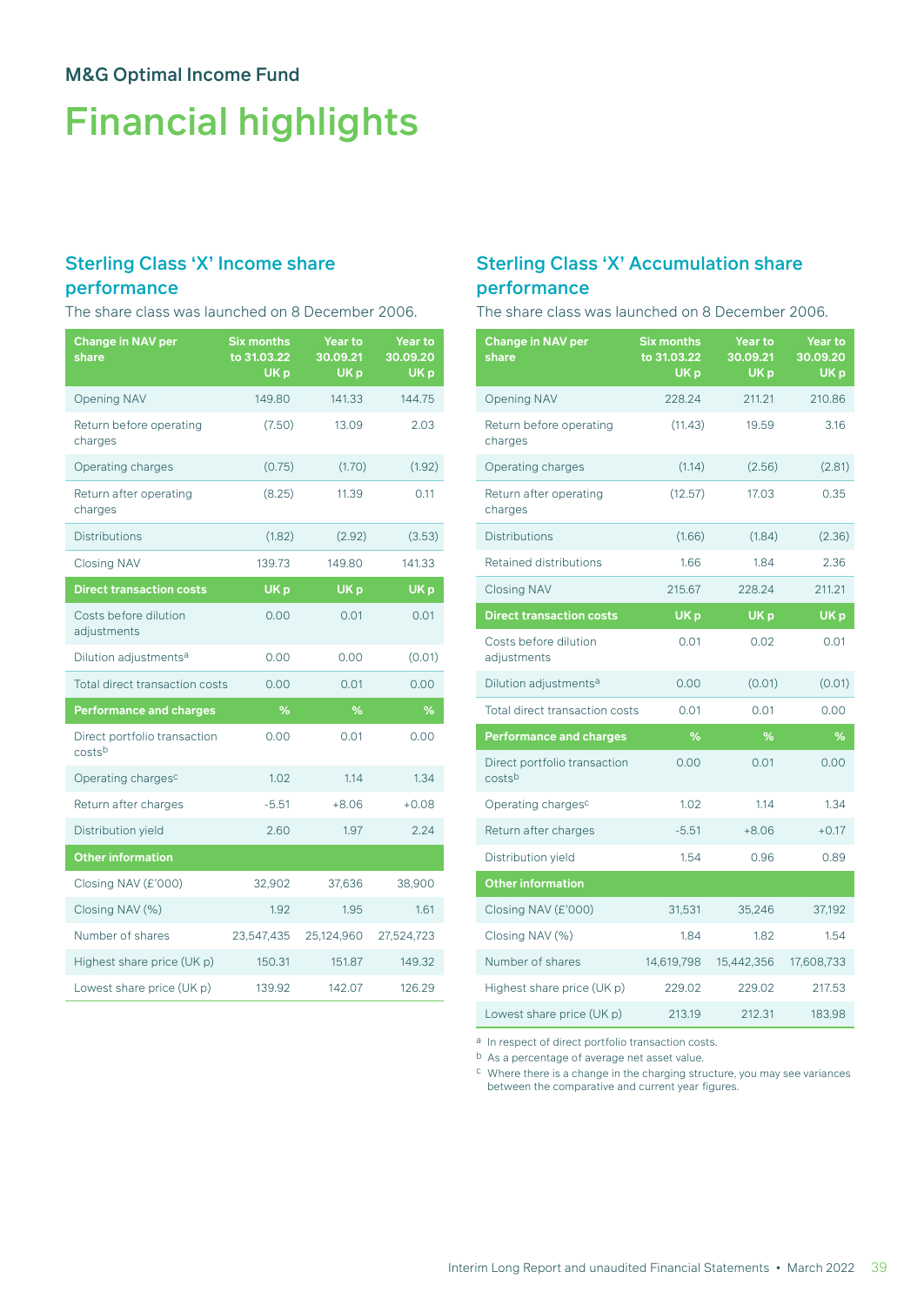# Financial statements and notes

# **Financial statements**

## Statement of total return

|                                                                                 | 2022     |            | 2021      |           |
|---------------------------------------------------------------------------------|----------|------------|-----------|-----------|
| for the six months to 31 March                                                  | £'000    | £'000      | £'000     | £'000     |
| <b>Income</b>                                                                   |          |            |           |           |
| Net capital gains/(losses)                                                      |          | (117, 554) |           | 136,737   |
| Revenue                                                                         | 23,601   |            | 21,619    |           |
| <b>Expenses</b>                                                                 | (6, 577) |            | (10, 170) |           |
| Net revenue/(expense) before taxation                                           | 17,024   |            | 11,449    |           |
| <b>Taxation</b>                                                                 | (87)     |            | (59)      |           |
| Net revenue/(expense) after taxation                                            |          | 16,937     |           | 11,390    |
| <b>Total return before distributions</b>                                        |          | (100, 617) |           | 148,127   |
| <b>Distributions</b>                                                            |          | (18, 756)  |           | (14, 755) |
| Change in net assets attributable to shareholders from<br>investment activities |          | (119, 373) |           | 133,372   |

## Statement of change in net assets attributable to shareholders

|                                                                                             | 2022       |            | 2021       |            |
|---------------------------------------------------------------------------------------------|------------|------------|------------|------------|
| for the six months to 31 March                                                              | £'000      | £'000      | £'000      | £'000      |
| Opening net assets attributable to shareholders                                             |            | 1,934,975  |            | 2,416,912  |
| Amounts received on issue of shares                                                         | 49,541     |            | 6,338      |            |
| Amounts paid on cancellation of shares                                                      | (162, 367) |            | (475, 753) |            |
|                                                                                             |            | (112, 826) |            | (469, 415) |
| Dilution adjustments                                                                        |            | 348        |            | 1,410      |
| Change in net assets attributable to shareholders from<br>investment activities (see above) |            | (119, 373) |            | 133,372    |
| Retained distributions on Accumulation shares                                               |            | 10,109     |            | 6,137      |
| Unclaimed distributions                                                                     |            | $\circ$    |            |            |
| Closing net assets attributable to shareholders                                             |            | 1,713,233  |            | 2,088,417  |

The opening net assets attributable to shareholders for 2022 differs to the closing position in 2021 by the change in net assets attributable to shareholders for the second half of the comparative financial year.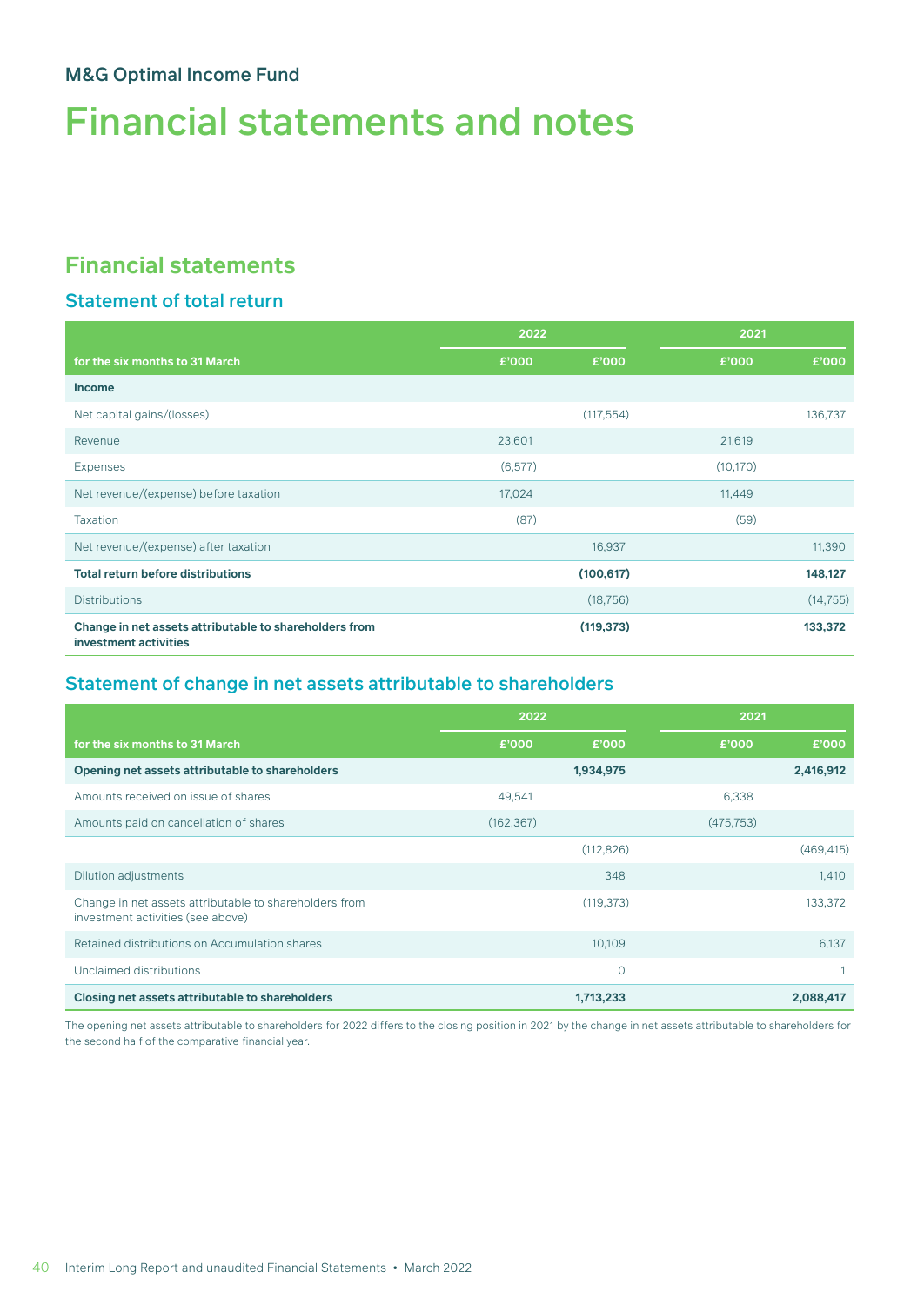# Financial statements and notes

# **Financial statements**

### Balance sheet

| as at                                                                    | 31 March 2022<br>£'000 | 30 September 2021<br>£'000 |
|--------------------------------------------------------------------------|------------------------|----------------------------|
| <b>Assets</b>                                                            |                        |                            |
| <b>Fixed assets</b>                                                      |                        |                            |
| Investments                                                              | 1,662,788              | 1,901,334                  |
| <b>Current assets</b>                                                    |                        |                            |
| <b>Debtors</b>                                                           | 44,085                 | 21,594                     |
| Cash and bank balances                                                   | 51,028                 | 35,998                     |
| Cash equivalents                                                         | 63,450                 | 24,811                     |
| <b>Total assets</b>                                                      | 1,821,351              | 1,983,737                  |
| <b>Liabilities</b>                                                       |                        |                            |
| Investment liabilities                                                   | (53, 381)              | (16,078)                   |
| <b>Creditors</b>                                                         |                        |                            |
| <b>Bank overdrafts</b>                                                   | (902)                  | $\circ$                    |
| Overdrawn positions at futures clearing houses and<br>collateral manager | (4, 447)               | (6,798)                    |
| Distribution payable                                                     | (8,012)                | (7, 375)                   |
| Other creditors                                                          | (41, 376)              | (18, 511)                  |
| <b>Total liabilities</b>                                                 | (108, 118)             | (48, 762)                  |
| Net assets attributable to shareholders                                  | 1,713,233              | 1,934,975                  |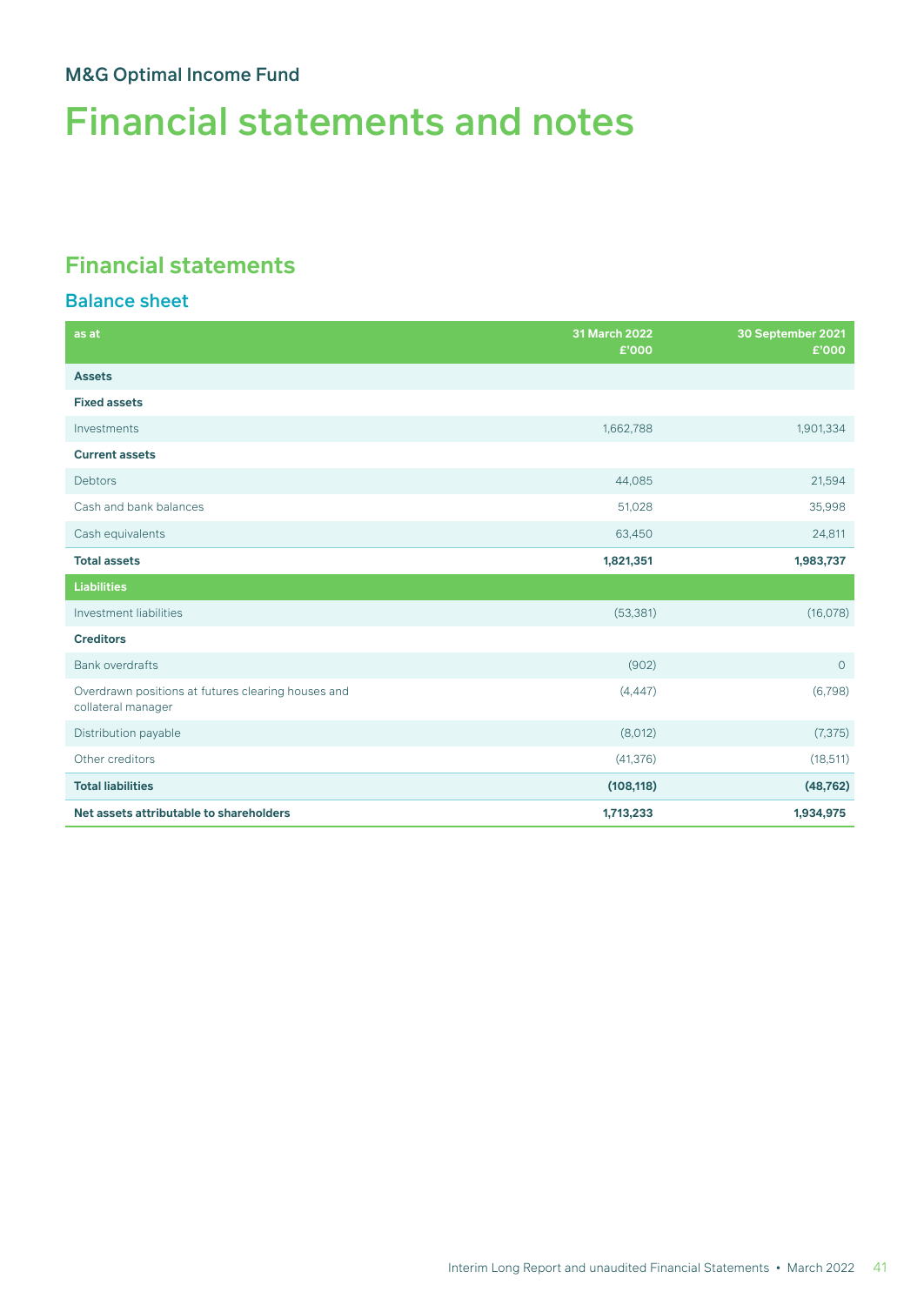# Financial statements and notes

## **Notes to the financial statements**

### Accounting policies

There are no material events that have been identified that may cast significant doubt on the Company's ability to continue as a going concern for at least the next twelve months from the date these financial statements are authorised for issue. The ACD believes that the Company has adequate resources to continue in operational existence for the foreseeable future and, following consideration of the impact of COVID-19 they continue to adopt the going concern basis in preparing the financial statements. The ACD has made an assessment of the fund's ability to continue as a going concern which is made as at the date of issue of these financial statements and considers liquidity, declines in global capital markets, investor intention, known redemption levels, expense projections, key service provider's operational resilience, and the impact of COVID-19.

The interim financial statements have been prepared on the same basis as the audited financial statements for the year ended 30 September 2021. They are prepared under the historical cost convention, as modified by the revaluation of investments, and in accordance with the Statement of Recommended Practice (SORP) for Authorised Funds issued by the Investment Association in May 2014 and amended in June 2017.

### Distribution policy

In determining the amount available for distribution to Income shares, the annual charge is offset against capital, increasing the amount available for distribution whilst restraining capital performance to an equivalent extent.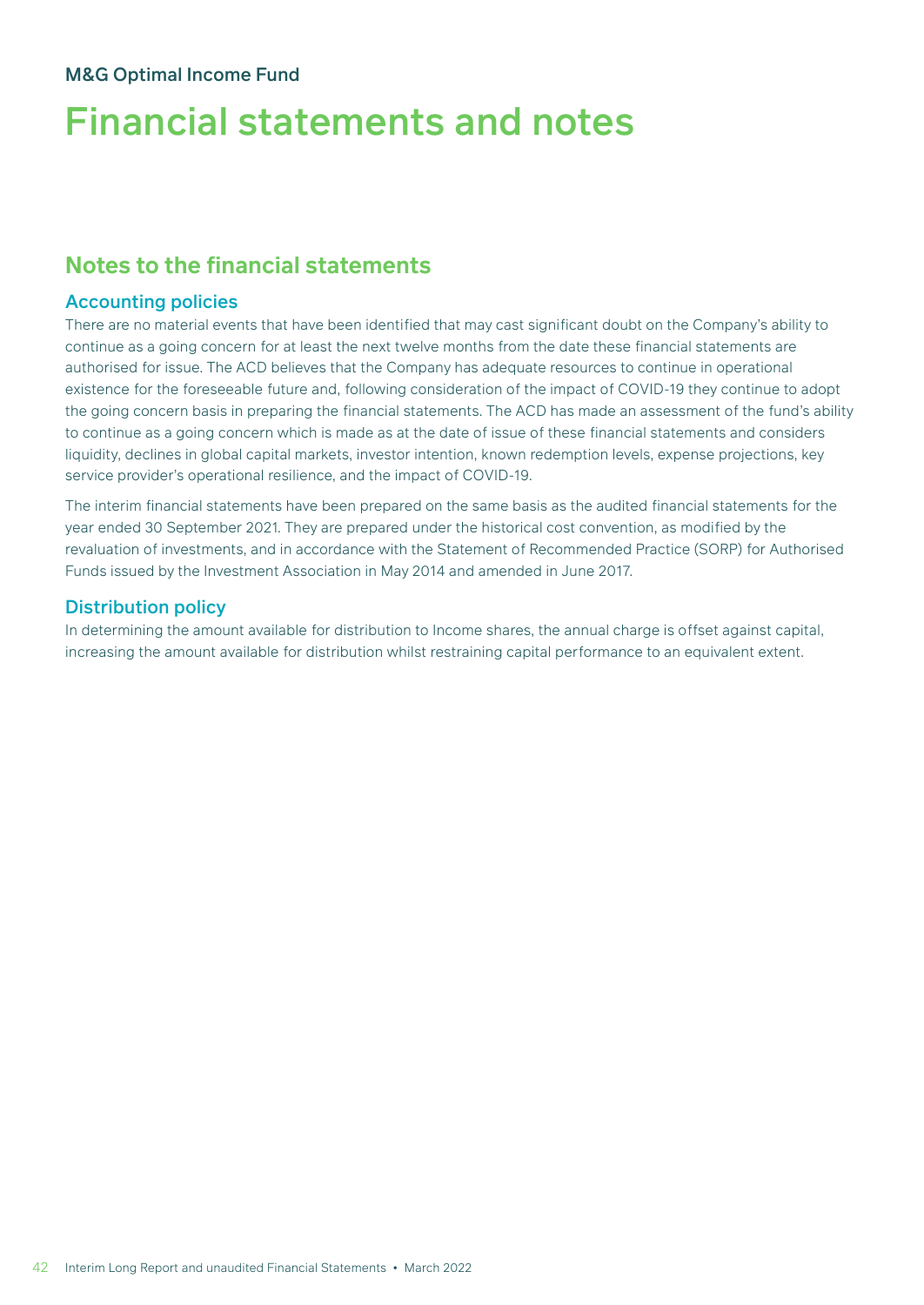# Other regulatory disclosures

## **Swiss investor information**

For funds registered in Switzerland we are required by FINMA to disclose the Total Expense Ratio (TER).

For this fund the TERs are the same as the operating charges disclosed in the fund's financial highlights section under 'Performance and charges'.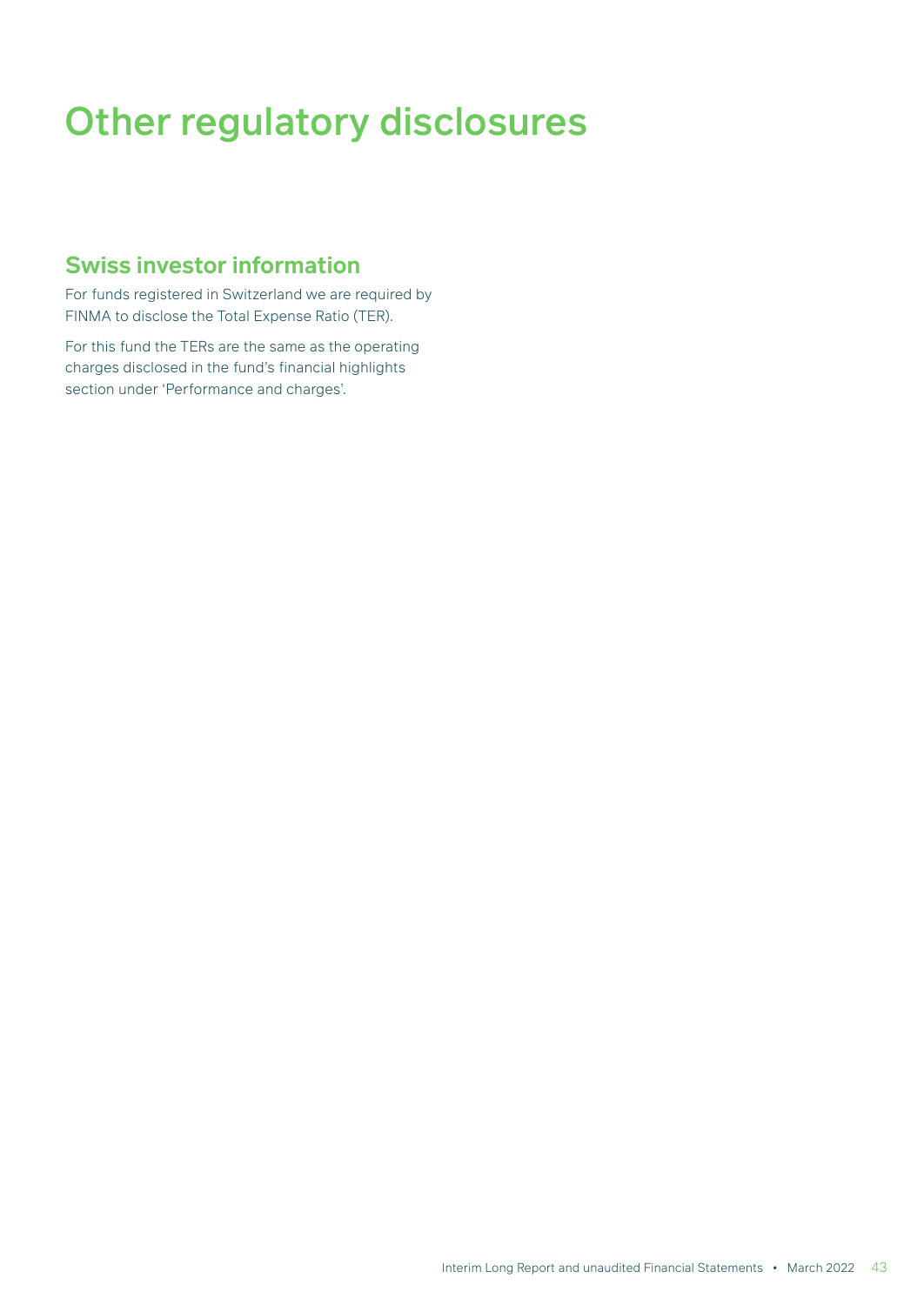Accumulation shares A type of share where distributions are automatically reinvested and reflected in the value of the shares.

Accumulation units A type of unit where distributions are automatically reinvested and reflected in the value of the units.

Asset Anything having commercial or exchange value that is owned by a business, institution or individual.

Asset allocation Apportioning a portfolio's assets according to risk tolerance and investment goals.

Asset class Category of assets, such as cash, company shares, fixed income securities and their sub-categories, as well as tangible assets such as real estate.

Bond A loan in the form of a security, usually issued by a government or company, which normally pays a fixed rate of interest over a given time period, at the end of which the initial amount borrowed is repaid.

Bond issue A set of fixed income securities offered for sale to the public by a company or government. If the bonds are sold for the first time, it is called a 'new issue'.

Bottom-up selection Selecting stocks based on the attractiveness of a company.

**Bunds** Fixed income securities issued by the German government.

Capital Refers to the financial assets, or resources, that a company has to fund its business operations.

Capital growth Occurs when the current value of an investment is greater than the initial amount invested.

Capital return The term for the gain or loss derived from an investment over a particular period. Capital return includes capital gain or loss only and excludes income (in the form of interest or dividend payments).

Cash equivalents Deposits or investments with similar characteristics to cash.

Charity Authorised Investment Fund (CAIF) An investment entity that is both a registered charity and an authorised investment fund. The CAIF must comply with charity law as well as financial services laws and regulations, and is usually treated as a registered charity for tax purposes.

Comparative sector A group of funds with similar investment objectives and/or types of investment, as classified by bodies such as the Investment Association (IA) or Morningstar™. Sector definitions are mostly based on the main assets a fund should invest in, and may also have a geographic focus. Sectors can be the basis for comparing the different characteristics of similar funds, such as their performance or charging structure.

Consumer Prices Index (CPI) An index used to measure inflation, which is the rate of change in prices for a basket of goods and services. The contents of the basket are meant to be representative of products and services we typically spend our money on.

Convertible bonds Fixed income securities that can be exchanged for predetermined amounts of company shares at certain times during their life.

Corporate bonds Fixed income securities issued by a company. They are also known as bonds and can offer higher interest payments than bonds issued by governments as they are often considered more risky.

Coupon The interest paid by the government or company that has raised a loan by selling bonds.

Credit The borrowing capacity of an individual, company or government. More narrowly, the term is often used as a synonym for fixed income securities issued by companies.

Credit default swaps (CDS) Are a type of derivative, namely financial instruments whose value, and price, are dependent on one or more underlying assets. CDS are insurance-like contracts that allow investors to transfer the risk of a fixed income security defaulting to another investor.

Credit rating An independent assessment of a borrower's ability to repay its debts. A high rating indicates that the credit rating agency considers the issuer to be at low risk of default; likewise, a low rating indicates high risk of default. Standard & Poor's, Fitch and Moody's are the three most prominent credit rating agencies. Default means that a company or government is unable to meet interest payments or repay the initial investment amount at the end of a security's life.

Credit rating agency A company that analyses the financial strength of issuers of fixed income securities and attaches a rating to their debt. Examples include Standard & Poor's and Moody's.

Credit risk Risk that a financial obligation will not be paid and a loss will result for the lender.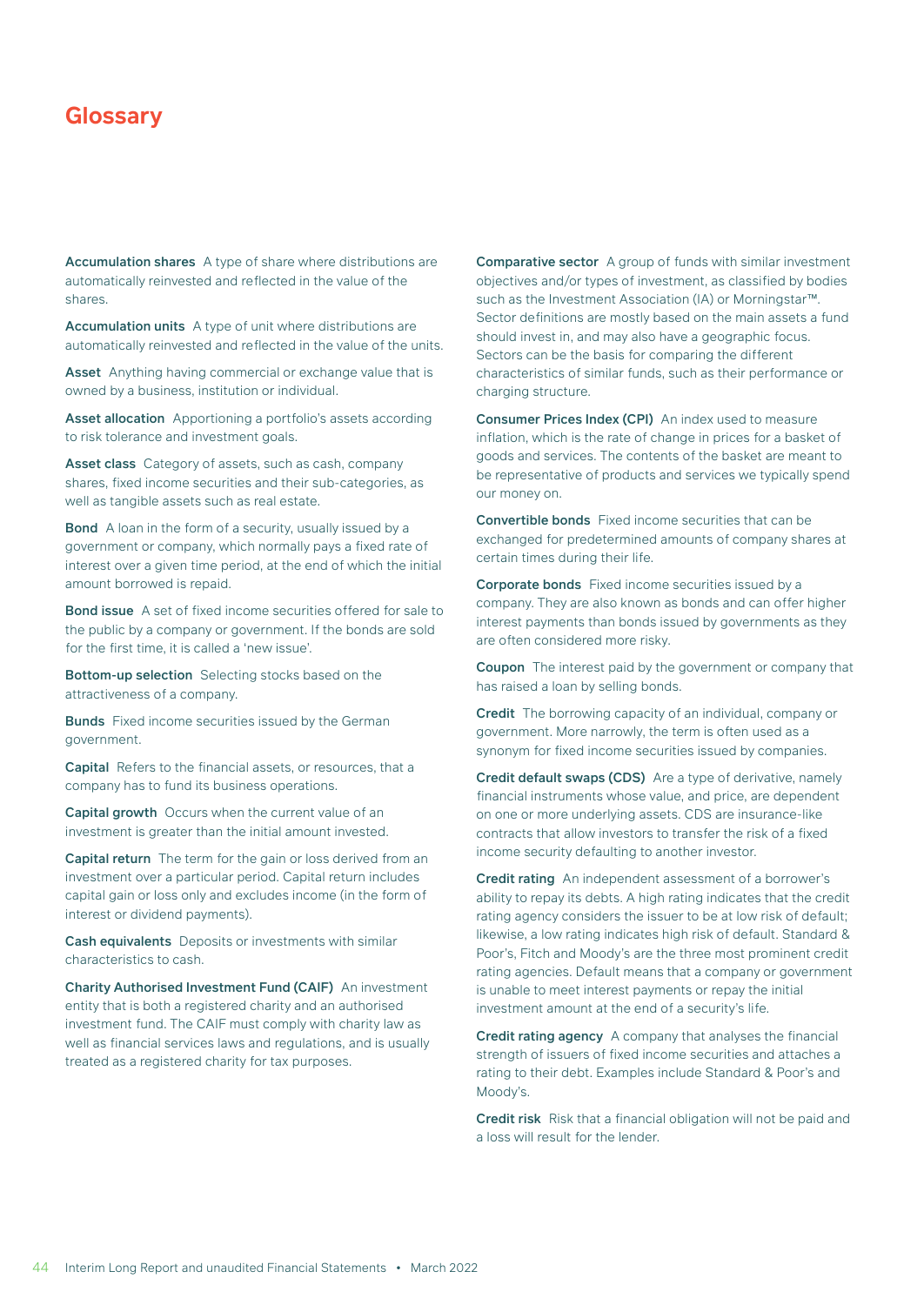Credit selection The process of evaluating a fixed income security, also called a bond, in order to ascertain the ability of the borrower to meet its debt obligations. This research seeks to identify the appropriate level of default risk associated with investing in that particular bond.

Credit spread The difference between the yield of a corporate bond, a fixed income security issued by a company, and a government bond of the same life span. Yield refers to the income received from an investment and is expressed as a percentage of the investment's current market value.

Default When a borrower does not maintain interest payments or repay the amount borrowed when due.

Defaulted bond When a bond issuer does not maintain interest payments or repay the amount borrowed when due.

Default risk Risk that a debtholder will not receive interest and full repayment of the loan when due.

Derivatives Financial instruments whose value, and price, are dependent on one or more underlying assets. Derivatives can be used to gain exposure to, or to help protect against, expected changes in the value of the underlying investments. Derivatives may be traded on a regulated exchange or traded over the counter.

Developed economy/market Well-established economies with a high degree of industrialisation, standard of living and security.

Dilution adjustments The dilution adjustment is used to protect ongoing investors against the transaction charges incurred in investing or divesting in respect of creations and cancellations. The dilution adjustment is made up of the direct and indirect transaction charges. In the financial statements the direct transaction charges as a percentage of average NAV will be disclosed. This percentage will take account of those direct transaction charges that have been recovered through the dilution adjustment leaving a percentage that just represents the costs incurred in portfolio management.

Distribution Distributions represent a share in the income of the fund and are paid out to Income shareholders or reinvested for Accumulation shareholders at set times of the year (monthly, quarterly, half-yearly or annually). They may either be in the form of interest distributions or dividend distributions.

Distribution yield Expresses the amount that is expected to be distributed by the fund over the next 12 months as a percentage of the share price as at a certain date. It is based on the expected gross income less the ongoing charges.

Diversification The practice of investing in a variety of assets. This is a risk management technique where, in a welldiversified portfolio, any loss from an individual holding should be offset by gains in other holdings, thereby lessening the impact on the overall portfolio.

Dividend Dividends represent a share in the profits of a company and are paid out to the company's shareholders at set times of the year.

**Duration** A measure of the sensitivity of a fixed income security, also called a bond, or bond fund to changes in interest rates. The longer a bond or bond fund's duration, the more sensitive it is to interest rate movements.

Duration risk The longer a fixed income security, also called a bond, or bond fund's duration, the more sensitive and therefore at risk it is to changes in interest rates.

Emerging economy or market Economies in the process of rapid growth and increasing industrialisation. Investments in emerging markets are generally considered to be riskier than those in developed markets.

Equities Shares of ownership in a company.

Exchange traded Usually refers to investments traded on an exchange, such as company shares on a stock exchange.

Ex-dividend, ex-distribution or XD date The date on which declared distributions officially belong to underlying investors.

Exposure The proportion of a fund invested in a particular share/fixed income security, sector/region, usually expressed as a percentage of the overall portfolio.

Fixed income security A loan in the form of a security, usually issued by a government or company, which normally pays a fixed rate of interest over a given time period, at the end of which the initial amount borrowed is repaid. Also referred to as a bond.

Floating rate notes (FRNs) Securities whose interest (income) payments are periodically adjusted depending on the change in a reference interest rate.

Foreign exchange The exchange of one currency for another, or the conversion of one currency into another currency. Foreign exchange also refers to the global market where currencies are traded virtually around the clock. The term foreign exchange is usually abbreviated as 'forex' and occasionally as 'FX'.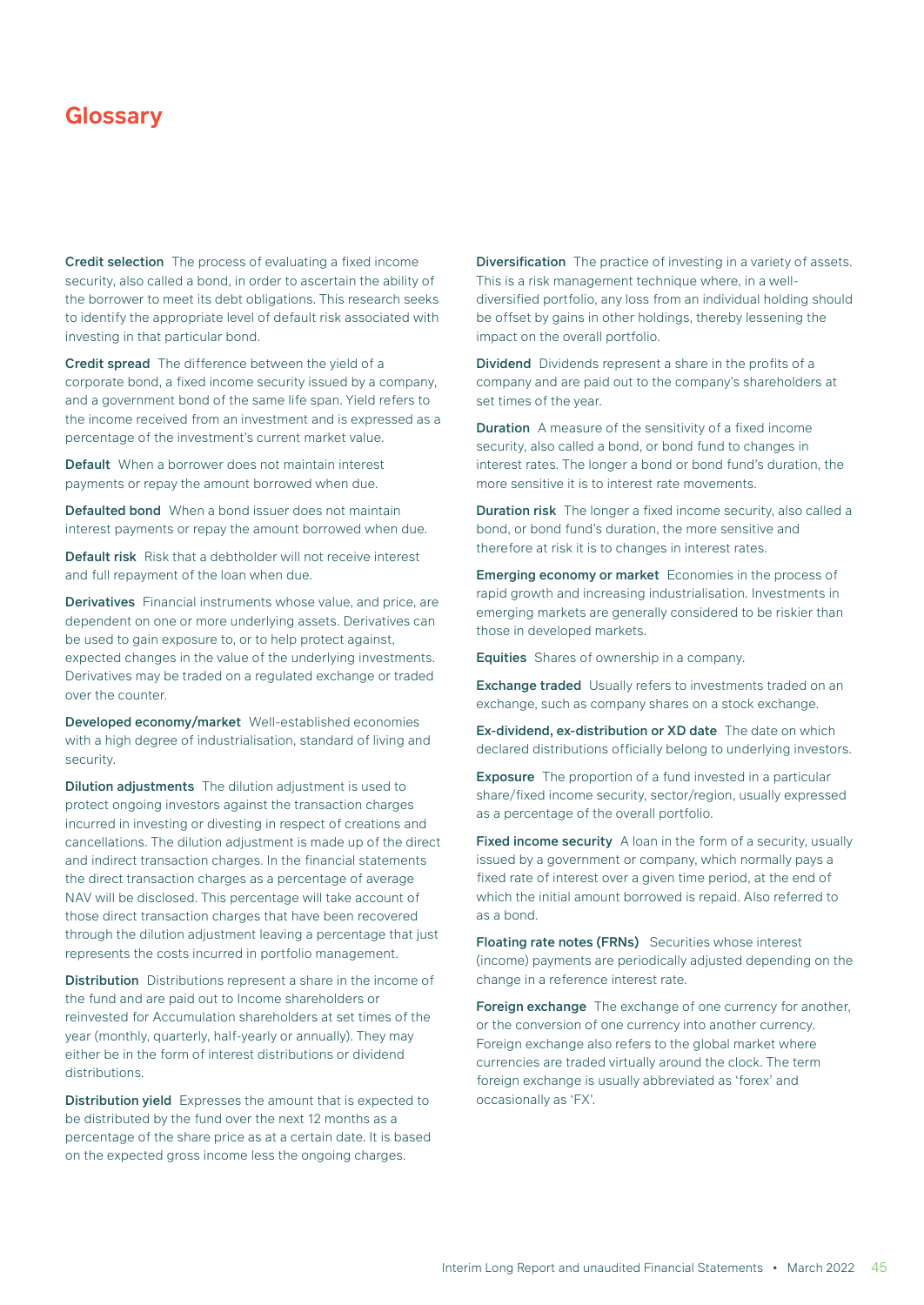Foreign exchange (FX) strategy Currencies can be an asset class in its own right, along with company shares, fixed income securities, property and cash. Foreign exchange strategy can therefore be a source of investment returns.

Forward contract A contract between two parties to buy or sell a particular commodity or financial instrument at a predetermined price at a future date. Examples include forward currency contracts.

Fundamentals (company) A basic principle, rule, law, or the like, that serves as the groundwork of a system. A company's fundamentals pertain specifically to that company, and are factors such as its business model, earnings, balance sheet and debt.

Fundamentals (economic) A basic principle, rule, law, or the like, that serves as the groundwork of a system. Economic fundamentals are factors such as inflation, employment, economic growth.

Futures A futures contract is a contract between two parties to buy or sell a particular commodity or financial instrument at a predetermined price at a future date. Futures are traded on a regulated exchange.

Gilts Fixed income securities issued by the UK government.

Government bonds Fixed income securities issued by governments, that normally pay a fixed rate of interest over a given time period, at the end of which the initial investment is repaid.

Hedging A method of reducing unnecessary or unintended risk.

High water mark (HWM) The highest level that a fund's NAV (net asset value) has reached at the end of any 12-month accounting period.

High yield bonds Fixed income securities issued by companies with a low credit rating from a recognised credit rating agency. They are considered to be at higher risk of default than better quality, ie higher-rated fixed income securities but have the potential for higher rewards. Default means that a company or government is unable to meet interest payments or repay the initial investment amount at the end of a security's life.

Historic yield The historic yield reflects distributions declared over the past 12 months as a percentage of the share price, as at the date shown.

Income yield Refers to the income received from an investment and is usually expressed annually as a percentage based on the investment's cost, its current market value or face value.

Index An index represents a particular market or a portion of it, serving as a performance indicator for that market.

Income shares A type of share where distributions are paid out as cash on the payment date.

Income units A type of unit where distributions are paid out as cash on the payment date.

Index tracking A fund management strategy that aims to match the returns from a particular index.

Index-linked bonds Fixed income securities where both the value of the loan and the interest payments are adjusted in line with inflation over the life of the security. Also referred to as inflation-linked bonds.

Inflation The rate of increase in the cost of living. Inflation is usually quoted as an annual percentage, comparing the average price this month with the same month a year earlier.

Inflation risk The risk that inflation will reduce the return of an investment in real terms.

Initial public offering (IPO) The first sale of shares by a private company to the public.

Interest rate risk The risk that a fixed income investment will lose value if interest rates rise.

Interest rate swap An agreement between two parties to swap a fixed interest payment with a variable interest payment over a specified period of time.

Investment Association (IA) The UK trade body that represents fund managers. It works with investment managers, liaising with government on matters of taxation and regulation, and also aims to help investors understand the industry and the investment options available to them.

Investment grade bonds Fixed income securities issued by a company with a medium or high credit rating from a recognised credit rating agency. They are considered to be at lower risk from default than those issued by companies with lower credit ratings. Default means that a company or government is unable to meet interest payments or repay the initial investment amount at the end of a security's life.

**Issuer** An entity that sells securities, such as fixed income securities and company shares.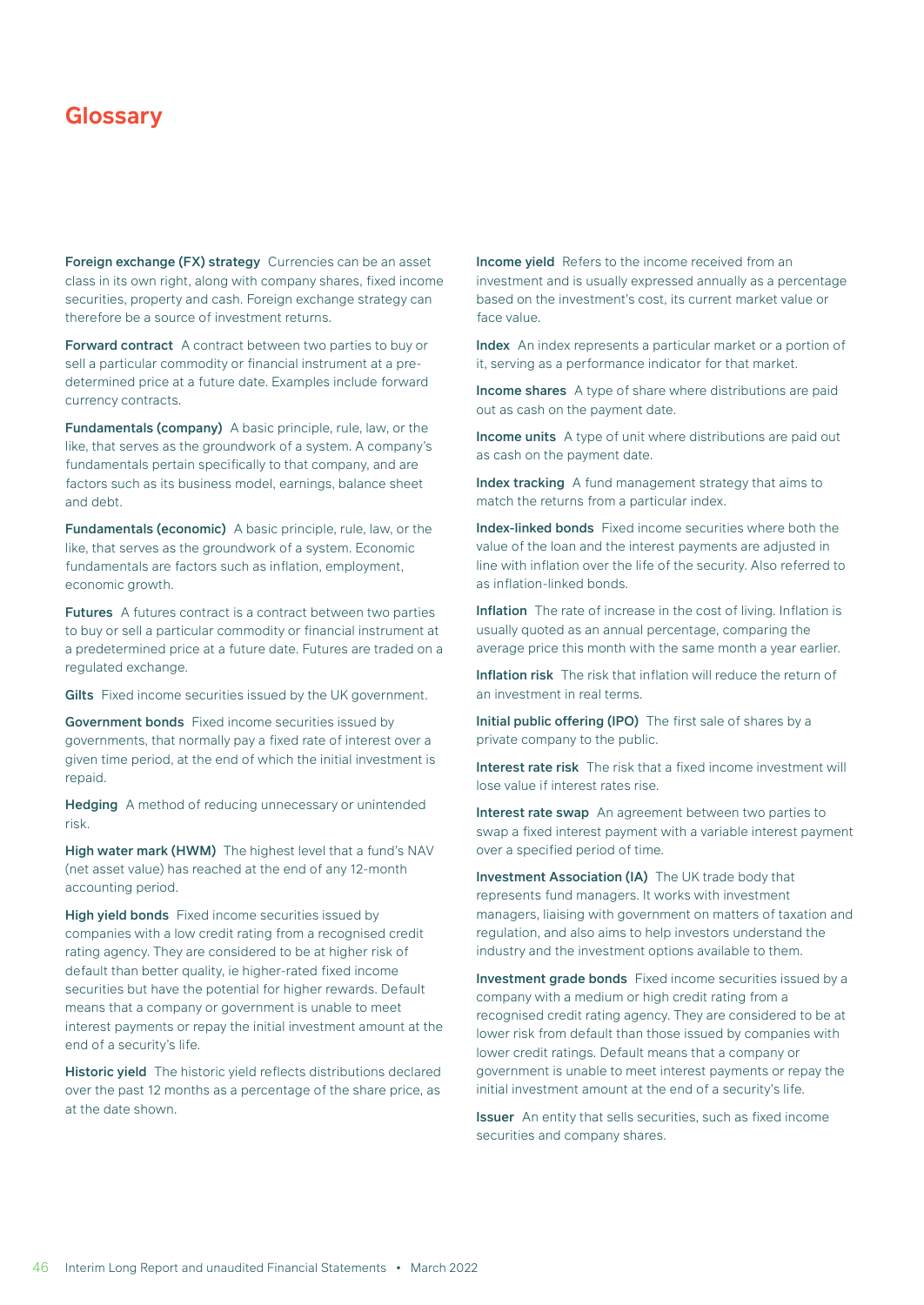Leverage When referring to a company, leverage is the level of a company's debt in relation to its assets. A company with significantly more debt than capital is considered to be leveraged. It can also refer to a fund that borrows money or uses derivatives to magnify an investment position.

Liquidity A company is considered highly liquid if it has plenty of cash at its disposal. A company's shares are considered highly liquid if they can be easily bought or sold since large amounts are regularly traded.

Long position Refers to ownership of a security held in the expectation that the security will rise in value.

Macroeconomic Refers to the performance and behaviour of an economy at the regional or national level. Macroeconomic factors such as economic output, unemployment, inflation and investment are key indicators of economic performance. Sometimes abbreviated to 'macro'.

Maturity The length of time until the initial investment amount of a fixed income security is due to be repaid to the holder of the security.

Modified duration A measure of the sensitivity of a fixed income security, called a bond, or bond fund to changes in interest rates. The longer a bond or bond fund's duration, the more sensitive it is to interest rate movements.

Monetary easing When central banks lower interest rates or buy securities on the open market to increase the money in circulation.

Monetary policy A central bank's regulation of money in circulation and interest rates.

Monetary tightening When central banks raise interest rates or sell securities on the open market to decrease the money in circulation.

Morningstar™ A provider of independent investment research, including performance statistics and independent fund ratings.

Near cash Deposits or investments with similar characteristics to cash.

Net asset value (NAV) A fund's net asset value is calculated by taking the current value of the fund's assets and subtracting its liabilities.

Ongoing Charge Figure The ongoing charge figure represents the operating costs investors can reasonably expect to pay under normal circumstances.

Open-ended investment company (OEIC) A type of managed fund, whose value is directly linked to the value of the fund's underlying investments.

**Options** Financial contracts that offer the right, but not the obligation, to buy or sell an asset at a given price on or before a given date in the future.

Over-the-counter (OTC) Whereby financial assets are traded directly between two parties. This is in contrast to exchange trading, which is carried out through exchanges set up specifically for the purpose of trading. OTC is also known as off-exchange trading.

Overweight If a fund is 'overweight' a stock, it holds a larger proportion of that stock than the comparable index or sector.

Payment date The date on which distributions will be paid by the fund to investors, usually the last business day of the month.

Physical assets An item of value that has tangible existence, for example, cash, equipment, inventory or real estate. Physical assets can also refer to securities, such as company shares or fixed income securities.

Portfolio transaction cost The cost of trading, such as brokerage, clearing, exchange fees and bid-offer spread as well as taxes such as stamp duty.

Preference shares Preference shares are a loan to a company that may be traded in the same way as ordinary shares, but generally have a higher yield and pay dividends on fixed dates. Preference shares have varying characteristics as to the treatment of the principal and the dividend payment, which includes ranking them above ordinary shares when it comes to dividend payments.

Principal The face value of a fixed income security, which is the amount due back to the investor by the borrower when the security reaches the end of its life.

Private placement An offer of sale of securities to a relatively small number of investors selected by the company, generally investment banks, mutual funds, insurance companies or pension funds.

Property Expense Ratio (PER) Property expenses are the operating expenses that relate to the management of the property assets in the portfolio. These include: insurance and rates, rent review and lease renewal costs and maintenance and repairs, but not improvements. They depend on the level of activity taking place within the fund. The Property Expense Ratio is the ratio of property expenses to the fund's net asset value.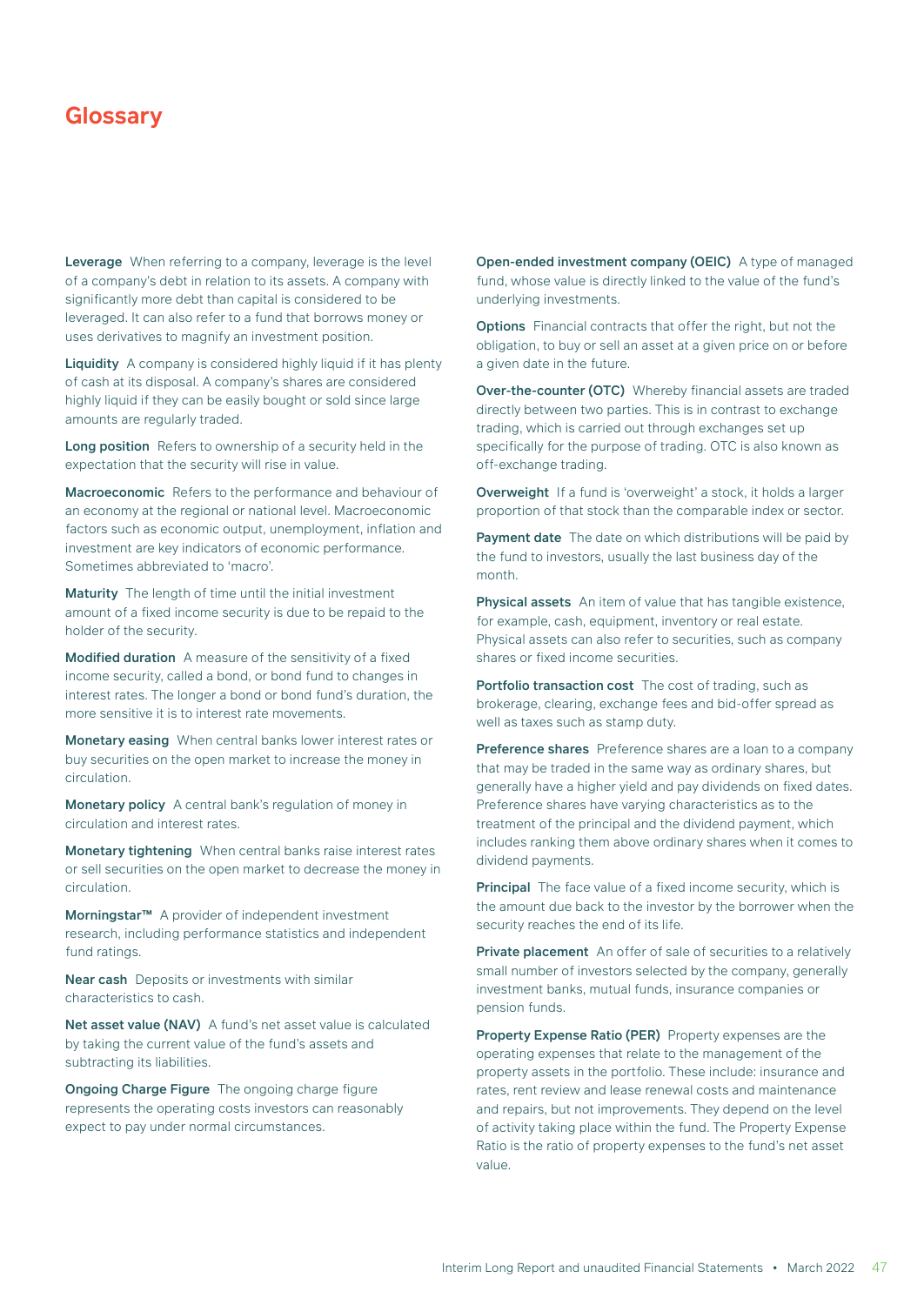Real yield The return of an investment, adjusted for changes in prices in an economy.

Retail Prices Index (RPI) A UK inflation index that measures the rate of change in prices for a basket of goods and services in the UK, including mortgage payments and council tax.

Risk The chance that an investment's return will be different to what is expected. Risk includes the possibility of losing some or all of the original investment.

Risk management The term used to describe the activities the fund manager undertakes to limit the risk of a loss in a fund.

Risk premium The difference between the return from a riskfree asset, such as a high-quality government bond or cash, and the return from an investment in any other asset. The risk premium can be considered the 'price' or 'pay-off' for taking on increased risk. A higher risk premium implies higher risk.

Risk-free asset An asset that notionally carries no risk of nonpayment by the borrower such as a high-quality fixed income security issued by a government or cash.

Risk/reward ratio A ratio comparing the expected returns of an investment with the amount of risk undertaken.

Safe-haven assets Refers to assets that investors perceive to be relatively safe from suffering a loss in times of market turmoil.

Security Financial term for a paper asset – usually a share in a company or a fixed income security also known as a bond.

Share class Each M&G fund has different share classes, such as A, R and I. Each has a different level of charges and minimum investment. Details on charges and minimum investments can be found in the Key Investor Information Documents.

Share class hedging Activities undertaken in respect of hedged shares to mitigate the impact on performance of exchange rate movements between the fund's currency exposure and the investor's chosen currency.

Short position A way for a fund manager to express his or her view that the market might fall in value.

Short selling This often refers to the practice whereby an investor sells an asset they do not own. The investor borrows the asset from someone who does own it and pays a fee. The investor must eventually return the borrowed asset by buying it in the open market. If the asset has fallen in price, the investor buys it for less than they sold it for, thus making a profit. The contrary may also occur.

Short-dated corporate bonds Fixed income securities issued by companies and repaid over relatively short periods.

Short-dated government bonds Fixed income securities issued by governments and repaid over relatively short periods.

Sovereign debt Debt of a government. Also referred to as government bonds.

Sub-investment grade bonds Fixed income securities issued by a company with a low rating from a recognised credit rating agency. They are considered to be at higher risk from default than those issued by companies with higher credit ratings. Default means that a company or government is unable to meet interest payments or repay the initial investment amount at the end of a security's life.

Suspended Temporarily halting the trading of a listed security on the stock exchange. It can be voluntary (requested by the issuing company) or imposed by regulators. Typically, trading suspensions are introduced ahead of important news announcements, following technical glitches, or due to regulatory concerns.

Swing pricing Swing pricing is a method of protecting longterm shareholders in the fund from bearing the costs of transactions carried out by shorter-term investors. When investors buy or sell shares in the fund, the fund manager has to buy or sell underlying securities to either invest the cash obtained from investors, or to provide them with cash in exchange for their shares. Swing pricing essentially adjusts the fund shares' daily price to take into account the costs of buying or selling the underlying securities held by the fund. This ensures that transaction costs such as brokerage fees and administrative charges are borne by those investors who trade shares in the fund, not by those who remain invested in the fund. (Also see dilution adjustment).

Top-down investing An investment approach that analyses economic factors, ie surveys the 'big picture', before selecting which companies to invest in. The top-down investor will look at which industries are likely to generate the best returns in certain economic conditions and limit the search to that area.

Total return The term for the gain or loss derived from an investment over a particular period. Total return includes income (in the form of interest or dividend payments) and capital gains.

Treasuries Fixed income securities issued by the US government.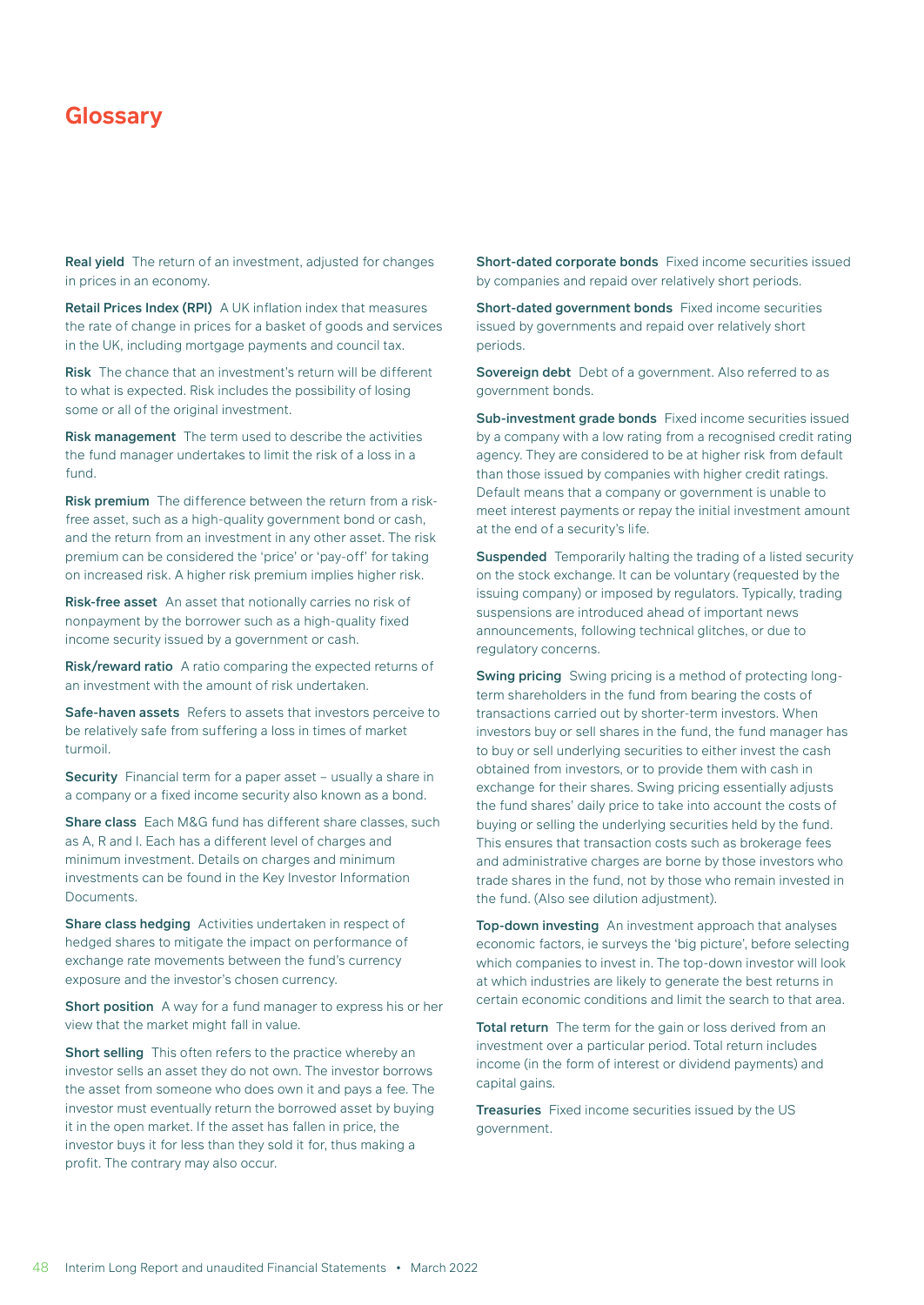Triple A or AAA rated The highest possible rating a fixed income security, also called a bond, can be assigned by credit rating agencies. Bonds that are rated AAA are perceived to have the lowest risk of default. Default means that a company or government is unable to meet interest payments or repay the initial investment amount at the end of a security's life.

UCITS Stands for Undertakings for Collective Investment in Transferable Securities. This is the European regulatory framework for an investment vehicle that can be marketed across the European Union and is designed to enhance the single market in financial assets while maintaining high levels of investor protection.

Unconstrained The term used to describe the mandate of a fund whereby the manager has the freedom to invest according to his or her own strategy, not being obliged to allocate capital according to the weightings of any index, for example.

Underlying value The fundamental value of a company, reflecting both tangible and intangible assets, rather than the current market value.

Underlying yield Refers to the income received by a managed fund, and is usually expressed annually as a percentage based on the fund's current value.

Underweight If a portfolio is 'underweight' a stock, it holds a smaller proportion of that stock than the comparable index or sector.

Unit trust A type of managed fund, whose value is directly linked to the value of the fund's underlying investments.

Unit/share type Type of units/shares held by investors in a trust or fund (unit/share types differ by features such as whether income is to be paid out as cash or reinvested on the payment date).

Unlisted/unquoted stocks Shares of ownership in companies that are not listed on a public exchange, known as private companies.

Valuation The worth of an asset or company based on its current price.

Volatile When the value of a particular share, market or sector swings up and down fairly frequently and/or significantly, it is considered volatile.

M&G Securities Limited is authorised and regulated by the Financial Conduct Authority and provides investment products. The Company's registered office is 10 Fenchurch Avenue, London EC3M 5AG. Registered in England: No. 90776.

Volatility The degree to which a given security, fund, or index rapidly changes. It is calculated as the degree of deviation from the norm for that type of investment over a given time period. The higher the volatility, the riskier the security tends to be.

Warrant A security issued by a company that gives the holder the right to buy shares in that company at a specified price and within a certain timeframe.

Yield This refers to either the interest received from a fixed income security or to the dividends received from a share. It is usually expressed as a percentage based on the investment's costs, its current market value or its face value. Dividends represent a share in the profits of the company and are paid out to a company's shareholders at set times of the year.

Yield (equity) Refers to the dividends received by a holder of company shares and is usually expressed annually as a percentage based on the investment's cost, its current market value or face value. Dividends represent a share in the profits of the company and are paid out to a company's shareholders at set times of the year.

Yield (bonds) This refers to the interest received from a fixed income security and is usually expressed annually as a percentage based on the investment's cost, its current market value or its face value.

Yield (income) Refers to the income received from an investment and is usually expressed annually as a percentage based on the investment's cost, its current market value or face value.